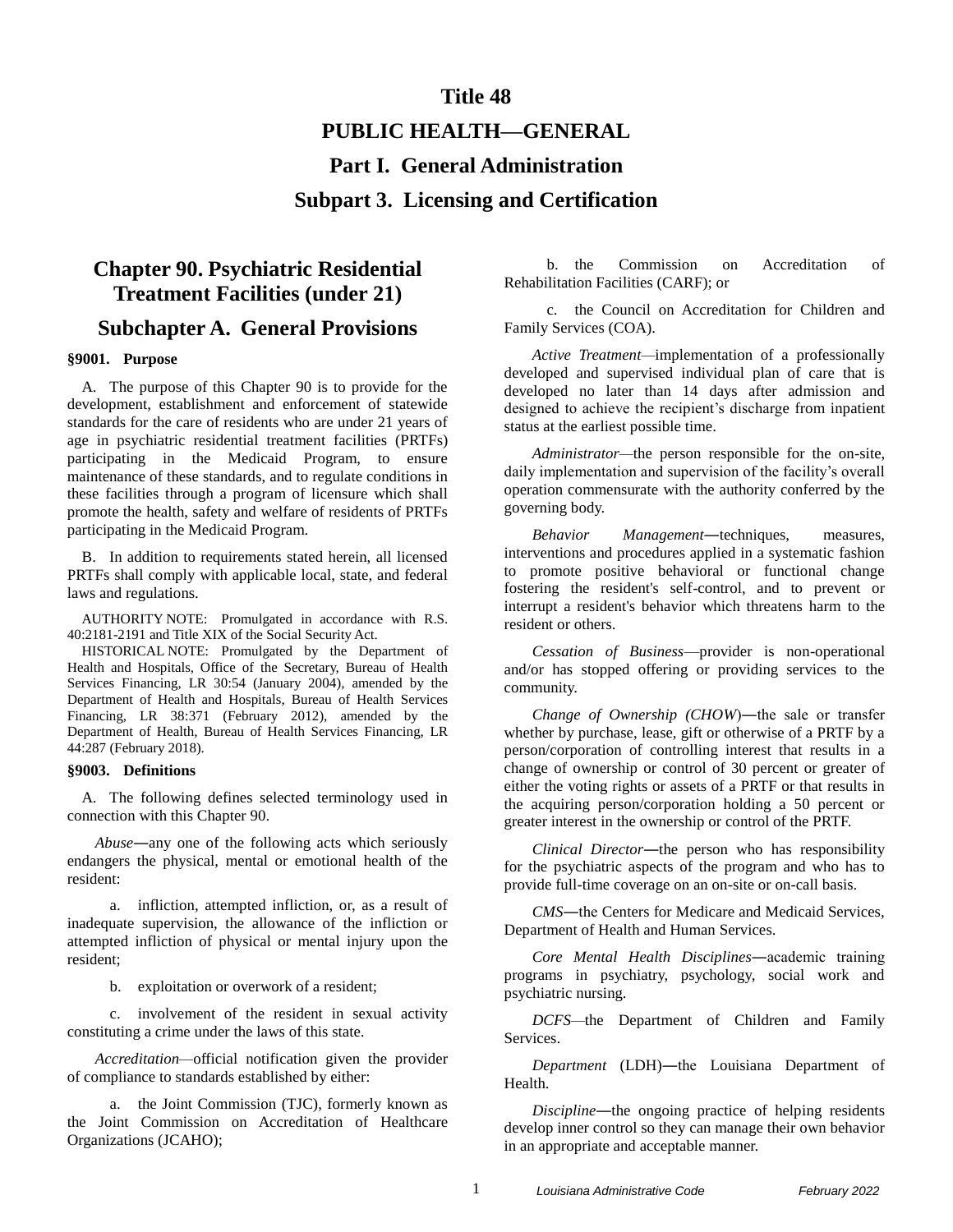*Documentation—*written evidence or proof, including signatures of appropriate staff and date, shall be maintained on site and available for review.

*Emergency Safety Intervention*―the use of restraint or seclusion as an immediate response to an emergency safety situation.

*Emergency Safety Situation*―unanticipated resident behavior that places the resident or others at serious threat of violence or injury if no intervention occurs and that calls for an *emergency safety intervention*.

*Governing Body*―the board of trustees, owner or person(s) designated by the owner with ultimate authority and responsibility (both moral and legal) for the management, control, conduct, and functioning of the PRTF.

*Group (or Unit*)—refers to the residents who share a common space and relate to one primary staff person (who may be assisted by others) on a consistent or daily basis.

*HSS*―the Department of Health, Health Standards Section.

*License—*the legal authority to operate as a PRTF in the state of Louisiana.

*Licensed Mental Health Professional (LMHP)—*an individual who meets one of the following education and experience requirements:

a. a physician duly licensed to practice medicine in the state of Louisiana and has completed an accredited training program in psychiatry; or

b. a psychologist licensed as a practicing psychologist under the provisions of R.S. 28:2351-2370; or

c. a medical psychologist licensed under the provisions of R.S. 28:2351-2370; or

d. a social worker who holds a master's degree in social work from an accredited school of social work and is a licensed clinical social worker under the provisions of R.S. 37:2701-2718, as amended; or

e. an advanced practice registered nurse licensed as a registered nurse in the state of Louisiana by the Board of Nursing who may practice to the extent that services are within the nurse's scope of practice; and

who is a nurse practitioner specialist in adult psychiatric and mental health and family psychiatric and mental health; or

ii. who is a certified nurse specialist in psychosocial, gerontological psychiatric mental health, adult psychiatric and mental health and child-adolescent mental health;

f. a licensed professional counselor who is licensed as such under the provision of R.S. 37:1101-1115 and has at least two years post master's supervised experience delivering services in the mental health-related field; or

g. a licensed marriage and family therapist who is licensed as such under the provisions of R.S. 37:1116-1121; or

h. a licensed addiction counselor who is licensed as such under the provisions of R.S. 37:3387.

LSUCCC—the Department of Public Safety and Corrections, Louisiana State Uniform Construction Code Council.

*Mechanical Restraint*―any device attached or adjacent to the resident's body that he or she cannot easily remove that restricts freedom of movement or normal access to his or her body.

*Mental Health Professional* (*MHP*)―an individual who is supervised by a LMHP and meets the following criteria as documented by the provider:

a. has a Master of Social Work degree; or

b. has a Master of Arts degree, Master of Science degree or a Master of Education degree in a mental healthrelated field; and

i. has a minimum of 15 hours of graduate level course work and/or practicum in applied intervention strategies/methods designed to address behavioral, emotional and/or mental problems. These hours may have been obtained as a part of, or in addition to, the master's degree.

*Mental Health-Related Field*―academic training programs based on the principles, teachings, research and body of scientific knowledge of the *core mental health disciplines*. Programs which qualify include, but are not limited to sociology, criminal justice, nursing, marriage and family counseling, rehabilitation counseling, psychological counseling and other professional counseling. For any other program to qualify as a related field, there shall be substantial evidence that the academic program has a curriculum content in which at least 70 percent of the required courses for graduation are based on the knowledge base of the *core mental health disciplines*.

*Mental Health Service Delivery Experience*―*mental health service delivery experience* at the professional or paraprofessional level delivered in an organized mental health or psychiatric rehabilitation setting such as a psychiatric hospital, day treatment or mental health case management program or community mental health center.

*Mental Health Specialist* (*MHS*)―a person who delivers direct care services under the direct supervision of a LMHP or MHP and who meets one of the following criteria, as documented by the provider:

a. has completed at least two years of education from an accredited college or university; or

b. has a high school diploma or equivalent and has completed two years of documented experience providing direct care services in a mental health, physical health, social services, educational or correctional setting.

*Minor*―a minor as defined under state law and, for the purpose of this Chapter, includes a resident who has been declared legally incompetent by the applicable state court.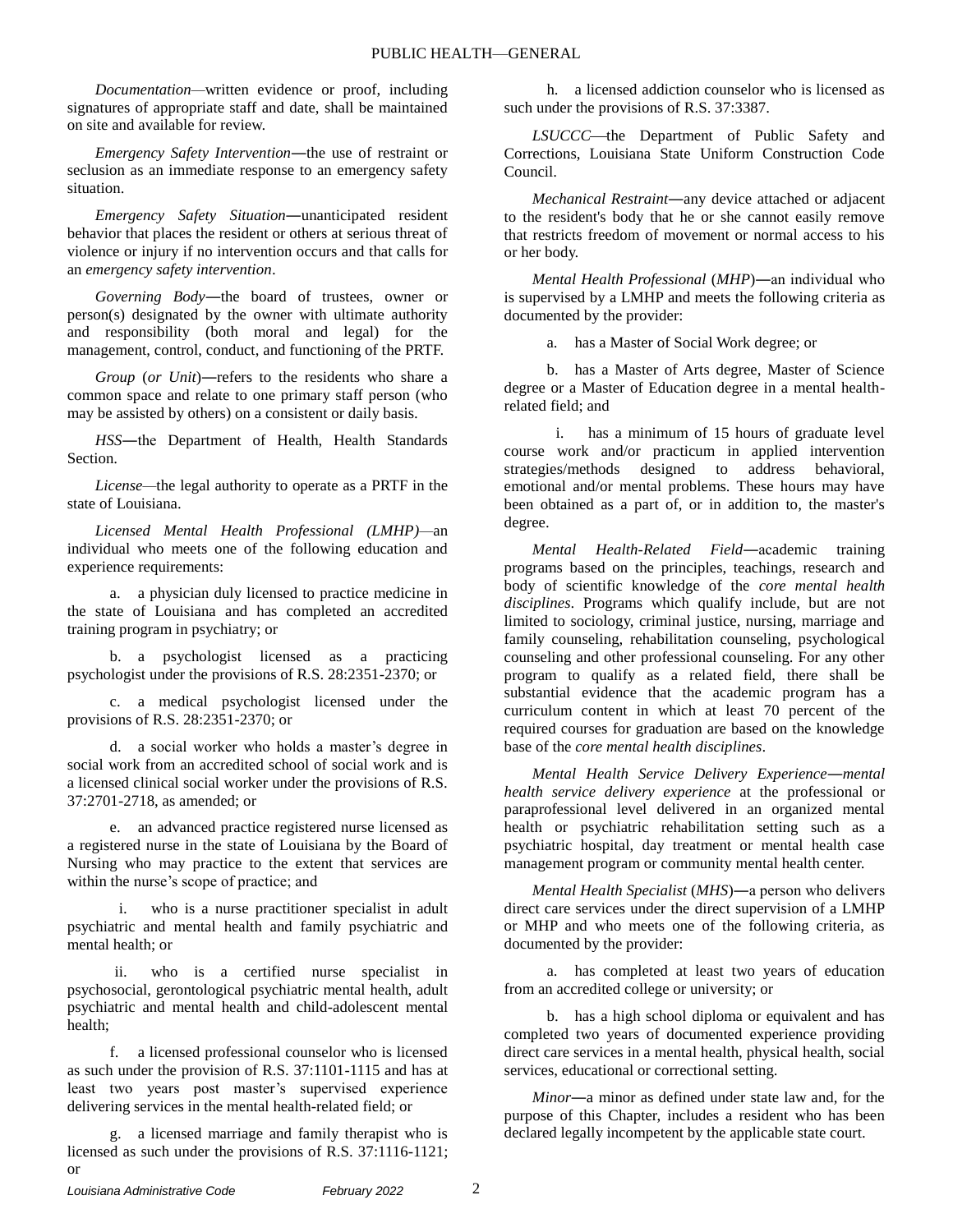*Neglect—*the unreasonable refusal or failure of a facility to supply a resident with necessary food, clothing, shelter, care, treatment, or counseling for injury, illness, or condition of the resident, as a result of which the resident's physical, mental or emotional health and safety is substantially threatened or impaired.

*New Construction*―any of the following started after January 1, 2004:

a. new buildings to be used as a PRTF;

b. additions to existing buildings to be used as a PRTF;

c. conversions of existing buildings or portions thereof for use as a PRTF;

d. alterations other than minor alterations to an existing PRTF.

*Non-Operational*—the HCBS provider location is not open for business operation on designated days and hours as stated on the licensing application and business location signage.

*Normal Business Hours*—between the hours of 7 a.m. and 6 p.m. every Monday-Friday, except for holidays.

*OBH*—the Department of Health, Office of Behavioral Health.

*OPH—*the Department of Health, Office of Public Health.

*OSFM—*the Department of Public Safety and Corrections, Office of State Fire Marshal.

*Personal* R*estraint*―the application of physical force, without the use of any device, for the purpose of restraining the free movement of a resident's body. The term personal restraint does not include briefly holding without undue force a resident in order to calm or comfort him/her, or holding a resident's hand to safely escort a resident from one area to another.

*Psychiatric Residential Treatment Facility (PRTF)—*a facility other than a hospital, that provides inpatient psychiatric services, as described in 42 CFR part 441 subpart D, to individuals under age 21, in a residential setting.

*Restraint—*a personal *restraint*, mechanical *restraint*, or drug used as a *restraint*.

*Seclusion*―the involuntary confinement of a resident alone in a room or an area from which the resident is physically prevented from leaving.

*Serious Injury*―any significant impairment of the physical condition of the resident as determined by qualified medical personnel. This includes, but is not limited to, burns, lacerations, bone fractures, substantial hematoma, and injuries to internal organs, whether self-inflicted or inflicted by someone else.

*Staff*―those individuals with responsibility for managing a resident's health or participating in an *emergency safety intervention* and who are employed by the facility on a full-time, part-time or contract basis.

*Time Out*—the restriction of a resident for a period of time to a designated area from which the resident is not physically prevented from leaving, for the purpose of providing the resident an opportunity to regain self-control.

AUTHORITY NOTE: Promulgated in accordance with R.S. 36:254 and R.S. 40:2009.

HISTORICAL NOTE: Promulgated by the Department of Health and Hospitals, Office of the Secretary, Bureau of Health Services Financing, LR 30:54 (January 2004), amended by the Department of Health and Hospitals, Bureau of Health Services Financing, LR 38:371 (February 2012), LR 39:2510 (September 2013), LR 42:277 (February 2016), amended by the Department of Health, Bureau of Health Services Financing, LR 44:288 (February 2018).

# **Subchapter B. Licensing**

# **§9007. General Provisions**

A. All psychiatric residential treatment facilities shall be licensed by the department. A PRTF shall not be established, opened, operated, managed, maintained, or conducted in this state without a current valid license issued by the department. The department is the only licensing authority for PRTFs in the state of Louisiana. It shall be unlawful to operate a PRTF without possessing a current, valid license issued by the department. Each PRTF shall be separately licensed.

B. A PRTF license shall:

1. be issued only to the person or entity named in the license application;

2. be valid only for the facility to which it is issued and only for the specific geographic address of that facility;

3. be valid for up to one year from the date of issuance, unless revoked, suspended, modified, or terminated prior to that date, or unless a provisional license is issued;

4. expire on the expiration date listed on the license, unless timely renewed by the PRTF facility;

5. not be subject to sale, assignment, donation, or other transfer, whether voluntary or involuntary; and

6. be posted in a conspicuous place on the licensed premises at all times.

C. In order for the PRTF to be considered operational and retain licensed status, the facility shall meet the following conditions.

1. The PRTF shall always have at least two employees, one of whom is a licensed nurse, on duty at the facility location at all times.

2. There shall be staff employed and available to be assigned to provide care and services to each resident. Services rendered shall be consistent with the medical needs of each resident.

D. The licensed PRTF shall abide by and adhere to any state law, rules, policy, procedure, manual, or memoranda pertaining to such facilities.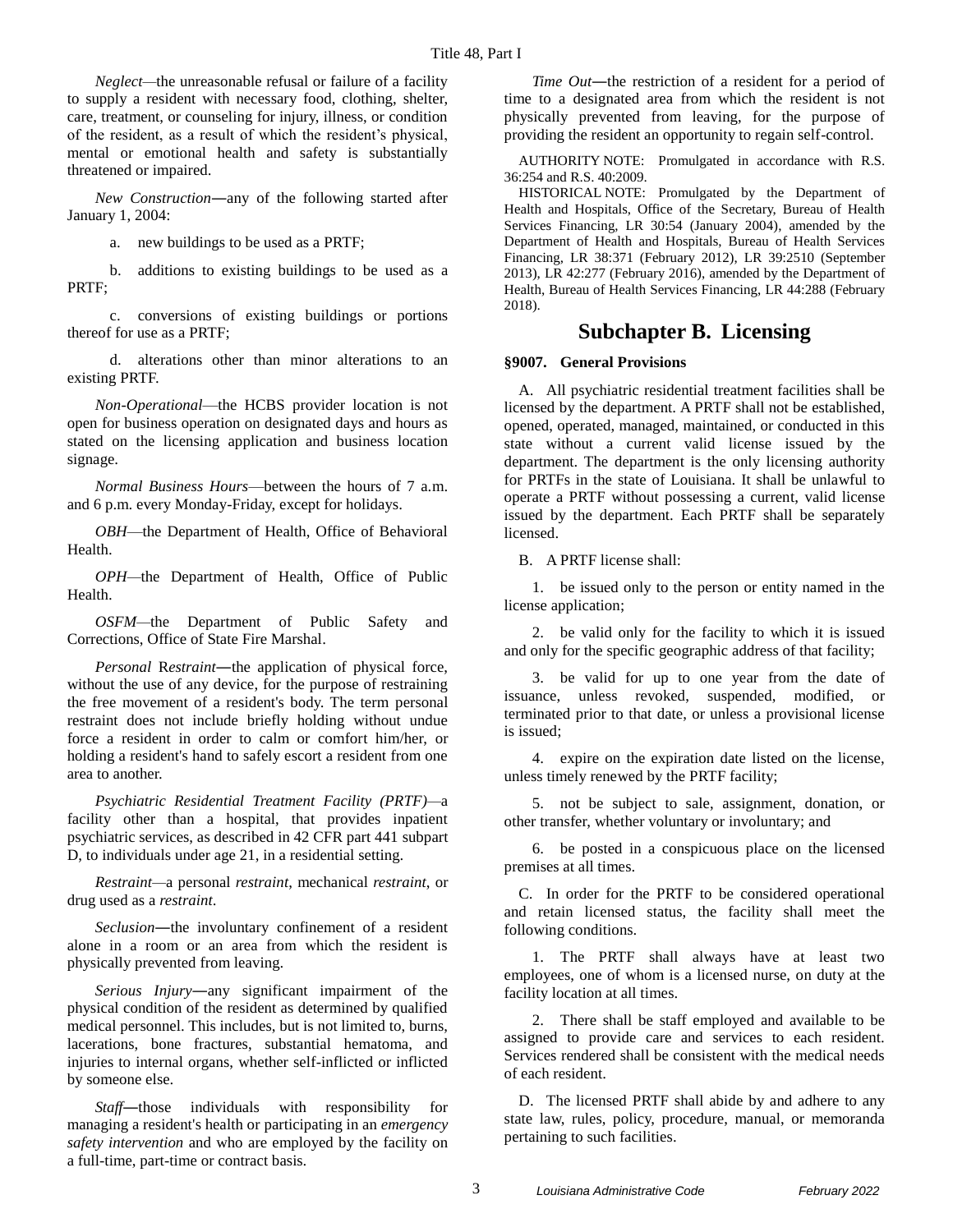E. A separately licensed PRTF shall not use a name which is substantially the same as the name of another such facility licensed by the department, unless such PRTF is under common ownership with other PRTFs.

F. No branches, satellite locations or offsite campuses shall be authorized for a PRTF.

G. No new PRTF, except one that has a Child Residential License by DCFS, shall accept residents until the PRTF has written approval and/or a license issued by HSS.

H. Plan Review. Construction documents (plans and specifications) are required to be submitted and approved by both the OSFM and the Department of Health as part of the licensing procedure and prior to obtaining a license.

1. Submission Plans

a. Submittal Requirements

i. One set of the final construction documents shall be submitted to the OSFM for approval. The Fire Marshal's approval letter and final inspection shall be sent to the LDH.

ii. One set of the final construction documents shall be submitted to the OSFM for the LDH plan review along with the appropriate review fee and a "plan review application form" for approval.

b. Applicable Projects. Construction documents require approval for new construction and major alterations.

c. Design Criteria. The project shall be designed in accordance with the following criteria:

i. the latest OSFM adopted edition of the *National Fire Protection Agency (NFPA) 101-Life Safety Code*;

ii. the latest LSUCCC adopted edition of the *International Building Code*; and

iii. the current licensing standards for psychiatric residential treatment facilities.

d. Construction Document Preparation. Construction documents submitted to LDH shall be prepared only by a Louisiana licensed architect or licensed engineer as governed by the licensing laws of the state for the type of work to be performed. These documents shall be of an architectural or engineering nature and thoroughly illustrate the project that is accurately drawn, dimensioned, and contain noted plans, details, schedules and specifications. At a minimum the following shall be submitted:

i. site plans;

ii. floor plans. These shall include architectural, mechanical, plumbing, electrical, fire protection, and if required by code, sprinkler and fire alarm plans;

iii. building elevations;

iv. room finish, door and window schedules;

v. details pertaining to the Americans with Disabilities Act (ADA) requirements; and

vi. specifications for materials.

2. Waivers. The secretary of LDH may, within his/her sole discretion, grant waivers to building and construction guidelines which are not part of, or otherwise required under, the provisions of the state sanitary code. The facility shall submit a waiver request in writing to HSS. The facility shall demonstrate how patient safety and quality of care offered is not compromised by the waiver, and must demonstrate the undue hardship imposed on the facility if the waiver is not granted. The facility shall demonstrate their ability to completely fulfill all other requirements of service. The department will make a written determination of the requests.

a. Waivers are not transferable in an ownership change and are subject to review or revocation upon any change in circumstances related the waiver.

AUTHORITY NOTE: Promulgated in accordance with R.S. 36:254 and R.S. 40:2009.

HISTORICAL NOTE: Promulgated by the Department of Health and Hospitals, Bureau of Health Services Financing, LR 38:372 (February 2012), amended by the Department of Health, Bureau of Health Services Financing, LR 44:288 (February 2018).

# **§9009. Initial Licensing Application Process**

A. An initial application for licensing as a PRTF shall be obtained from the department. A completed initial license application packet for a PRTF shall be submitted to and approved by the department prior to an applicant providing PRTF services.

B. Licensed DCFS child residential facilities that are converting to PRTFs shall comply with all of the initial licensure requirements, except plan review, and may be eligible for the exception to the bedroom space requirement of this Chapter.

C. An applicant shall submit a completed initial licensing application packet to the department, which shall include:

1. a completed PRTF licensure application and the non-refundable licensing fee as established by statute;

2. a copy of the approval letters of the architectural and LDH licensing facility plans for the PRTF from the OSFM, and any other office/entity designated by the department to review and approve the facility's architectural plans, if the facility shall go through plan review;

3. a copy of the on-site inspection report with approval for occupancy by the Office of the State Fire Marshal;

4. a copy of the health inspection report with approval of occupancy from the Office of Public Health (OPH);

5. a copy of statewide criminal background checks on all individual owners with a 5 percent or more ownership interest in the PRTF entity, and on all administrators or managing employees;

6. proof of financial viability, comprised of the following: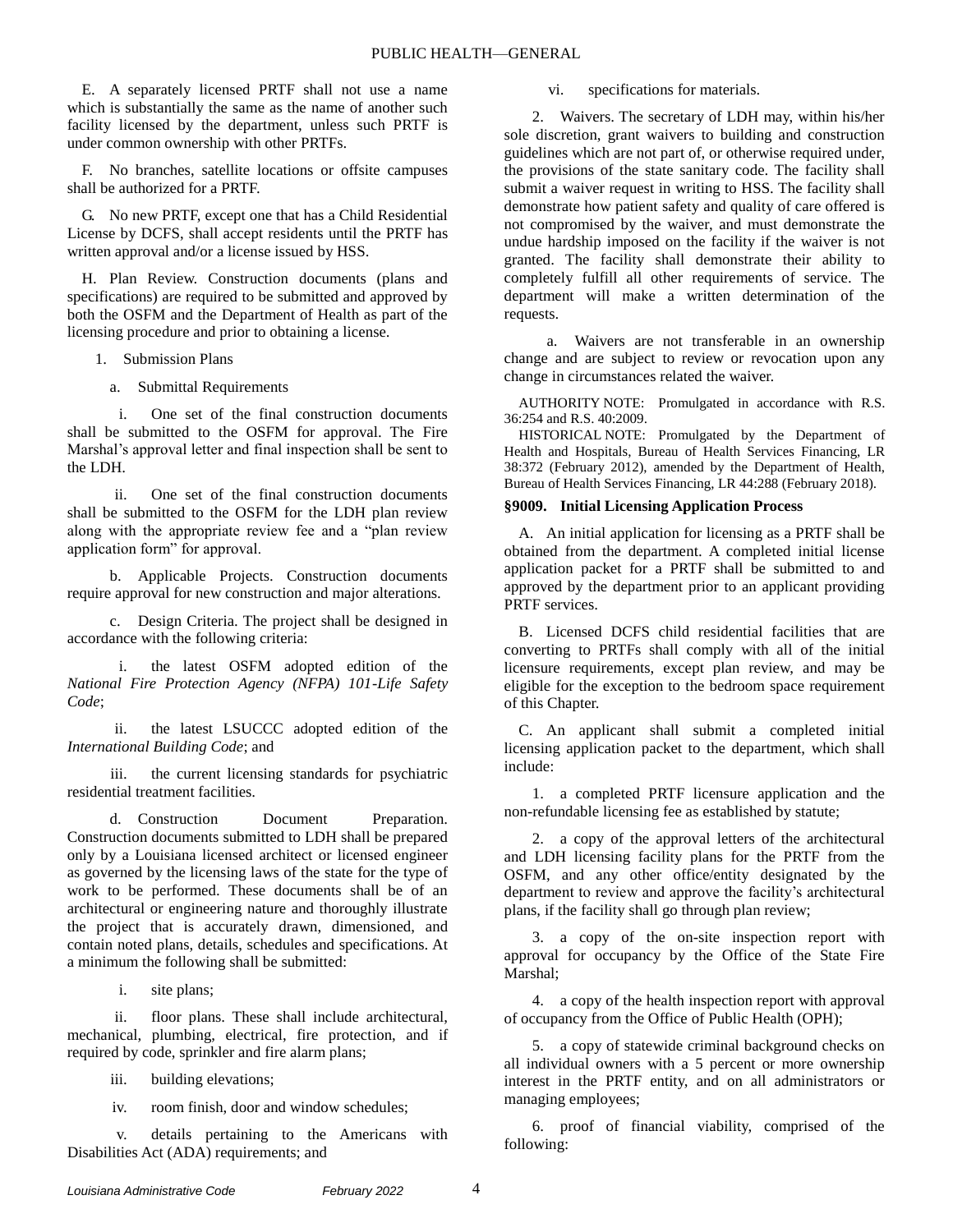a. a line of credit issued from a federally insured, licensed lending institution in the amount of at least \$100,000;

b. general and professional liability insurance of at least \$300,000; and

c. worker's compensation insurance;

7. if applicable, Clinical Laboratory Improvement Amendments (CLIA) certificate or CLIA certificate of waiver;

8. a floor sketch or drawing of the premises to be licensed; and

9. any other documentation or information required by the department for licensure.

D. If the initial licensing packet is incomplete when submitted, the applicant will be notified of the missing information and will have 90 days from receipt of the notification to submit the additional requested information. If the additional requested information is not submitted to the department within 90 days, the application will be closed. After an initial licensing application is closed, an applicant who is still interested in becoming a PRTF shall submit a new initial licensing packet with a new initial licensing fee to start the initial licensing process.

E. Once the initial licensing application packet has been approved by the department, notification of the approval shall be forwarded to the applicant. Within 90 days of receipt of the approval notification, the applicant shall notify the department that the PRTF is ready and is requesting an initial licensing survey. If an applicant fails to notify the department within 90 days, the initial licensing application shall be closed. After an initial licensing application has been closed, an applicant who is still interested in becoming a PRTF shall submit a new initial licensing packet with a new initial licensing fee to start the initial licensing process.

F. Applicants shall be in compliance with all appropriate federal, state, departmental or local statutes, laws, ordinances, rules, regulations and fees before the PRTF will be issued an initial license to operate.

AUTHORITY NOTE: Promulgated in accordance with R.S. 36:254 and R.S. 40:2009.

HISTORICAL NOTE: Promulgated by the Department of Health and Hospitals, Bureau of Health Services Financing, LR 38:373 (February 2012), amended LR 39:2510 (September 2013), amended by the Department of Health, Bureau of Health Services Financing, LR 44:289 (February 2018).

#### **§9011. Types of Licenses**

A. The department shall have the authority to issue the following types of licenses.

1. Full Initial License. The department shall issue a full license to the facility when the initial licensing survey finds that the PRTF is compliant with all licensing laws and regulations, and is compliant with all other required statutes, laws, ordinances, rules, regulations, and fees. The license for a PRTF shall be valid until the expiration date shown on the license, unless the license is revoked, suspended, modified, or terminated prior to that time. The initial license shall specify the capacity of the facility.

2. Provisional Initial License. The department may issue a provisional initial license to the facility when the initial licensing survey finds that the PRTF is noncompliant with any licensing laws or regulations or any other required statutes, laws, ordinances, Rules, regulations or fees, but the department determines that the noncompliance does not present a threat to the health, safety or welfare of the residents or participants. The provisional license shall be valid for a period not to exceed six months.

a. At the discretion of the department, the provisional initial license may be extended for an additional period not to exceed 90 days in order for the PRTF to correct the noncompliance or deficiencies.

b. The facility shall submit a plan of correction to the department for approval and the provider shall be required to correct all such noncompliance or deficiencies prior to the expiration of the provisional initial license.

c. A follow-up survey shall be conducted prior to the expiration of the provisional initial license.

If all such noncompliance or deficiencies are determined by the department to be corrected on a follow-up survey, a full license will be issued.

ii. If all such noncompliance or deficiencies are not corrected on the follow-up survey, the provisional initial license shall expire and the provider shall be required to begin the initial licensing process again by submitting a new initial license application packet and fee.

3. Full Renewal License. The department may issue a full renewal license to an existing licensed PRTF who is in substantial compliance with all applicable federal, state, departmental, and local statutes, laws, ordinances, Rules, regulations and fees. The license shall be valid until the expiration date shown on the license, unless the license is modified, revoked, suspended, or terminated.

4. Provisional Renewal License. The department, in its sole discretion, may issue a provisional license to an existing licensed PRTF for a period not to exceed six months.

a. At the discretion of the department, the provisional renewal license may be extended for an additional period not to exceed 90 days in order for the PRTF to correct the noncompliance or deficiencies.

b. A provisional renewal license may be issued for the following reasons:

i. the existing PRTF has more than five deficient practices or deficiencies cited during any one survey;

ii. the existing licensed PRTF has more than three validated complaints in a one year period;

iii. the existing PRTF has been issued a deficiency that involved placing a resident or participant at risk for serious harm or death;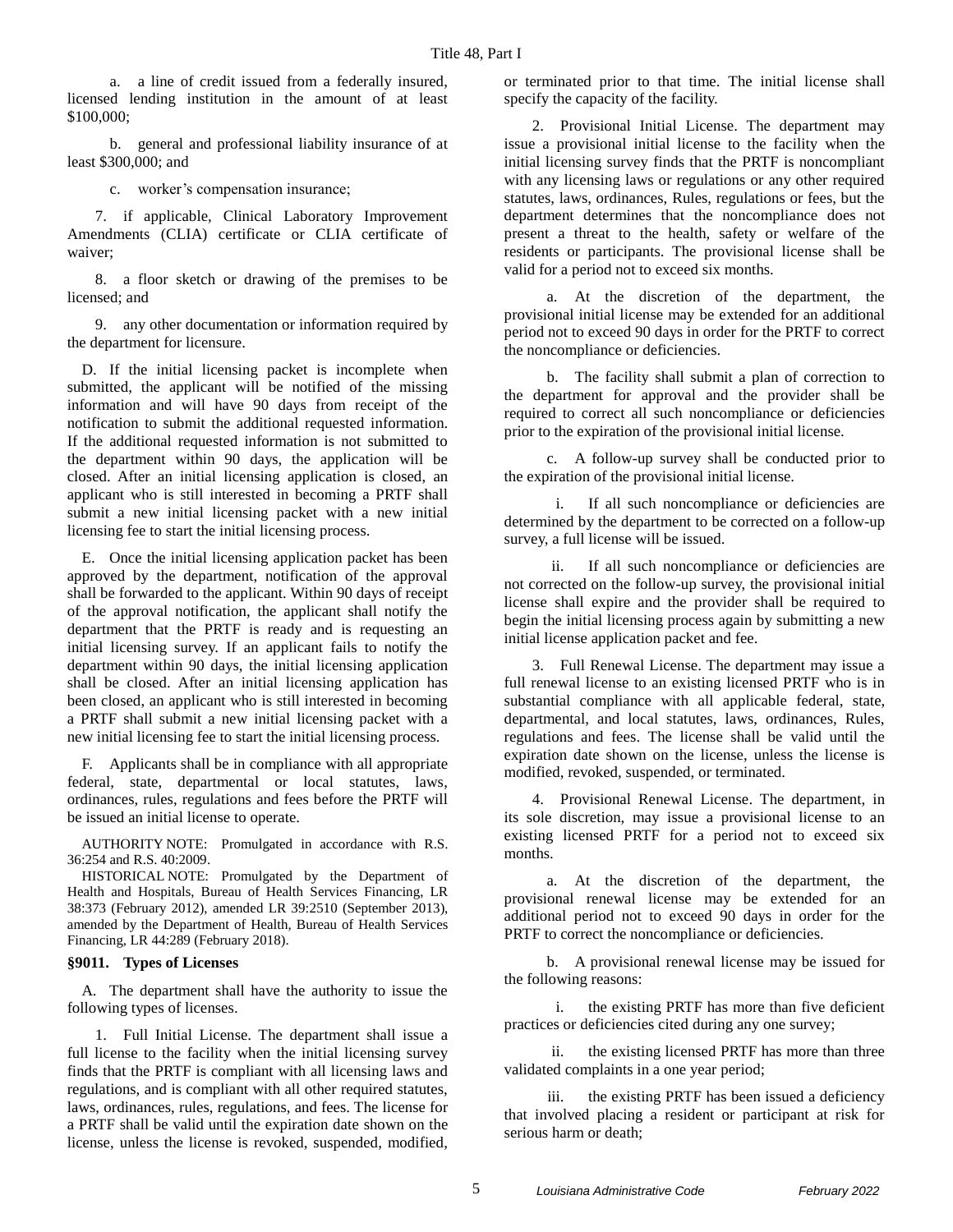iv. the existing PRTF has failed to correct deficient practices within 60 days of being cited for such deficient practices or at the time of a follow-up survey; or

the existing PRTF is not in substantial compliance with all applicable federal, state, departmental, and local statutes, laws, ordinances, Rules regulations and fees at the time of renewal of the license.

c. When the department issues a provisional renewal license to an existing licensed PRTF, the provider shall submit a plan of correction to the department for approval, and the provider shall be required to correct all such noncompliance or deficiencies prior to the expiration of the provisional license. The department shall conduct an onsite follow-up survey at the PRTF prior to the expiration of the provisional license.

i. If the on-site follow-up survey determines that the PRTF has corrected the deficient practices and has maintained compliance during the period of the provisional license, the department may issue a full license for the remainder of the year until the anniversary date of the PRTF license.

ii. If the on-site follow-up survey determines that the PRTF has not corrected the deficient practices or has not maintained compliance during the period of the provisional license, the provisional renewal license shall expire and the facility shall be required to begin the initial licensing process again by submitting a new initial license application packet and fee, if no timely informal reconsideration or administrative appeal is filed pursuant to this Chapter.

AUTHORITY NOTE: Promulgated in accordance with R.S. 36:254 and R.S. 40:2009.

HISTORICAL NOTE: Promulgated by the Department of Health and Hospitals, Bureau of Health Services Financing, LR 38:373 (February 2012), amended by the Department of Health, Bureau of Health Services Financing, LR 44:289 (February 2018).

#### **§9013. Deemed Status**

A. A licensed PRTF may request deemed status from the department. The department may accept accreditation in lieu of a routine on-site licensing survey provided that:

1. the accreditation is obtained through an organization approved by the department;

2. all services provided under the PRTF license shall be accredited; and

3. the provider forwards the accrediting body's findings to the Health Standards Section within 30 days of its accreditation.

B. If approved, accreditation will be accepted as evidence of satisfactory compliance with all of the provisions of these requirements.

C. Occurrence of any of the following may be grounds for the department to perform a survey on an accredited PRTF provider with deemed status:

1. any valid complaint in the preceding 12-month period;

2. addition of services;

3. a change of ownership in the preceding 12-month period;

4. issuance of a provisional license in the preceding 12-month period;

5. serious violations of licensing standards or professional standards of practice that were identified in the preceding 12-month period that placed residents at risk for harm;

6. a report of inappropriate treatment or service resulting in death or serious injury; or

7. a change in geographic location.

D. A PRTF with deemed status is responsible for complying with all of the provisions of this Rule and is subject to all of the provisions of this Rule.

AUTHORITY NOTE: Promulgated in accordance with R.S. 36:254 and R.S. 40:2009.

HISTORICAL NOTE: Promulgated by the Department of Health and Hospitals, Bureau of Health Services Financing, LR 38:374 (February 2012), amended by the Department of Health, Bureau of Health Services Financing, LR 44:289 (February 2018).

#### **§9015. Licensing Surveys**

A. Prior to the initial license being issued to the PRTF, an initial licensing survey shall be conducted on-site at the facility to assure compliance with licensing standards. Except for facilities that have a Child Residential License issued by DCFS, every PRTF shall not provide services to any resident until the initial licensing survey has been performed and the facility found in compliance with the licensing standards. The initial licensing survey shall be an announced survey.

B. Once an initial license has been issued, the department may conduct licensing and other surveys at intervals deemed necessary by the department to determine compliance with licensing standards and regulations, as well as other required statutes, laws, ordinances, Rules, regulations, and fees. These surveys shall be unannounced.

C. A follow-up survey may be conducted for any survey where deficiencies have been cited to ensure correction of the deficient practices. The department shall issue written notice to the provider of the results of the follow-up survey.

D. An acceptable plan of correction may be required for any survey where deficiencies have been cited.

E. If deficiencies have been cited during a licensing survey, regardless of whether an acceptable plan of correction is required, the department may issue appropriate sanctions, including, but not limited to:

- 1. civil fines;
- 2. directed plans of correction;
- 3. provisional licensure;
- 4. denial of renewal; and/or
- 5. license revocations.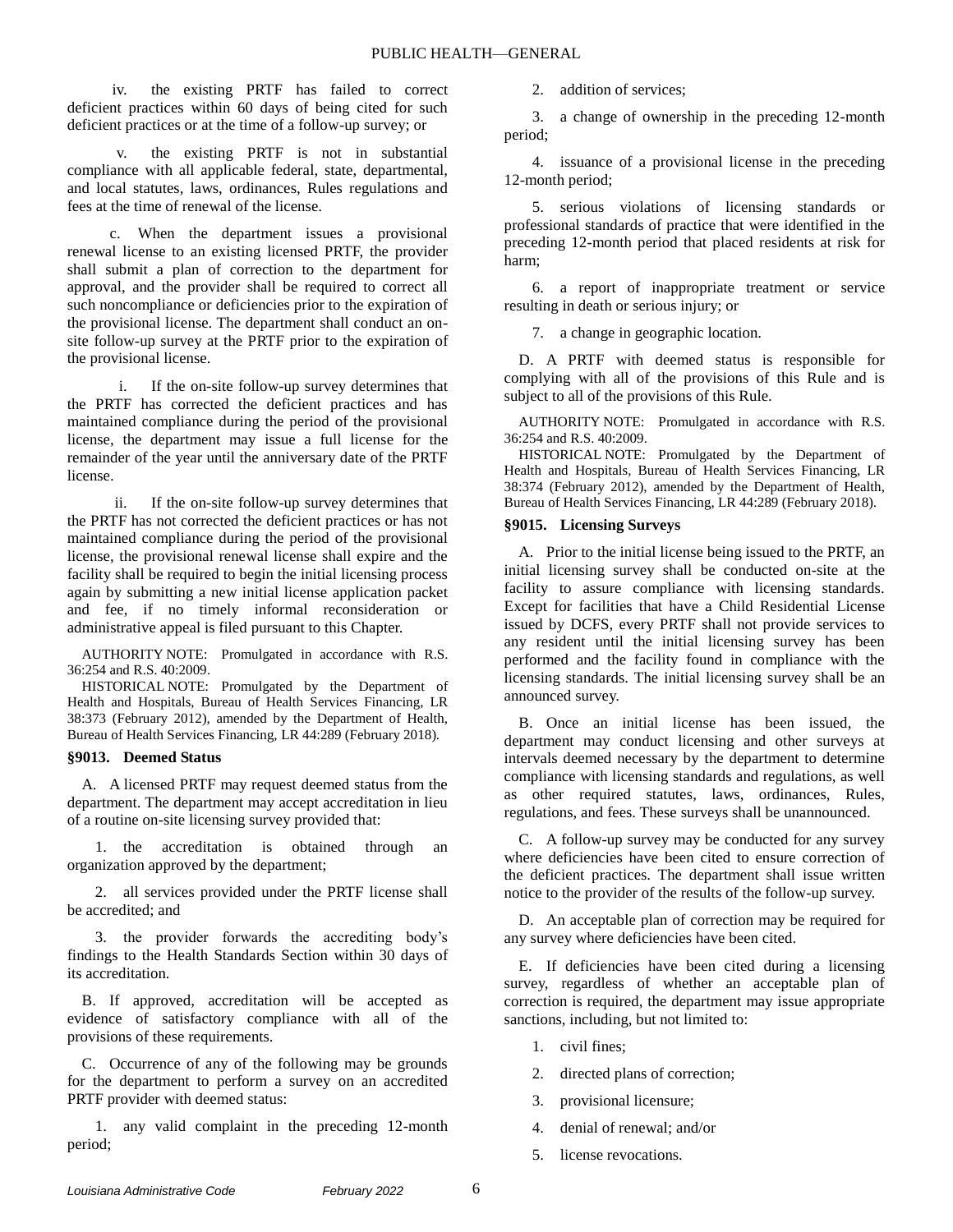F. Surveyors and staff on behalf of the department shall be:

1. given access to all areas of the facility and all relevant files during any licensing survey or other survey; and

2. allowed to interview any provider staff, resident, or participant as necessary to conduct the survey.

AUTHORITY NOTE: Promulgated in accordance with R.S. 36:254 and R.S. 40:2009.

HISTORICAL NOTE: Promulgated by the Department of Health and Hospitals, Bureau of Health Services Financing, LR 38:375 (February 2012), amended LR 42:277 (February 2016).

#### **§9017. Changes in Licensee Information or Personnel**

A. A PRTF license shall be valid only for the person or entity named in the license application and only for the specific geographic address listed on the license application.

B. Any change regarding the PRTF's name, "doing business as" name, mailing address, phone number, or any combination thereof, shall be reported in writing to the department within five days of the change. Any change regarding the PRTF name or "doing business as" name requires a change to the facility license and the required fee for the issuance of an amended license.

C. Any change regarding the facility's key administrative personnel shall be reported in writing to the department within five days of the change.

- 1. Key administrative personnel shall include the:
	- a. administrator;
	- b. clinical director; and
	- c. program manager.

2. The facility's notice to the department shall include the individual's:

- a. name;
- b. hire date; and
- c. qualifications.

D. A change of ownership (CHOW) of the PRTF shall be reported in writing to the department at least five days prior to the change of ownership.

1. The license of a PRTF is not transferable or assignable. The license cannot be sold.

2. In the event of a CHOW, the new owner shall submit the legal CHOW document, all documents required for a new license, and the applicable licensing fee. Once all of the application requirements are completed and approved by the department, a new license shall be issued to the new owner.

3. A PRTF that is under provisional licensure, license revocation or denial of license renewal may not undergo a CHOW.

E. Any request for a duplicate license shall be accompanied by the required fee.

F. A PRTF that intends to change the physical address of its geographic location is required to have plan review approval, Office of State Fire Marshal approval, Office of Public Health approval, compliance with other applicable licensing requirements, and an on-site licensing survey prior to the relocation of the facility.

1. Written notice of intent to relocate shall be submitted to HSS when the plan review request is submitted to the department for approval.

2. Relocation of the facility's physical address results in a new anniversary date and the full licensing fee shall be paid.

AUTHORITY NOTE: Promulgated in accordance with R.S. 36:254 and R.S. 40:2009.

HISTORICAL NOTE: Promulgated by the Department of Health and Hospitals, Bureau of Health Services Financing, LR 38:375 (February 2012), amended LR 42:278 (February 2016), amended by the Department of Health, Bureau of Health Services Financing, LR 44:289 (February 2018).

#### **§9019. Cessation of Business**

A. Except as provided in §9089 of these licensing regulations, a license shall be immediately null and void if a PRTF becomes non-operational.

B. A cessation of business is deemed to be effective the date on which the PRTF stopped offering or providing services to the community.

C. Upon the cessation of business, the provider shall immediately return the original license to the department.

D. Cessation of business is deemed to be a voluntary action on the part of the provider. The provider does not have a right to appeal a cessation of business.

E. Prior to the effective date of the closure or cessation of business, the PRTF shall:

1. give 30 days' advance written notice to:

- a. HSS;
- b. the prescribing physician; and

c. the parent(s) or legal guardian or legal representative of each resident; and

2. provide for an orderly discharge and transition of all of the residents in the facility.

F. In addition to the advance notice of voluntary closure, the PRTF shall submit a written plan for the disposition of residents' medical records for approval by the department. The plan shall include the following:

1. the effective date of the voluntary closure;

2. provisions that comply with federal and state laws on storage, maintenance, access, and confidentiality of the closed provider's residents' medical records;

3. an appointed custodian(s) who shall provide the following: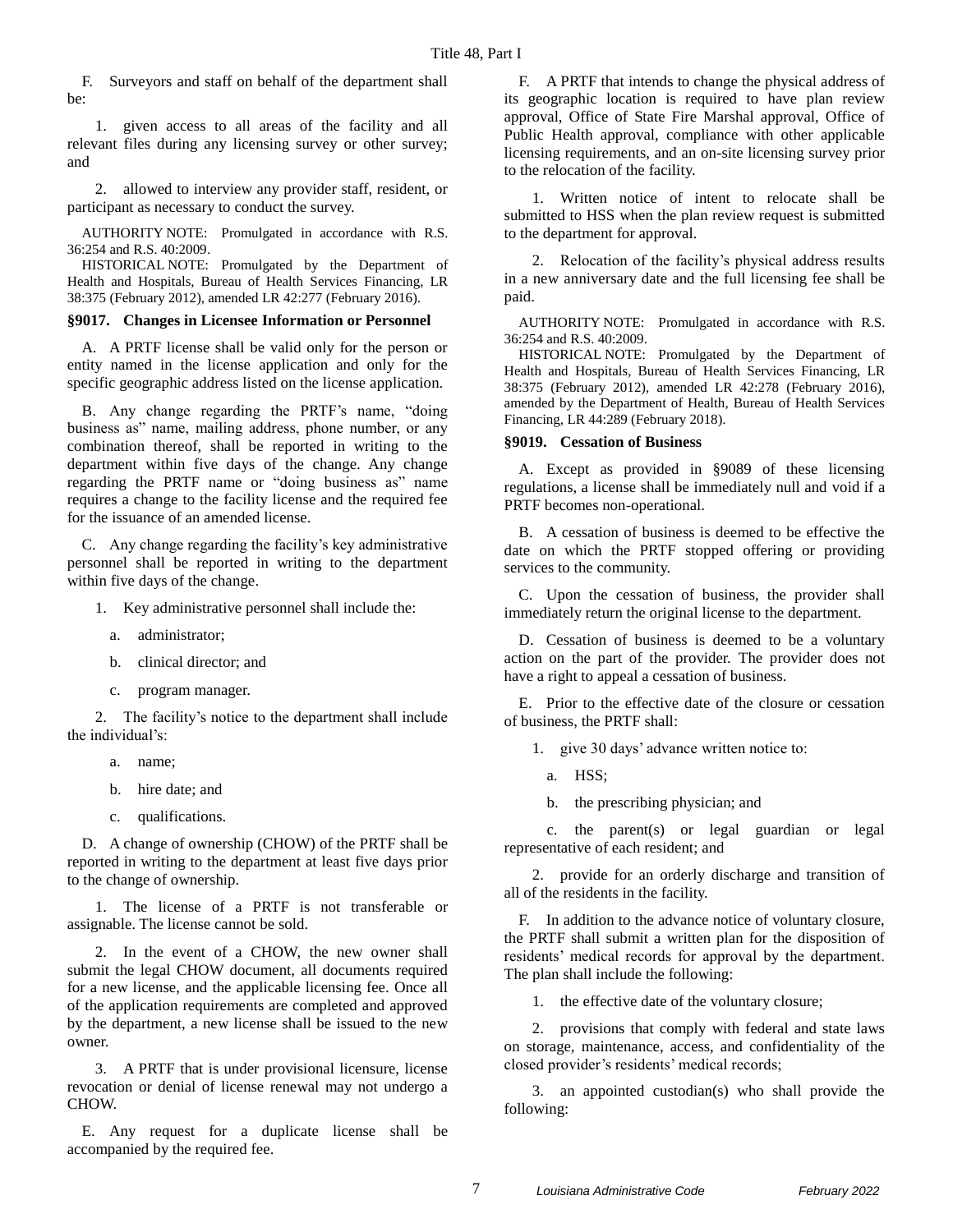a. access to records and copies of records to the resident or authorized representative, upon presentation of proper authorization(s); and

b. physical and environmental security that protects the records against fire, water, intrusion, unauthorized access, loss and destruction; and

4. public notice regarding access to records, in the newspaper with the largest circulation in close proximity to the closing provider, at least 15 days prior to the effective date of closure.

G. If a PRTF fails to follow these procedures, the owners, managers, officers, directors, and administrators may be prohibited from opening, managing, directing, operating, or owning a PRTF for a period of two years.

H. Once the PRTF has ceased doing business, the PRTF shall not provide services until the provider has obtained a new initial license.

AUTHORITY NOTE: Promulgated in accordance with R.S. 36:254 and R.S. 40:2009.

HISTORICAL NOTE: Promulgated by the Department of Health and Hospitals, Bureau of Health Services Financing, LR 38:375 (February 2012), amended LR 42:278 (February 2016), amended by the Department of Health, Bureau of Health Services Financing, LR 44:289 (February 2018).

#### **§9021. Renewal of License**

A. To renew a license, a PRTF shall submit a completed license renewal application packet to the department at least 30 days prior to the expiration of the existing current license. The license renewal application packet shall include:

1. the license renewal application;

2. a copy of the current on-site inspection report with approval for occupancy from the Office of the State Fire Marshal and the Office of Public Health;

3. proof of financial viability, comprised of the following:

a. a line of credit issued from a federally insured, licensed lending institution in the amount of at least \$100,000;

b. general and professional liability insurance of at least \$300,000; and

c. worker's compensation insurance;

4. the license renewal fee; and

5. any other documentation required by the department.

B. The department may perform an on-site survey and inspection upon annual renewal of a license.

C. Failure to submit a completed license renewal application packet prior to the expiration of the current license shall result in the voluntary non-renewal of the PRTF license.

D. The renewal of a license does not in any manner affect any sanction, civil fine, or other action imposed by the department against the facility.

E. If an existing licensed PRTF has been issued a notice of license revocation, suspension, or termination, and the facility's license is due for annual renewal, the department shall deny the license renewal application and shall not issue a renewal license.

AUTHORITY NOTE: Promulgated in accordance with R.S. 36:254 and R.S. 40:2009.

HISTORICAL NOTE: Promulgated by the Department of Health and Hospitals, Bureau of Health Services Financing, LR 38:376 (February 2012), amended by the Department of Health, Bureau of Health Services Financing, LR 44:290 (February 2018).

#### **§9023. Denial of License, Revocation of License, Denial of License Renewal**

A. In accordance with the provisions of the Administrative Procedure Act, the department may:

1. deny an application for an initial license;

2. deny a license renewal; or

3. revoke a license.

B. Denial of an Initial License

1. The department shall deny an initial license when the initial licensing survey finds that the PRTF is noncompliant with any licensing laws or regulations or with any other required statutes, laws, ordinances, Rules or regulations and such noncompliance presents a potential threat to the health, safety, or welfare of the residents who will be served by the facility.

2. The department shall deny an initial license for any of the reasons in this Chapter that a license may be revoked or non-renewed.

C. Voluntary Non-Renewal of a License

1. If a provider fails to timely renew its license, the license expires on its face and is considered voluntarily surrendered. There are no appeal rights for such surrender or non-renewal of the license, as this is a voluntary action on the part of the provider.

2. If a provider fails to timely renew its license, the facility shall immediately cease providing services, unless the provider is actively treating residents, in which case the provider shall:

a. immediately provide written notice to the department of the number of residents that are receiving treatment at the PRTF;

b. immediately provide written notice to the prescribing physician and to every resident, parent, legal guardian, or legal representative of the following:

i. voluntary non-renewal of the facility's license;

- ii. date of closure of the facility; and
- iii. plans for orderly transition of the resident;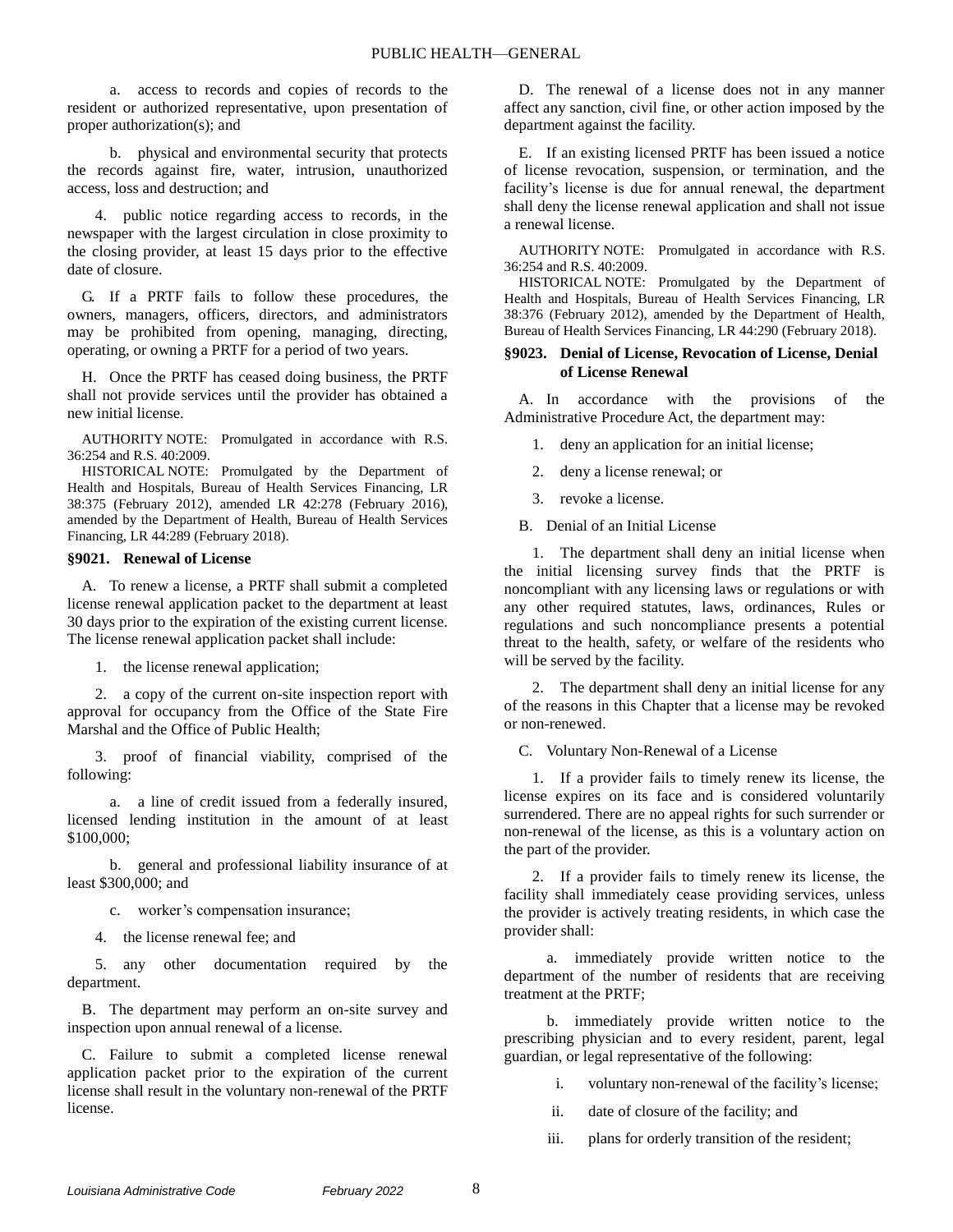c. discharge and transition of each resident within 15 days of voluntary non-renewal; and

d. notify the department of the location where records will be stored and the contact person for the records.

3. If a PRTF fails to follow these procedures, the owners, managers, officers, directors, and administrators may be prohibited from opening, managing, directing, operating, or owning a PRTF for a period of two years.

D. Revocation of License or Denial of License Renewal. A PRTF license may be revoked or may be denied renewal for any of the following reasons, including but not limited to:

1. failure to be in substantial compliance with the PRTF licensing laws, rules and regulations, or with other required statutes, laws, ordinances, rules, or regulations;

2. failure to comply with the terms and provisions of a settlement agreement or education letter with or from the department, the Attorney General's Office, any regulatory agency, or any law enforcement agency;

3. failure to uphold a resident's rights whereby deficient practices result in harm, injury, or death of a resident;

4. negligence or failure to protect a resident from a harmful act of an employee or other resident including, but not limited to:

a. mental or physical abuse, neglect, exploitation, or extortion;

b. any action posing a threat to a resident's health and safety;

c. coercion;

d. threat or intimidation;

e. harassment; or

f. criminal activity;

5. failure to notify the proper authorities, as required by federal or state law, rules, or regulations, of all suspected cases of the acts outlined in §9023.D.4;

6. knowingly making a false statement in any of the following documentation, including but not limited to:

a. application for initial license or renewal of license;

b. data forms;

- c. records, including:
- i. clinical;
- ii. resident; or
- iii. facility;

d. matters under investigation by the department or the Office of Attorney General; or

e. information submitted for reimbursement from any payment source;

7. knowingly making a false statement or providing false, forged, or altered information or documentation to department employees or to law enforcement agencies;

8. the use of false, fraudulent or misleading advertising;

9. fraudulent operation of a PRTF by the owner, administrator, manager, member, officer, or director;

10. an owner, officer, member, manager, administrator, director, or person designated to manage or supervise resident care has pled guilty or nolo contendere to a felony, or has been convicted of a felony, as documented by a certified copy of the record of the court:

a. For purposes of these provisions, conviction of a felony means a felony relating to any of the following:

i. violence, abuse, or neglect of another person;

ii. misappropriation of property belonging to another person;

iii. cruelty, exploitation, or sexual battery of a juvenile or the infirmed;

iv. a drug offense;

v. crimes of a sexual nature;

vi. possession or use of a firearm or deadly weapon; or

vii. fraud or misappropriation of federal or state funds, including Medicare or Medicaid funds;

11. failure to comply with all of the reporting requirements in a timely manner as required by the department;

12. failure to allow or refusal to allow the department to conduct an investigation or survey, or to interview provider staff or the residents;

13. failure to allow or refusal to allow access to facility or resident records by authorized departmental personnel;

14. bribery, harassment, or intimidation of any resident or family member designed to cause that resident or family member to use or retain the services of any particular PRTF; or

15. failure to maintain accreditation or failure to obtain accreditation.

E. If a PRTF license is revoked or renewal is denied, or the license is surrendered in lieu of an adverse action, any owner, officer, member, director, manager, or administrator of such PRTF may be prohibited from opening, managing, directing, operating, or owning another PRTF for a period of two years from the date of the final disposition of the revocation, denial action, or surrender.

F. The denial of the license renewal application shall not affect in any manner the license revocation, suspension, or termination.

AUTHORITY NOTE: Promulgated in accordance with R.S. 36:254 and R.S. 40:2009.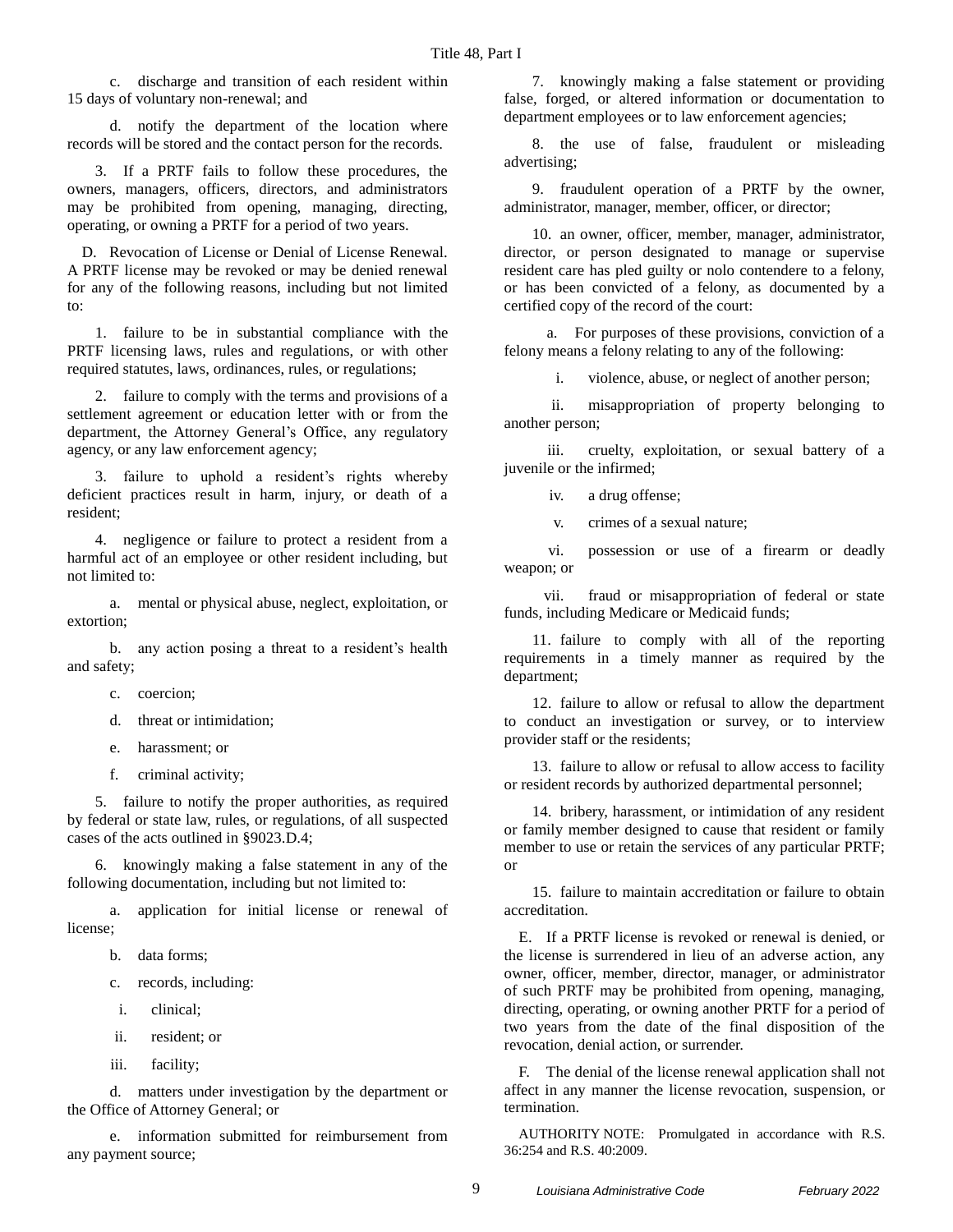HISTORICAL NOTE: Promulgated by the Department of Health and Hospitals, Bureau of Health Services Financing, LR 38:376 (February 2012), amended LR 42:278 (February 2016).

# **§9025. Notice and Appeal of License Denial, License Revocation, and Denial of License Renewal**

A. Notice of a license denial, license revocation or denial of license renewal shall be given to the provider in writing.

B. The PRTF has a right to an informal reconsideration of the license denial, license revocation, or denial of license renewal. There is no right to an informal reconsideration of a voluntary non-renewal or surrender of a license by the provider.

1. The PRTF shall request the informal reconsideration within 15 calendar days of the receipt of the notice of the license denial, license revocation, or denial of license renewal. The request for informal reconsideration shall be in writing and shall be forwarded to the Health Standards Section.

2. The request for informal reconsideration shall include any documentation that demonstrates that the determination was made in error.

3. If a timely request for an informal reconsideration is received by the Health Standards Section, an informal reconsideration shall be scheduled and the facility shall receive written notification of the date of the informal reconsideration.

4. The facility shall have the right to appear in person at the informal reconsideration and may be represented by counsel.

5. Correction of a violation or deficiency which is the basis for the denial, revocation or non-renewal shall not be a basis for reconsideration.

6. The informal reconsideration process is not in lieu of the administrative appeals process.

7. The facility shall be notified in writing of the results of the informal reconsideration.

C. The PRTF has a right to an administrative appeal of the license denial, license revocation, or denial of license renewal. There is no right to an administrative appeal of a voluntary non-renewal or surrender of a license by the provider.

1. The PRTF shall request the administrative appeal within 30 calendar days of the receipt of the notice of the results of the informal reconsideration of the license denial, license revocation, or denial of license renewal.

a. The facility may forego its rights to an informal reconsideration, and if so, the facility shall request the administrative appeal within 30 calendar days of the receipt of the notice of the license denial, license revocation, or denial of license renewal.

2. The request for administrative appeal shall be in writing and shall be submitted to the DAL or its successor. The request shall include any documentation that demonstrates that the determination was made in error and shall include the basis and specific reasons for the appeal.

3. If a timely request for an administrative appeal is received by the DAL or its successor, the administrative appeal of the license revocation or denial of license renewal shall be suspensive, and the facility shall be allowed to continue to operate and provide services until such time as the DAL issues a final administrative decision.

a. If the secretary of the department determines that the violations of the facility pose an imminent or immediate threat to the health, welfare, or safety of a resident, the imposition of the license revocation or license non-renewal may be immediate and may be enforced during the pendency of the administrative appeal. The facility shall be notified of this determination in writing.

4. Correction of a violation or a deficiency which is the basis for the license denial or revocation shall not be a basis for the administrative appeal.

D. If an existing licensed PRTF has been issued a notice of license revocation and the facility's license is due for annual renewal, the department shall deny the license renewal. The denial of the license renewal does not affect in any manner the license revocation.

E. If a timely administrative appeal has been filed by the facility on a license denial, denial of license renewal, or license revocation, the Division of Administrative Law shall conduct the hearing pursuant to the Louisiana Administrative Procedure Act.

1. If the final DAL decision is to reverse the license denial, the denial of license renewal, or the license revocation, the facility's license will be re-instated or granted upon the payment of any licensing fees or other fees due to the department and the payment of any outstanding sanctions due to the department.

2. If the final DAL decision is to affirm the denial of license renewal or the license revocation, the facility shall discharge any and all residents receiving services according to the provisions of this Chapter. Within 10 days of the final agency decision, the facility shall notify the department's licensing section in writing of the secure and confidential location of where the residents' records will be stored.

F. There is no right to an informal reconsideration or an administrative appeal of the issuance of a provisional initial license to a new PRTF or a provisional license to an existing PRTF. The issuance of a provisional license is not considered to be a denial of license, a denial of license renewal, or a license revocation.

G. A facility with a provisional initial license or an existing provider with a provisional license that expires due to noncompliance or deficiencies cited at the follow-up survey, shall have the right to an informal reconsideration and the right to an administrative appeal regarding the deficiencies cited at the follow-up survey.

1. The correction of a violation, noncompliance, or deficiency after the follow-up survey shall not be the basis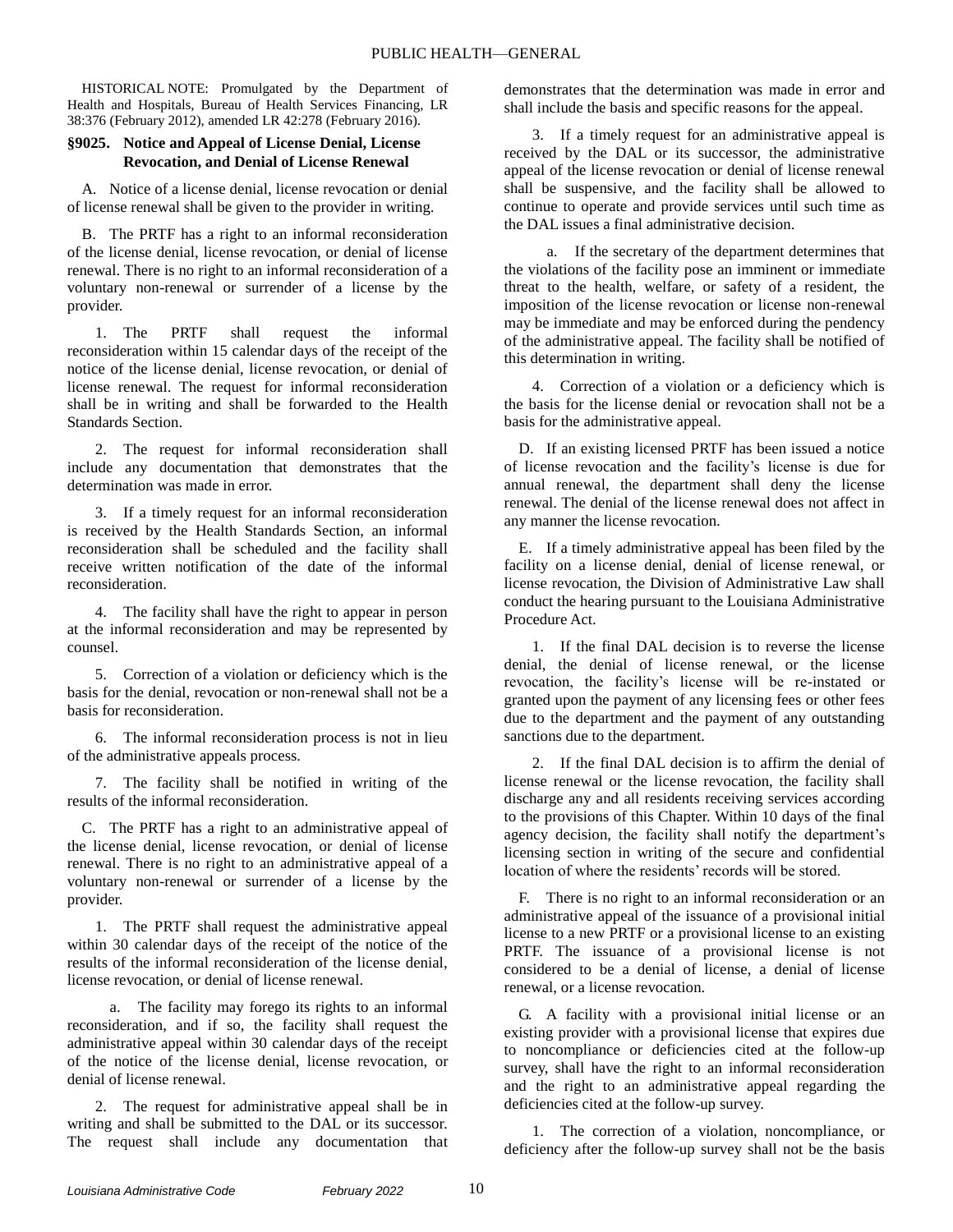for the informal reconsideration or for the administrative appeal.

2. The informal reconsideration and the administrative appeal are limited to whether the deficiencies were properly cited at the follow-up survey.

3. The provider shall request the informal reconsideration in writing, which shall be received by the Health Standards Section within five calendar days of receipt of the notice of the results of the follow-up survey from the department.

4. The provider shall request the administrative appeal within 15 calendar days of receipt of the notice of the results of the follow-up survey from the department. The request for administrative appeal shall be in writing and shall be submitted to the Division of Administrative Law, or its successor.

H. A facility with a provisional initial license or an existing provider with a provisional license that expires under the provisions of this Chapter shall cease providing services and discharge the residents unless the Division of Administrative Law issues a stay of the expiration.

1. A stay may be granted upon application by the provider at the time the administrative appeal is filed and only after a contradictory hearing and upon a showing that there is no potential harm to the residents being served by the facility.

I. If a timely administrative appeal has been filed by a facility with a provisional initial license that has expired or by an existing provider whose provisional license has expired under the provisions of this Chapter, the Division of Administrative Law shall conduct the hearing pursuant to the Louisiana Administrative Procedure Act.

1. If the final DAL decision is to remove all deficiencies, the facility's license will be reinstated upon the payment of any licensing fees or other fees due to the department, and the payment of any outstanding sanctions due to the department.

2. If the final DAL decision is to uphold the deficiencies and affirm the expiration of the provisional license, the facility shall discharge all residents receiving services. Within 10 calendar days of the final agency decision, the facility shall provide written notification to HSS of the secure and confidential location of where the resident's records will be stored.

AUTHORITY NOTE: Promulgated in accordance with R.S. 36:254 and R.S. 40:2009.

HISTORICAL NOTE: Promulgated by the Department of Health and Hospitals, Bureau of Health Services Financing, LR 38:377 (February 2012), amended LR 42:278 (February 2016), amended by the Department of Health, Bureau of Health Services Financing, LR 44:290 (February 2018).

#### **§9027. Complaint Surveys**

A. The department shall conduct complaint surveys in accordance with R.S. 40:2009.13, et seq. on any PRTF, including those with deemed status.

B. Complaint surveys shall be unannounced surveys.

C. An acceptable plan of correction may be required by the department for any complaint survey where deficiencies have been cited. If the department determines other action, such as license revocation is appropriate, a plan of correction may not be required and the facility will be notified of such action.

D. A follow-up survey may be conducted for any complaint survey where deficiencies have been cited to ensure correction of the deficient practices. If the department determines that other action, such as license revocation, is appropriate, a follow-up survey may not be required. The facility will be notified of any action.

E. The department may issue appropriate sanctions, including but not limited to, civil fines, directed plans of correction, and license revocations, for deficiencies and noncompliance with any complaint survey.

F. LDH surveyors and staff shall be given access to all areas of the facility and all relevant files during any complaint survey. LDH surveyors and staff shall be allowed to interview any provider staff, resident, or participant, as necessary or required to conduct the survey.

G. A PRTF which has been cited with violations or deficiencies on a complaint survey has the right to request an informal reconsideration of the validity of the violations or deficiencies. The written request for an informal reconsideration shall be submitted to the department's Health Standards Section. The department shall receive the written request within 10 calendar days of the facility's receipt of the notice of the violations or deficiencies.

H. A complainant shall have the right to request an informal reconsideration of the findings of the complaint survey or investigation that resulted from his/her complaint. The written request for an informal reconsideration shall be submitted to the department's Health Standards Section. The department shall receive the written request within 30 calendar days of the complainant's receipt of the results of the complaint survey or investigation.

I. An informal reconsideration for a complaint survey or investigation shall be conducted by the department as an administrative review. The facility or complainant shall submit all documentation or information for review for the informal reconsideration and the department shall consider all documentation or information submitted. There is no right to appear in person at the informal reconsideration of a complaint survey or investigation. Correction of the violation or deficiency shall not be the basis for the reconsideration. The provider and the complainant shall be notified in writing of the results of the informal reconsideration.

J. Except for the right to an administrative appeal provided in R.S. 40:2009.16(A), the informal reconsideration shall constitute final action by the department regarding the complaint survey or investigation, and there shall be no right to an administrative appeal.

AUTHORITY NOTE: Promulgated in accordance with R.S. 36:254 and R.S. 40:2009.

HISTORICAL NOTE: Promulgated by the Department of Health and Hospitals, Bureau of Health Services Financing, LR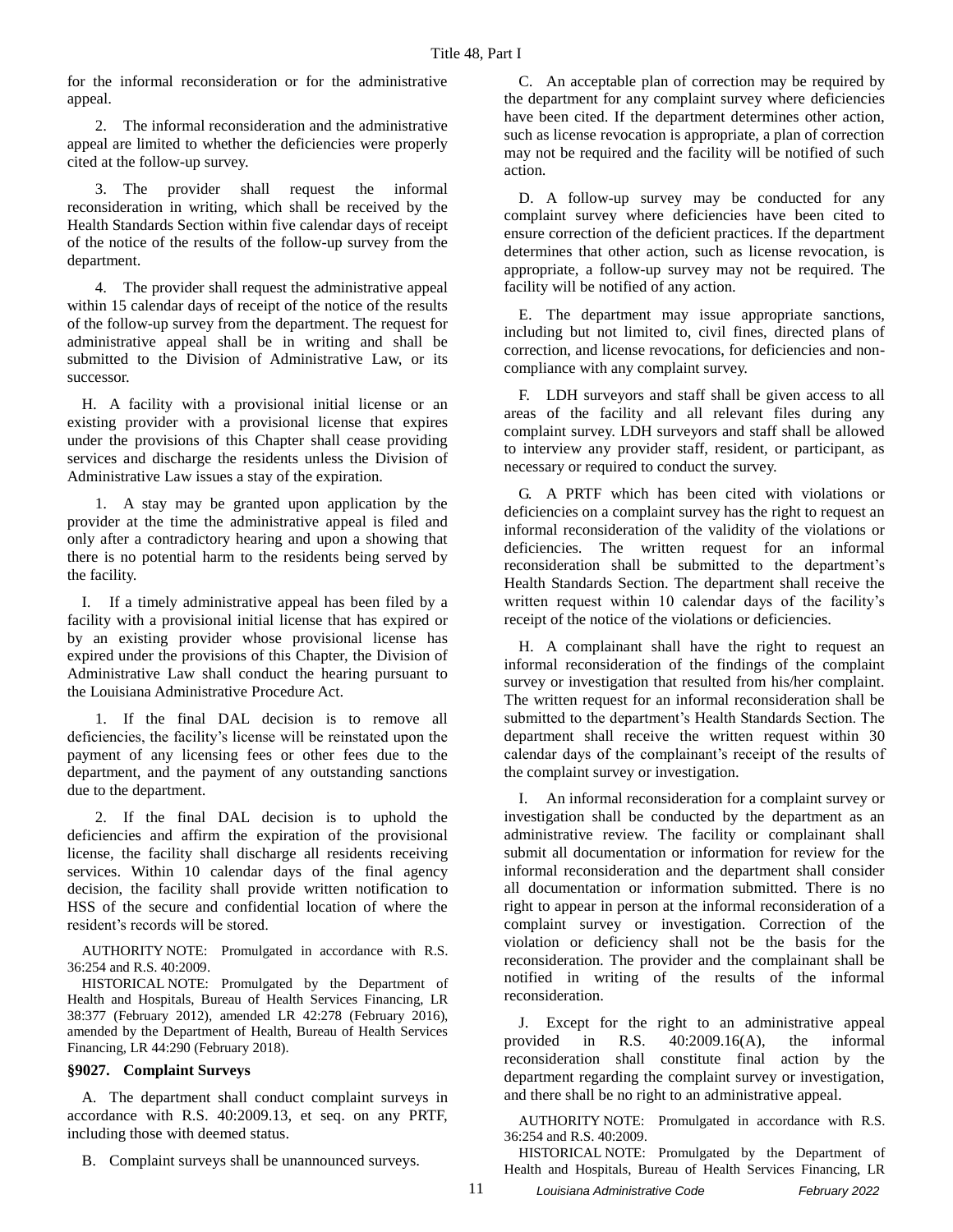38:378 (February 2012), amended LR 42:279 (February 2016), amended by the Department of Health, Bureau of Health Services Financing, LR 44:290 (February 2018).

#### **§9029. Statement of Deficiencies**

A. The following statements of deficiencies issued by the department to the PRTF shall be posted in a conspicuous place on the licensed premises:

1. the most recent annual survey statement of deficiencies; and

2. any complaint survey statement of deficiencies issued after the most recent annual survey.

B. Any statement of deficiencies issued by the department to a PRTF shall be available for disclosure to the public 30 calendar days after the provider submits an acceptable plan of correction of the deficiencies or 90 calendar days after the statement of deficiencies is issued to the provider, whichever occurs first.

C. Unless otherwise provided in statute or in this Chapter, a facility shall have the right to an informal reconsideration of any deficiencies cited as a result of a survey or investigation.

1. Correction of the deficient practice, of the violation, or of the noncompliance shall not be the basis for the reconsideration.

2. The written request for informal reconsideration of the deficiencies shall be submitted to the Health Standards Section and will be considered timely if received by HSS within 10 calendar days of the provider's receipt of the statement of deficiencies.

3. If a timely request for an informal reconsideration is received, the department shall schedule and conduct the informal reconsideration.

4. Except as provided for complaint surveys pursuant to R.S. 40:2009.11 et seq., and as provided in this Chapter for license denials, license revocations, and denial of license renewals, the decision of the informal reconsideration team shall be the final administrative decision regarding the deficiencies. There is no administrative appeal right of such deficiencies.

5. The provider shall be notified in writing of the results of the informal reconsideration.

AUTHORITY NOTE: Promulgated in accordance with R.S. 36:254 and R.S. 40:2009.

HISTORICAL NOTE: Promulgated by the Department of Health and Hospitals, Bureau of Health Services Financing, LR 38:379 (February 2012), amended LR 42:279 (February 2016), amended by the Department of Health, Bureau of Health Services Financing, LR 44:291 (February 2018).

# **Subchapter C. Organization and Administration**

# **§9031. General Provisions [Formerly §9027]**

A. Purpose and Organizational Structure. The purpose of the PRTF shall be clearly defined in a statement filed with the Department. The statement includes the:

1. program philosophy;

2. program goals and objectives;

3. ages, sex and characteristics of residents accepted for care;

4. geographical area served;

5. types of services provided;

6. description of admission policies; and

7. needs, problems, situations or patterns best addressed by the provider's program.

B. House Rules. The provider shall have a clearly written list of rules governing conduct for residents in care and shall document that these rules are made available to each staff member, resident, and where appropriate, the resident's parent(s) or legal guardian(s).

AUTHORITY NOTE: Promulgated in accordance with R.S. 36:254 and R.S. 40:2009.

HISTORICAL NOTE: Promulgated by the Department of Health and Hospitals, Office of the Secretary, Bureau of Health Services Financing, LR 30:59 (January 2004), amended by the Department of Health and Hospitals, Bureau of Health Services Financing, LR 38:379 (February 2012).

# **§9033. Governing Body [Formerly §9029]**

A. The PRTF shall have either an effective governing body or individual(s) legally responsible for the conduct of the PRTF operations. No contracts/arrangements or other agreements may limit or diminish the responsibility of the governing body.

B. The governing body shall:

1. establish PRTF-wide policy;

2. adopt bylaws;

3. appoint an administrator;

4. designate qualified clinical director to assume responsibility for the psychiatric aspects of the program and to provide full-time coverage on an on-site or on-call basis;

5. maintain quality of care;

6. ensure the provider's continual compliance and conformity with all relevant federal, state, local and municipal laws and regulations;

7. meet with designated representatives of the department whenever required to do so;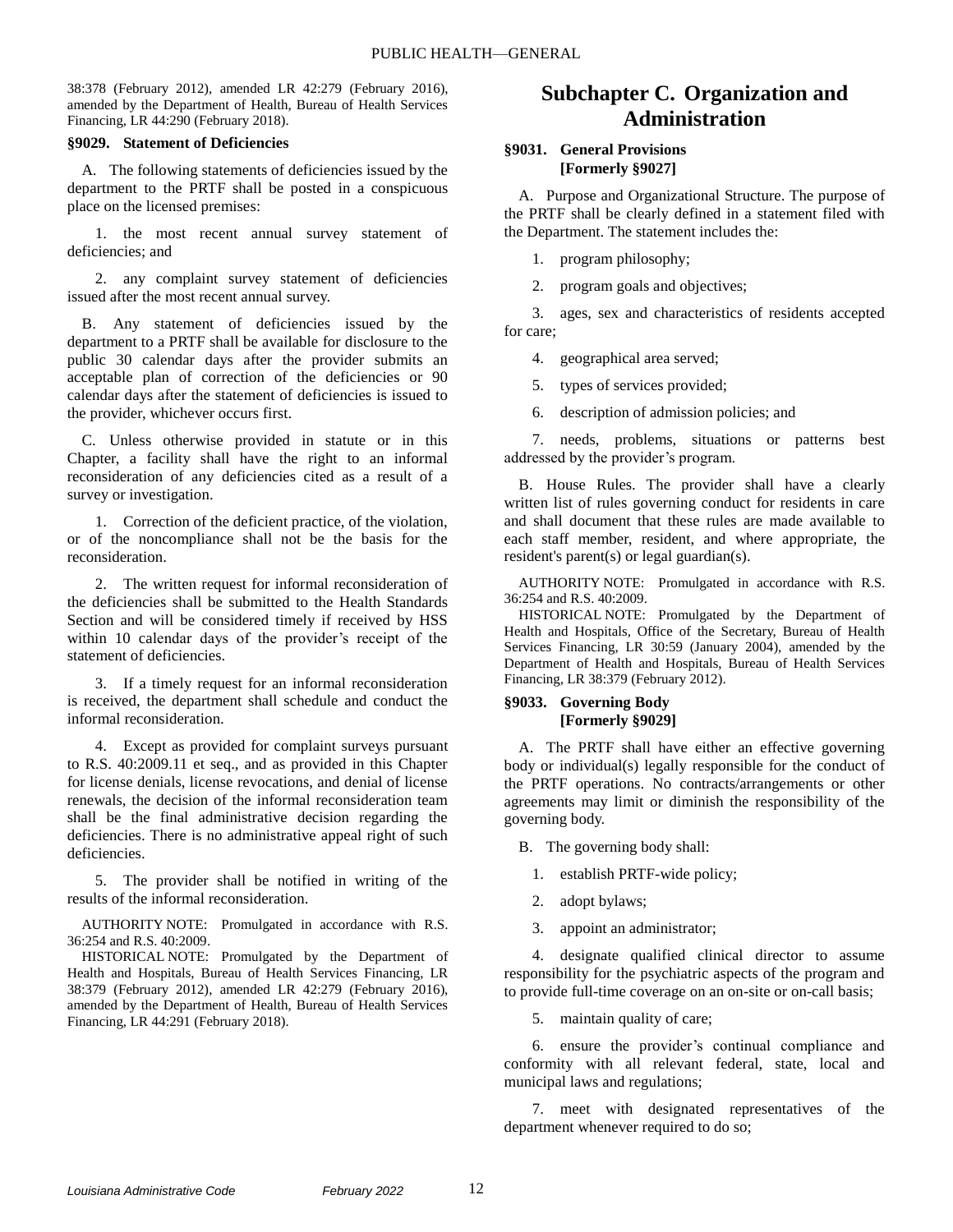8. inform the department or its designee prior to initiating any substantial changes in the services provided by the facility; and

9. provide an overall institutional plan and budget, and ensure the facility is adequately funded and fiscally sound.

C. The governing body and/or their designee(s) shall develop and approve policies and procedures which define and describe the scope of services offered. They shall be revised as necessary and reviewed at least annually.

D. There shall be an organizational chart that delineates lines of authority and responsibility for all PRTF personnel.

E. The PRTF shall, when required by law, have a representative present at all judicial, educational, or administrative hearings that address the status of a resident in the care of the provider.

AUTHORITY NOTE: Promulgated in accordance with R.S. 36:254 and R.S. 40:2009.

HISTORICAL NOTE: Promulgated by the Department of Health and Hospitals, Office of the Secretary, Bureau of Health Services Financing, LR 30:59 (January 2004), amended by the Department of Health and Hospitals, Bureau of Health Services Financing, LR 38:380 (February 2012), amended by the Department of Health, Bureau of Health Services Financing, LR 44:291 (February 2018).

# **§9035. Administrative Policies and Records [Formerly §9031]**

A. Every PRTF shall have policies that are clearly written and current. All policies shall be available for review by all staff and LDH personnel. All policies shall be available for review upon request by a resident or a resident's parent or legal guardian.

B. All policies shall be reviewed annually by the governing body.

C. The PRTF shall have policies governing:

- 1. admission and discharge;
- 2. personnel;
- 3. volunteers;
- 4. grievance procedures;
- 5. behavior management;
- 6. use of restraint and seclusion;
- 7. mandatory reporting of abuse or neglect;
- 8. administering medication;
- 9. confidentiality of records;

10. participation of residents in activities related to fundraising and publicity;

11. participation of residents in research projects;

12. the photographing and audio or audio-visual recording of residents and clarification of the agency's prohibited use of social media to ensure that all staff, either contracted or directly employed, receive training relative to the restrictive use of social media;

13. all hazards risk assessment and emergency/disaster procedures, including the provision that when the PRTF has an interruption in services or a change in the licensed location due to an emergency situation, the PRTF shall notify the HSS no later than the next stated business day;

14. sentinel events and critical incidents; and

15. factors that determine room assignments, including, but not limited to, age and diagnoses.

D. Admission Policy

1. A PRTF shall have written admission policies and criteria which shall include the following:

a. intake policy and procedures;

b. admission criteria and procedures;

c. policy regarding the determination of legal status, according to appropriate state laws, before admission;

d. the age of the populations served;

e. the services provided by the PRTF;

f. criteria for discharge;

g. only accepting residents for placement from the parent(s), legal guardian(s) custodial agency or a court of competent jurisdiction;

h. not admitting more residents into care than the number specified on the provider's license; and

i. ensuring that the resident, the resident's parent(s) or legal guardian(s) and others, as appropriate, are provided reasonable opportunity to participate in the admission process and decisions. Proper consents shall be obtained before admission.

2. Notification of Facility Policy Regarding the Use of Restraint and Seclusion. At admission, the facility shall:

a. inform both the incoming resident and, in the case of a minor, the resident's parent(s) or legal guardian(s) of the facility's policy regarding the use of restraint or seclusion during an emergency safety situation that may occur while the resident is in the program;

b. communicate its restraint and seclusion policy in a language that the resident, or his or her parent(s) or legal guardian(s) understands (including American Sign Language, if appropriate) and when necessary, the facility shall provide interpreters or translators;

c. obtain an acknowledgment, in writing, from the resident, or in the case of a minor, from the parent(s) or legal guardian(s) that he or she has been informed of the facility's policy on the use of restraint or seclusion during an emergency safety situation. Staff shall file this acknowledgment in the resident's record; and

d. provide a copy of the facility policy to the resident and in the case of a minor, to the resident's parent(s) or legal guardian(s).

i. The facility's policy shall provide contact information, including the phone number and mailing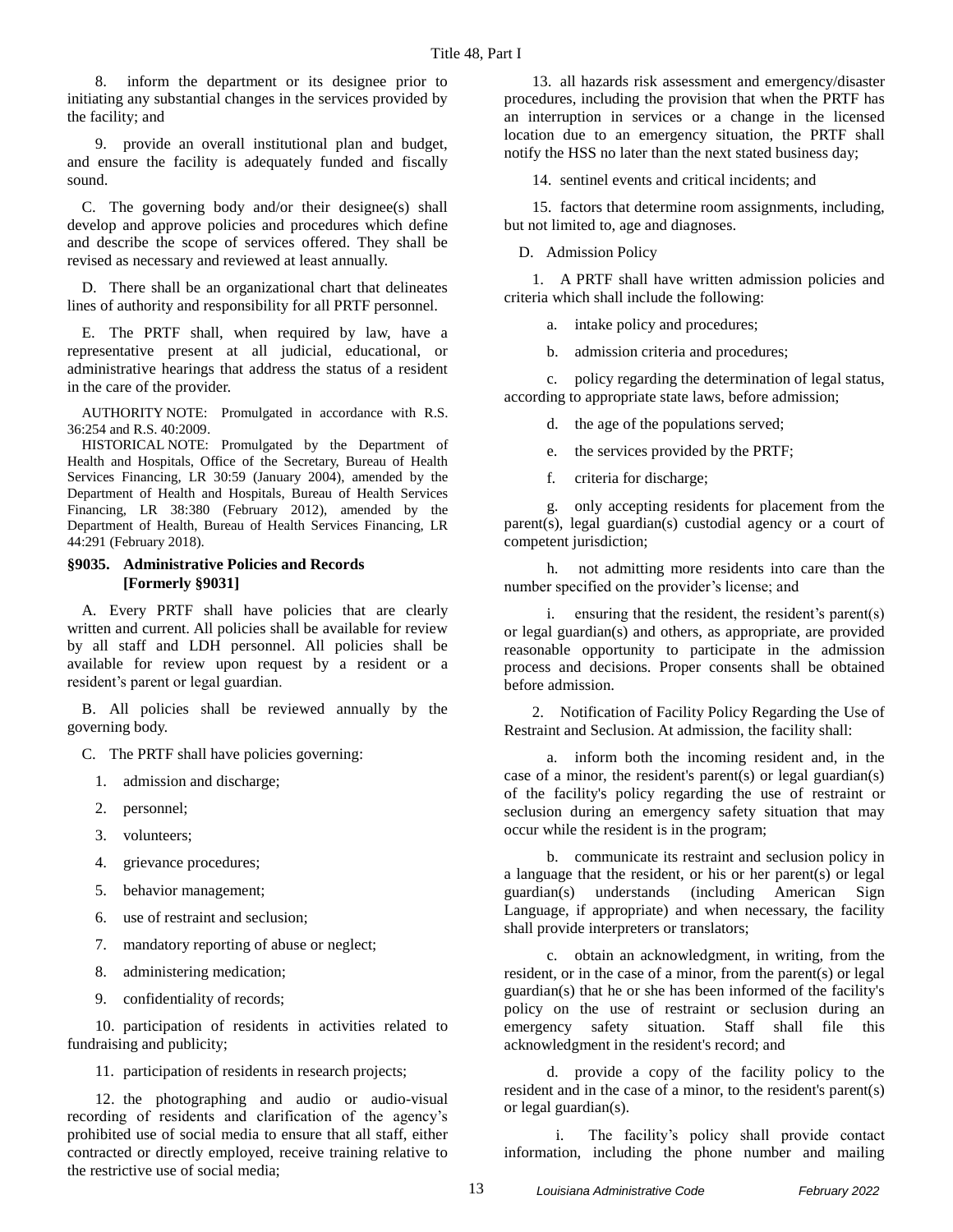address, for the appropriate state protection and advocacy organization.

E. Behavior Management

1. The PRTF shall develop and maintain a written behavior management policy which includes:

a. the goals and purposes of the behavior management program;

b. the methods of behavior management;

c. a list of staff authorized to administer the behavior management policy;

d. the methods of monitoring and documenting the use of the behavior management policy; and

e. minimizing the use of restraint and seclusion and using less restrictive alternatives whenever possible.

2. The facility policy shall prohibit:

a. shaking, striking, spanking or any cruel treatment;

b. harsh, humiliating, cruel, abusive or degrading language;

c. denial of food or sleep;

d. work tasks that are degrading or unnecessary and inappropriate to the resident's age and ability;

e. denial of private familial and significant other contact, including visits, phone calls, and mail, as a means of punishment;

f. use of chemical agents, including tear gas, mace, or similar agents;

g. extreme physical exercise;

h. one resident punishing another resident;

i. group punishment;

j. violating a resident's rights; and

k. use of restraints or seclusion in non-emergency situations.

3. The PRTF shall satisfy all of the requirements contained in federal and state laws and regulations regarding the use of restraint or seclusion, including application of time out.

F. Resident Abuse or Neglect

1. The provider shall have comprehensive written procedures concerning resident abuse or neglect including:

a. a description of ongoing communication strategies used by the provider to maintain staff awareness of abuse prevention, current definitions of abuse and neglect, and mandated reporting requirements to HSS and the DCFS, Child Welfare Division;

b. a procedure for disciplining staff members who abuse or neglect a resident;

c. procedures for insuring that the staff member involved in suspected resident abuse or neglect does not work directly with the resident involved or any other resident in the program until the investigation is complete.

2. Any case of suspected resident abuse or neglect shall be reported immediately to the HSS and, unless prohibited by state law, the DCFS, Child Welfare Division.

3. Staff shall report any case of suspected resident abuse or neglect to both HSS and the DCFS, Child Welfare Division by no later than close of business the next business day after a case of suspected resident abuse or neglect. The report shall include:

a. the name of the resident involved in the suspected resident abuse or neglect;

b. a description of the suspected resident abuse or neglect;

c. the date and time the suspected abuse or neglect occurred;

d. the steps taken to investigate the abuse and/or neglect; and

e. the action taken as a result of the incident.

4. In the case of a minor, the facility shall notify the resident's parent(s) or legal guardian(s) as soon as possible, and in no case later than 24 hours after the suspected resident abuse or neglect.

5. Staff shall document in the resident's record that the suspected resident abuse or neglect was reported to both HSS and the DCFS, Child Welfare Division, including the name of the person to whom the incident was reported. A copy of the report shall be maintained in the resident's record.

G. The facility shall report each serious occurrence to both HSS and, unless prohibited by state law, the DCFS, Child Welfare Division. Serious occurrences that shall be reported include a resident's death, or a serious injury to a resident or a suicide attempt by a resident.

1. Staff shall report any serious occurrence involving a resident to both HSS and the DCFS, Child Welfare Division by no later than close of business the next business day after a serious occurrence. The report shall include the name of the resident involved in the serious occurrence, a description of the occurrence, and the name, street address, and telephone number of the facility. The facility shall conduct an investigation of the serious occurrence to include interviews of all staff involved, findings of the investigation, and actions taken as a result of the investigation.

2. In the case of a minor, the facility shall notify the resident's parent(s) or legal guardian(s) as soon as possible, and in no case later than 24 hours after the serious occurrence.

3. Staff shall document in the resident's record that the serious occurrence was reported to both HSS and the DCFS, Child Welfare Division, including the name of the person to whom the incident was reported. A copy of the report shall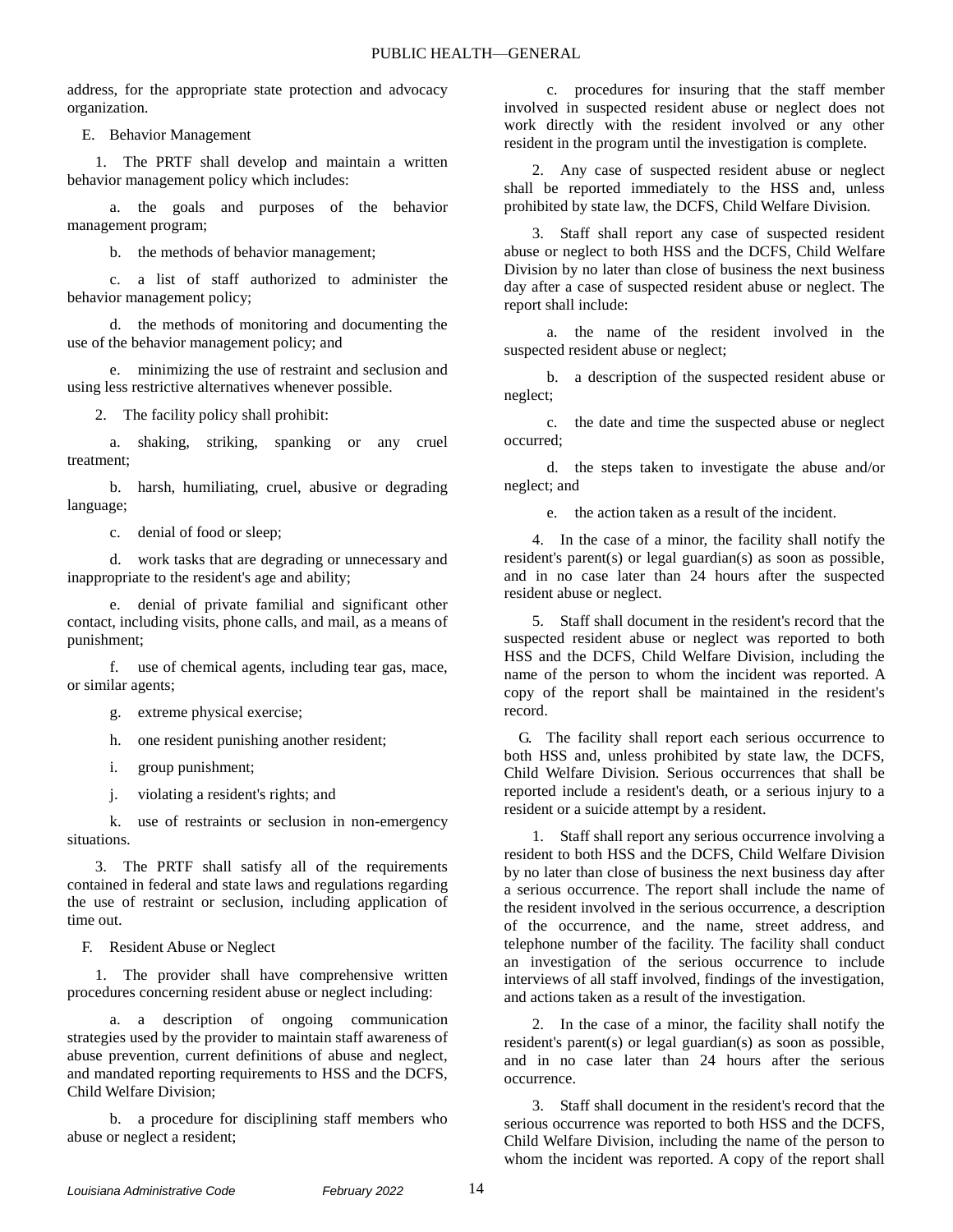be maintained in the resident's record, as well as in the incident and accident report logs kept by the facility.

H. The PRTF shall have a written policy regarding participation of residents in activities related to fundraising and publicity. Consent of the resident and, where appropriate, the resident's parent(s) or legal guardian(s) shall be obtained prior to participation in such activities.

I. The PRTF shall have written policies and procedures regarding the photographing and audio or audio-visual recordings of residents.

1. The written consent of the resident and, where appropriate, the resident's parent(s) or legal guardian(s) shall be obtained before the resident is photographed or recorded for research or program publicity purposes.

2. All photographs and recordings shall be used in a manner that respects the dignity and confidentiality of the resident.

J. The PRTF shall have written policies regarding the participation of residents in research projects. No resident shall participate in any research project without the express written consent of the resident and the resident's parent(s) or legal guardian(s).

K. Administrative Records

1. The records and reports to be maintained at the facility and available for survey staff to review are:

- a. residents' clinical records;
- b. personnel records;
- c. criminal history investigation records;
- d. orientation and training hour records;
- e. menus of food served to residents;

f. fire drill reports acceptable to the OFSM as defined by the most current adopted edition of the *NFPA 101, Life Safety Code*;

g. schedules of planned recreational, leisure or physical exercise activities;

h. all leases, contracts and purchase-of-service agreements to which the provider is a party;

i. all written agreements with appropriately qualified professionals, or state agencies, for required professional services or resources not available from employees of the provider;

j. written policies and procedures governing all aspects of the provider's activities to include:

- i. behavior management;
- ii. emergency evacuation; and
- iii. smoking policy.

L. Information obtained by the department from any applicant or licensee regarding residents, their parents, or other relatives is deemed confidential and privileged communication. The names of any complainants and

information regarding a resident abuse report or investigation is kept confidential.

1. The PRTF shall ensure the confidentiality and security of resident records, including information in a computerized medical record system, in accordance with the HIPAA Privacy Regulations and any Louisiana state laws and regulations which provide a more stringent standard of confidentiality than the HIPAA Privacy Regulations. Information from, or copies of records may be released only to authorized individuals, and the PRTF shall ensure that unauthorized individuals cannot gain access to or alter resident records. Original medical records shall not be released outside the PRTF unless under court order or subpoena or in order to safeguard the record in the event of a physical plant emergency or natural disaster.

a. The provider shall have written procedures for the maintenance and security of clinical records specifying who shall supervise the maintenance of records, who shall have custody of records, and to whom records may be released. Records shall be the property of the provider, and the provider as custodian shall secure records against loss, tampering or unauthorized use.

b. Employees of the PRTF shall not disclose or knowingly permit the disclosure of any information concerning the resident or his/her family, directly or indirectly, to any unauthorized person.

c. When the resident is of majority age and noninterdicted, the provider shall obtain the resident's written, informed permission prior to releasing any information from which the resident or his/her family might be identified, except for accreditation teams and authorized state and federal agencies.

d. When the resident is a minor or is interdicted, the provider shall obtain written, informed consent from the parent(s) or legal guardian(s) prior to releasing any information from which the resident or his/her family might be identified, except for accreditation teams, authorized state and federal agencies.

e. The provider shall, upon written authorization from the resident or his/her parent(s) or legal guardian(s), make available information in the case record to the resident, his counsel or the resident's parent(s) or legal guardian(s).

f. If, in the professional judgment of the clinical director, it is felt that information contained in the record is reasonably likely to endanger the life or physical safety of the resident, the provider may deny access to the record. In any such case the provider shall prepare written reasons for denial to the person requesting the record and shall maintain detailed written reasons supporting the denial in the resident's file.

g. The provider may use material from case records for teaching for research purposes, development of the governing body's understanding and knowledge of the facility's services, or similar educational purposes, provided names are deleted, other identifying information is disguised or deleted, and written authorization is obtained from the resident or his/her parent(s) or legal guardian(s).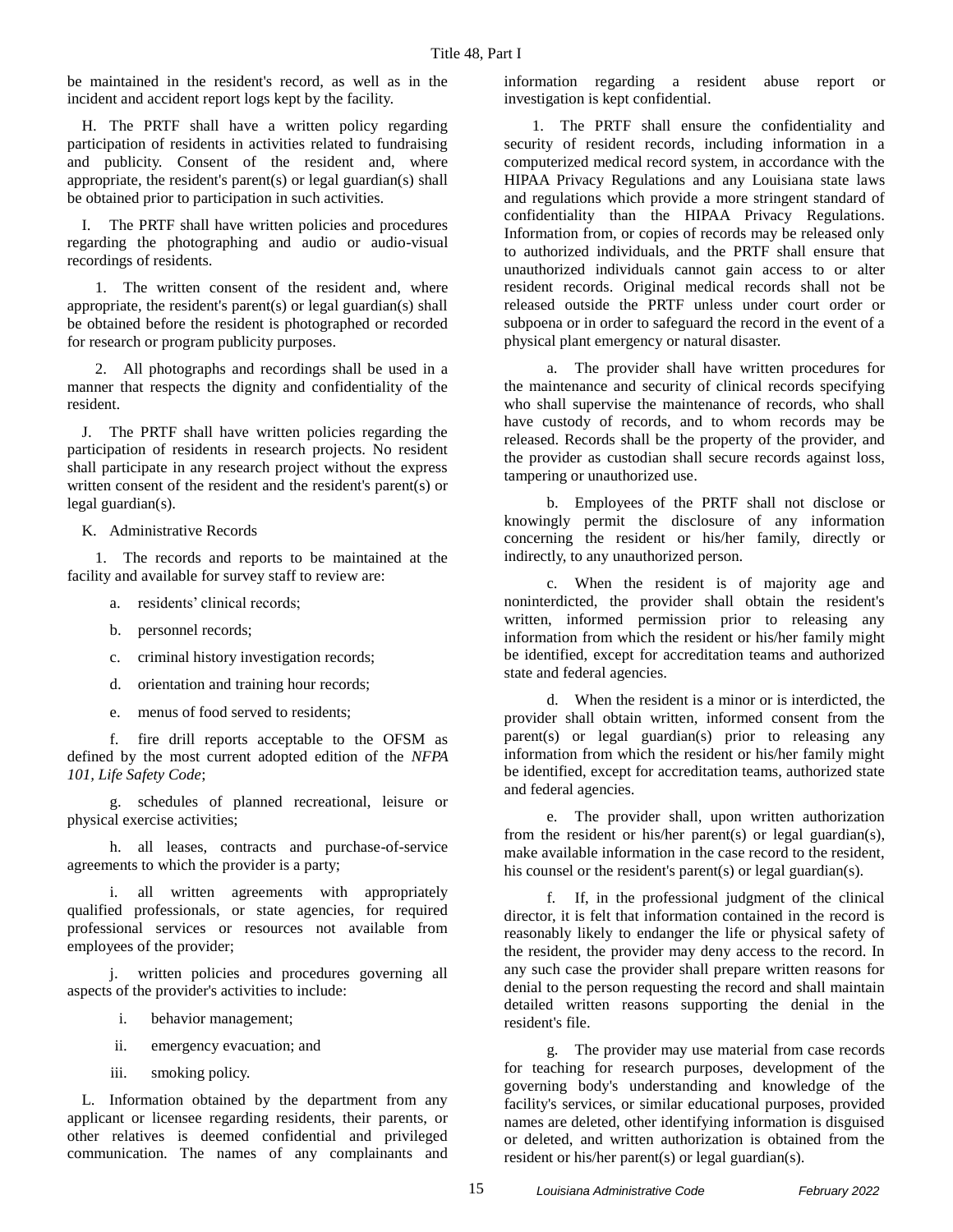2. PRTF records shall be retained by the PRTF in their original, microfilmed or similarly reproduced form for a minimum period of 10 years from the date a resident is discharged.

a. Graphic matter, images, x-ray films, nuclear medicine reports and like matter that were necessary to produce a diagnostic or therapeutic report shall be retained, preserved and properly stored by the PRTF in their original, microfilmed or similarly reproduced form for a minimum period of five years from the date a resident is discharged. Such graphic matter, images, x-ray film and like matter shall be retained for longer periods when requested in writing by any one of the following:

i. an attending or consulting physician of the resident;

ii. the resident or someone acting legally in his/her behalf; or

iii. legal counsel for a party having an interest affected by the resident's medical records.

3. The written record for each resident shall include:

a. administrative, treatment, and educational data from the time of admission until the time the resident leaves the facility, including intake evaluation notes and physician progress notes;

b. the name, home address, home telephone number, name of parent(s) or legal guardian(s), home address, and telephone number of parent(s) or legal guardian(s) (if different from resident's), sex, race, religion, birth date and birthplace of the resident;

c. other identification data including documentation of court status, legal status or legal custody and who is authorized to give consents;

d. placement agreement;

e. the resident's history including educational background, employment record, prior medical history and prior placement history;

f. a copy of the resident's individual service plan and any modifications to that plan;

g. progress reports;

h. reports of any incidents of abuse, neglect, accidents or critical incidents, including use of passive physical restraints;

i. reports of any resident's grievances and the conclusions or dispositions of these reports. If the resident's grievance was in writing, a copy of the written grievance shall be included;

j. a summary of family visits and contacts including dates, the nature of such visits/contacts and feedback from the family;

k. a summary of attendance and leaves from the facility;

l. the written notes from providers of professional or specialized services; and

m. the discharge summary at the time of discharge.

4. All of the resident's records shall be available for inspection by the department.

M. Quality Assessment and Improvement

1. The governing body shall ensure that there is an effective, written, ongoing, facility-wide program designed to assess and improve the quality of resident care.

2. There shall be a written plan for assessing and improving quality that describes the objectives, organization, scope and mechanisms for overseeing the effectiveness of monitoring, evaluation and improvement activities. All organized services related to resident care, including services furnished by a contractor, shall be evaluated. The services provided by each LMHP shall be periodically evaluated to determine whether they are of an acceptable level of quality and appropriateness.

3. Assessment of quality shall address:

a. resident care problems;

- b. cause of problems;
- c. documented corrective actions; and

d. monitoring or follow-up to determine effectiveness of the corrective actions taken.

AUTHORITY NOTE: Promulgated in accordance with R.S. 36:254 and R.S. 40:2009.

HISTORICAL NOTE: Promulgated by the Department of Health and Hospitals, Office of the Secretary, Bureau of Health Services Financing, LR 30:60 (January 2004), amended by the Department of Health and Hospitals, Bureau of Health Services Financing, LR 38:380 (February 2012), amended by the Department of Health, Bureau of Health Services Financing, LR 44:291 (February 2018).

# **§9037. Notifications [Formerly §9033]**

A. The facility shall comply with the following notification requirements.

1. The facility shall notify the department on the next working day in the event of temporary or permanent closing of the facility due to natural or man-made disasters or damage to the premises of the facility caused by fire, accident, or other elements that seriously affects the provision of services.

2. If a resident is absent without permission, the resident's parents or custodians are to be notified immediately.

B. The facility shall comply with the notification requirements regarding:

1. any case of suspected resident abuse or neglect;

2. each serious occurrence; and

3. the death of a resident.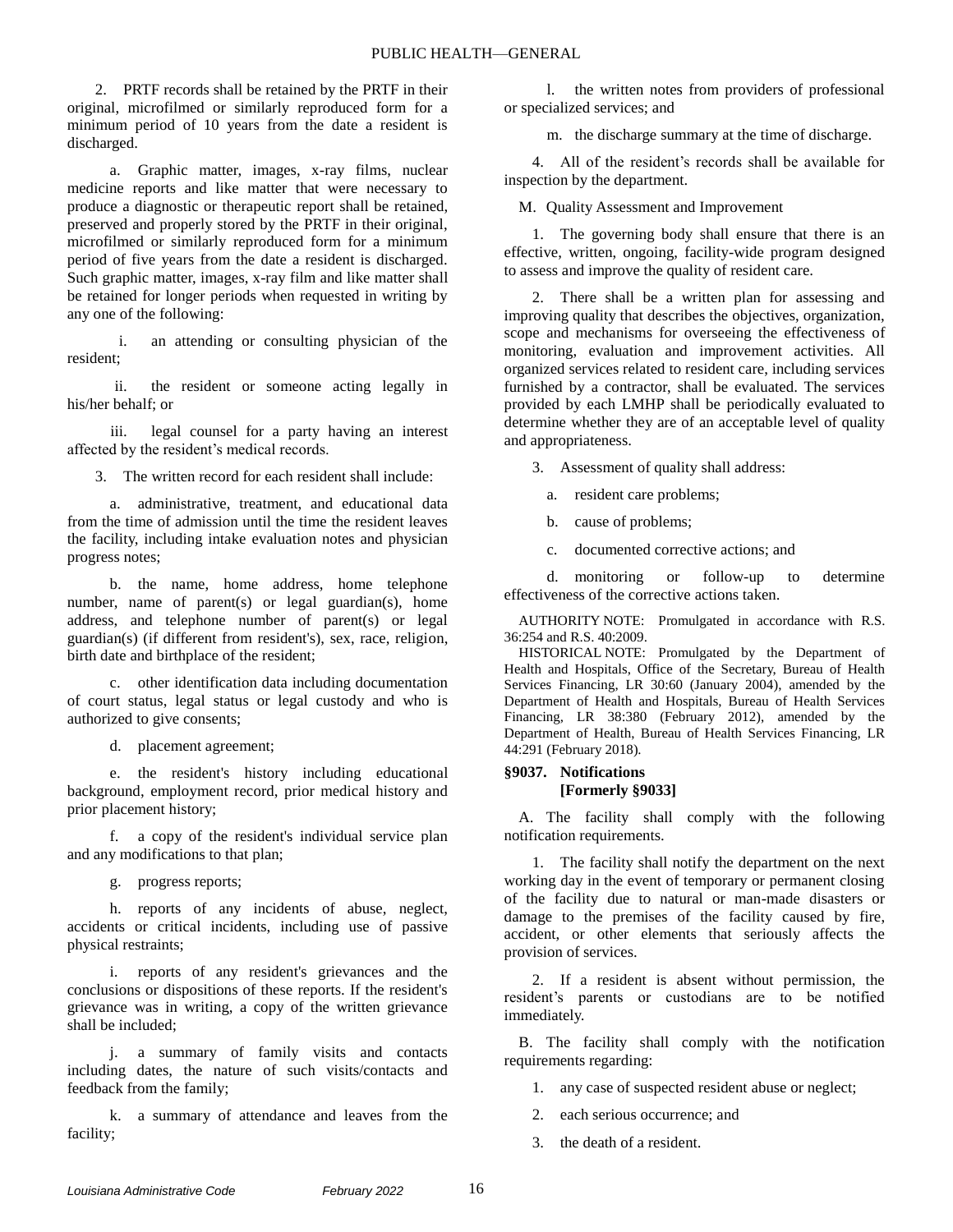AUTHORITY NOTE: Promulgated in accordance with R.S. 36:254 and R.S. 40:2009.

HISTORICAL NOTE: Promulgated by the Department of Health and Hospitals, Office of the Secretary, Bureau of Health Services Financing, LR 30:63 (January 2004), amended by the Department of Health and Hospitals, Bureau of Health Services Financing, LR 38:383 (February 2012).

# **Subchapter D. Human Resources**

# **§9041. Personnel [Formerly §9043]**

A. The PRTF shall have personnel policies which include, but are not limited to, defining staff, essential job functions, qualifications, and lines of authority.

1. The PRTF shall have:

a. a written plan for recruitment, screening, orientation, ongoing training, development, supervision and performance evaluation of staff members whether directly employed, contract or volunteer;

b. written personnel policies and written job descriptions for each staff position;

c. written employee grievance procedures; and

d. written nondiscrimination policy that shall ensure that the provider does not discriminate in the employment of individuals because of race, color, religion, sex, age, national origin, handicap, political beliefs, veteran's status or any non-merit factor in accordance with all state and federal regulations.

2. The PRTF shall have written policies, contracts and practices to assure:

a. the availability of adequate psychiatric services to meet the following requirements:

provide medical oversight of all of the clinical aspects of care, and provide 24-hour, seven days per week psychiatric on-call coverage;

ii. assess each resident's medication and treatment needs including administration of medication; prescribe medications or otherwise assure the case management and consultation services are provided to obtain prescriptions, and prescribed therapeutic modalities to achieve the resident's individual treatment plan's goals; and

iii. participate in the facility's plan of care team and quality assessment and improvement process;

b. sufficient supervision of all residents 24 hours a day.

3. Staff Medical Requirements

a. The PRTF shall have policies and procedures that define how the facility will comply with current regulations regarding healthcare screenings of PRTF personnel.

b. The PRTF shall have policies and procedures and require all personnel to immediately report any signs or symptoms of a communicable disease or personal illness to their supervisor or administrator as appropriate for possible reassignment or other appropriate action to prevent the

disease or illness from spreading to other residents or personnel.

B. There shall be a single organized professional staff that has the overall responsibility for the quality of all clinical care provided to residents, and for the ethical conduct and professional practices of its members, as well as for accounting to the governing body. The manner in which the professional staff is organized shall be consistent with the facility's documented staff organization and policies and shall pertain to the setting where the facility is located. The organization of the professional staff and its policies shall be approved by the facility's governing body.

C. The staff of a PRTF shall have the appropriate qualifications to provide the services required by its residents' comprehensive plans of care. Each member of the direct care staff may not practice beyond the scope of his/her license, certification or training.

AUTHORITY NOTE: Promulgated in accordance with R.S. 36:254 and R.S. 40:2009.

HISTORICAL NOTE: Promulgated by the Department of Health and Hospitals, Office of the Secretary, Bureau of Health Services Financing, LR 30:63 (January 2004), amended by the Department of Health and Hospitals, Bureau of Health Services Financing, LR 38:383 (February 2012), amended by the Department of Health, Bureau of Health Services Financing, LR 44:292 (February 2018).

# **§9043. Personnel Qualifications and Responsibilities**

A. Staffing Definitions. All experience requirements are related to paid experience. Volunteer work, college work/study or internship related to completion of a degree cannot be counted as work experience. If experience is in a part-time position, the staff person shall be able to verify the amount of time worked each week. Experience obtained while working in a position for which the individual is not qualified may not be counted as experience.

B. Criminal History Investigation and References

1. The PRTF shall arrange for a criminal history investigation, as required by R.S. 15:587.1 for any applicant for employment, contractor, volunteer and other person who will provide services to the residents prior to that person working at the facility.

2. Staff criminal history investigations shall be maintained in a confidential manner, separate from the individual's personnel record.

C. Prohibitions

1. The facility is restricted from knowingly employing and/or contracting with a person who:

a. has entered a plea of guilty or nolo contendere, no contest, or has been convicted of:

i. any criminal activity involving violence against a person;

ii. child abuse or neglect;

iii. possession, sale, or distribution of illegal drugs;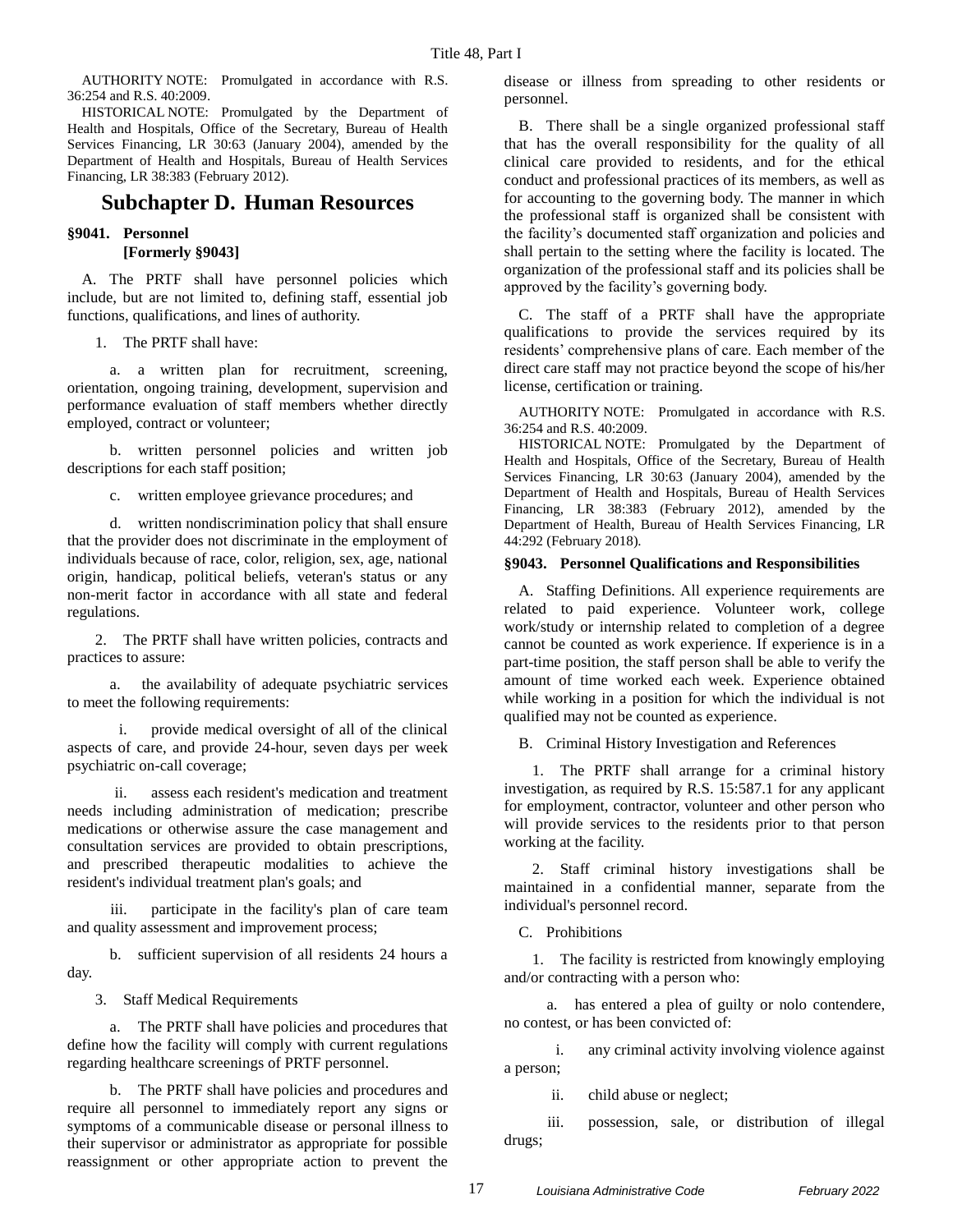iv. sexual misconduct and/or is required to register pursuant to the Sex Offenders Registration Act; or

v. gross irresponsibility or disregard for the safety of others;

b. has a finding placed on the Louisiana State Nurse Aide Registry or the Louisiana Direct Service Worker Registry.

2. The restrictions contained in this Subsection apply to employees and contractors who provide direct care to the residents of the facility.

3. Persons who are employed by the facility or who provide services to the facility may not use or be under the influence of, alcohol or illegal drugs during hours of work.

4. If a staff member is alleged to have committed an act described in §9043.C.1, the accused shall be removed from contact with residents until the allegations are resolved. If criminal charges are filed, the accused shall be removed from contact with residents until the charges are resolved.

a. A person who has received a deferred sentence for any charge in §9043.C.1 shall be removed from contact with residents for the duration of the deferment.

D. The PRTF shall check the Louisiana State Nurse Aide Registry and the Louisiana Direct Service Worker Registry to ensure that every individual providing direct care does not have a finding placed against him/her on either registry.

AUTHORITY NOTE: Promulgated in accordance with R.S. 36:254 and R.S. 40:2009.

HISTORICAL NOTE: Promulgated by the Department of Health and Hospitals, Bureau of Health Services Financing, LR 38:384 (February 2012), amended by the Department of Health, Bureau of Health Services Financing, LR 44:292 (February 2018).

#### **§9045. Personnel Orientation and Training**

A. Orientation. Staff shall receive orientation within 30 days of employment.

1. Staff who will work with residents shall receive orientation before being assigned as the only staff responsible for residents.

- 2. Orientation includes, but is not limited to:
	- a. confidentiality;
	- b. grievance process;
	- c. fire and disaster plans including evacuations;
	- d. emergency medical procedures;
	- e. organizational structure;
	- f. program philosophy;

g. personnel policy and procedure, including the prohibited use of social media. Such training shall, at a minimum, include confidentiality of resident information, preservation of resident dignity and respect, protection of resident privacy and personal and property rights;

h. detecting and mandatory reporting of resident abuse, neglect or misappropriation of resident's funds;

i. detecting signs of illness or dysfunction that warrant medical or nursing intervention;

j. basic skills required to meet the health needs and problems of the resident;

k. crisis de-escalation and the management of aggressive behavior including acceptable and prohibited responses;

l. physical restraint which is to include a practice element in the chosen method; and

m. safe administration and handling of all medications including psychotropic drugs, dosages and side effects.

3. Orientation may be counted toward the total training hours for the first year.

B. The staff shall meet the following requirements for training.

1. Licensed mental health professionals (LMHPs), mental health professionals (MHPs), and mental health specialists (MHSs), with the exception of the administrator and clinical director shall obtain training according to the facility policy at least annually and as deemed necessary depending on the needs of the residents. The content of the training shall pertain to the roles and responsibilities of the position. Content areas shall include, but are not limited to:

a. crisis intervention and the use of nonphysical intervention skills, such as de-escalation, mediation conflict resolution, active listening, and verbal and observational methods, to prevent emergency safety situations;

- b. child/youth development;
- c. discipline;
- d. stress management;
- e. therapeutic relationship;
- f. therapeutic intervention;
- g. abuse prevention, detection, and reporting;

h. techniques to identify staff and resident behaviors, events, and environmental factors that may trigger emergency safety situations; and

i. the safe use of restraint and the safe use of seclusion, including the ability to recognize and respond to signs of physical distress or injury in residents who are restrained or in seclusion.

2. Certification in the use of cardiopulmonary resuscitation, including periodic recertification, along with an annual demonstration of competency in the use of cardiopulmonary resuscitation is required.

3. Staff training shall be provided by individuals who are qualified by education, training, and experience.

4. Staff training shall include training exercises in which staff members successfully demonstrate in practice the techniques they have learned for managing emergency safety situations.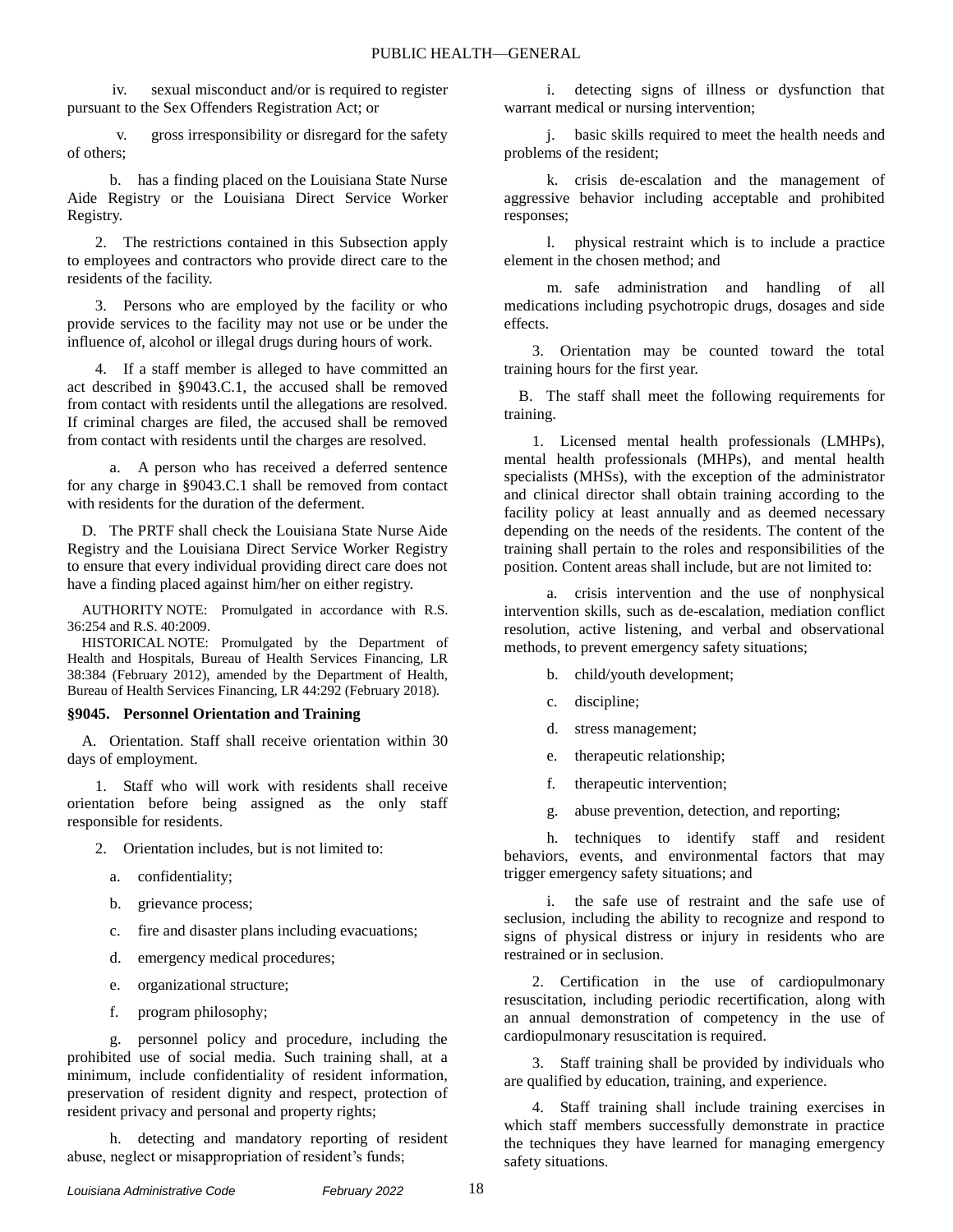5. Staff shall be trained and demonstrate competency before participating in an emergency safety intervention.

6. All training programs and materials used by the facility shall be available for review by HSS.

7. The PRTF shall maintain documentation of all of the training of its staff.

C. The provider shall complete and document an annual performance evaluation of all staff members. For any person who interacts with residents, the provider's performance evaluation procedures shall address the quality and nature of a staff member's relationships with residents.

AUTHORITY NOTE: Promulgated in accordance with R.S. 36:254 and R.S. 40:2009.

HISTORICAL NOTE: Promulgated by the Department of Health and Hospitals, Bureau of Health Services Financing, LR 38:384 (February 2012), amended by the Department of Health, Bureau of Health Services Financing, LR 44:292 (February 2018).

#### **§9047. Personnel Requirements**

A. Staffing Requirements. The PRTF shall meet minimum licensure requirements for staffing, staff qualifications and staffing ratios.

1. A PRTF that serves individuals from special risk populations shall modify staffing patterns to fit their increased needs.

2. The PRTF shall ensure that an adequate number of qualified staff members are present with the residents as necessary to ensure the health, safety and well-being of residents. Staff coverage shall be maintained in consideration of the time of day, the size and nature of the PRTF, the ages and needs of the residents, and shall assure the continual safety, protection, direct care and supervision of residents.

3. When residents are at school, work or recreation outside the facility, the provider shall have a plan ensuring the availability and accessibility of direct care staff to handle emergencies or perform other necessary direct care functions.

4. The PRTF shall make sufficient provisions for housekeeping and maintenance to ensure that staff is able to adequately perform direct care functions.

B. The facility shall maintain a minimum ratio of one staff person for four residents (1:4) between the hours of 6 a.m. and 10 p.m. The staff for purposes of this ratio shall consist of direct care staff (i.e. licensed practical nurse (LPN), MHS, MHP, LMHP, etc.).

C. The facility shall maintain a minimum ratio of one staff person for six residents (1:6) between 10 p.m. and 6 a.m. Staff shall always be awake while on duty. The staff for purposes of this ratio shall consist of direct care staff (i.e. LPN, MHS, MHP, LMHP, etc.).

D. Staffing ratios listed above are a minimum standard. The PRTF shall have written policies and procedures that:

1. demonstrate how the staffing pattern will be adjusted when necessary to meet the individual needs and acuity of youth as those fluctuate over time;

2. document how the PRTF continuously monitors the appropriateness of its staffing pattern to ensure the safety of both youth and staff;

a. this documentation shall include specific methods used by the PRTF to monitor metrics such as restraints and seclusions and other adverse incidents, and documentation of how the PRTF uses this monitoring to make ongoing decisions about staffing patterns; and

3. document how the PRTF continuously monitors the appropriateness of its staffing pattern to ensure that youth receive appropriate, individualized care and treatment and therapeutic interactions;

a. this documentation shall include specific methods used by the PRTF to monitor metrics such as clinical progress and outcomes, and documentation of how the PRTF uses this monitoring to make ongoing decisions about staffing patterns.

AUTHORITY NOTE: Promulgated in accordance with R.S. 36:254 and R.S. 40:2009.

HISTORICAL NOTE: Promulgated by the Department of Health and Hospitals, Bureau of Health Services Financing, LR 38:385 (February 2012), amended by the Department of Health, Bureau of Health Services Financing, LR 43:329 (February 2017), amended by the Department of Health, Bureau of Health Services Financing, LR 44:292 (February 2018).

#### **§9049. Personnel Records**

A. The facility shall maintain on file a written personnel record for each employee working at the facility, which shall be kept for at least one year following an employee's separation from employment. The personnel record shall include:

1. an application, résumé, or staff information sheet that documents qualifications for the position;

2. any health records required by the facility;

3. annual performance evaluations and any reports and notes relating to the individual's employment with the facility;

4. documentation of the successful completion of orientation, training and demonstrations of competency, the dates of completion and the names of the persons certifying the completion of the orientation, training and demonstrations of competency;

5. date of employment; and

6. date and reason for leaving employment.

AUTHORITY NOTE: Promulgated in accordance with R.S. 36:254 and R.S. 40:2009.

HISTORICAL NOTE: Promulgated by the Department of Health and Hospitals, Office of the Secretary, Bureau of Health Services Financing, LR 30:66 (January 2004), amended by the Department of Health and Hospitals, Bureau of Health Services Financing, LR 38:385 (February 2012).

#### **§9051. Volunteers**

A. If a facility uses volunteers, the facility shall have a current, written volunteer policy.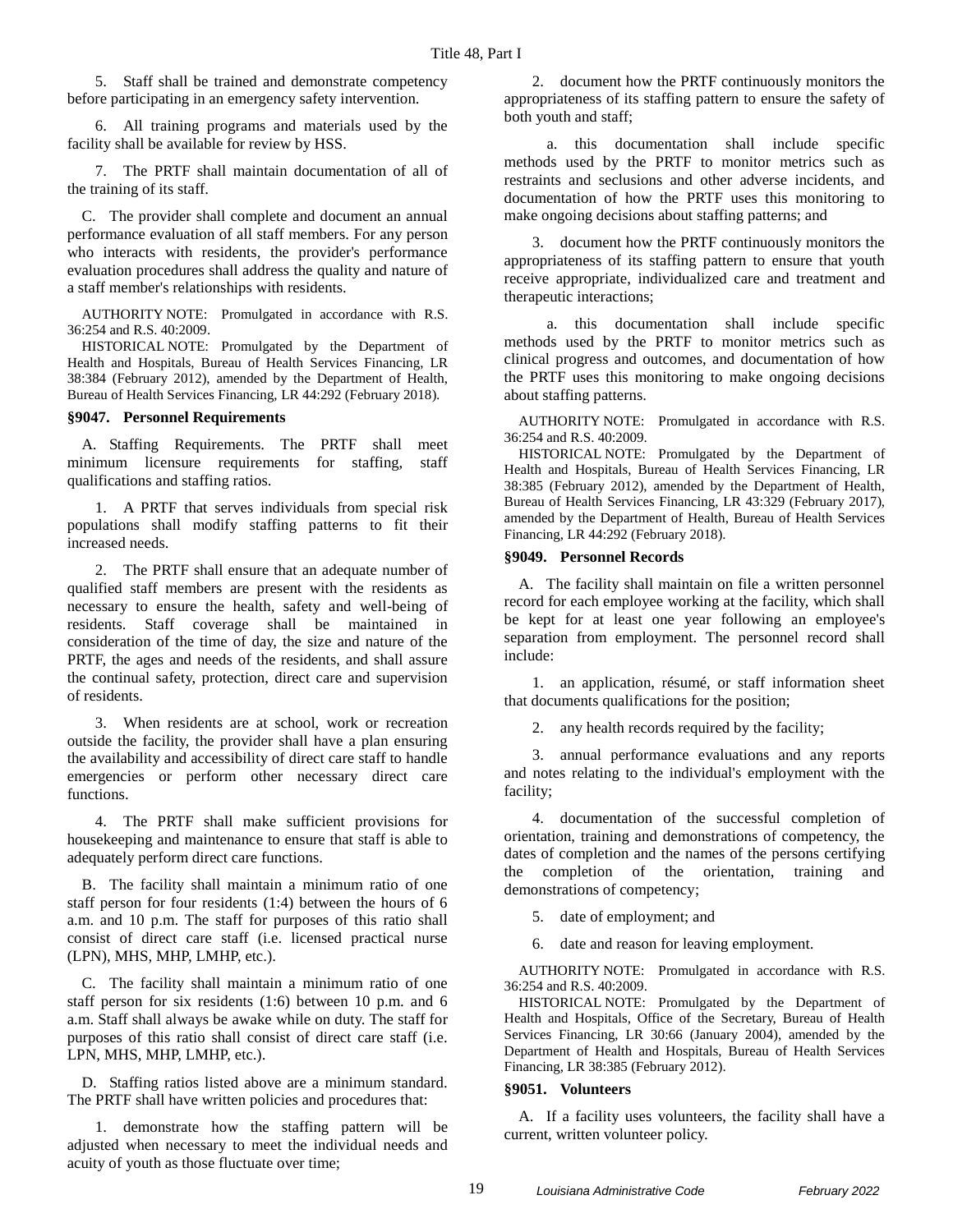B. Volunteers shall receive orientation before having contact with residents.

C. Volunteers shall work under the direct supervision of a paid staff member. They shall never be left alone or in charge of a resident or group of residents without a paid staff member present, unless they are a master's level or doctorate level student intern.

AUTHORITY NOTE: Promulgated in accordance with R.S. 36:254 and R.S. 40:2009.

HISTORICAL NOTE: Promulgated by the Department of Health and Hospitals, Office of the Secretary, Bureau of Health Services Financing, LR 30:66 (January 2004), amended by the Department of Health and Hospitals, Bureau of Health Services Financing, LR 38:385 (February 2012).

# **Subchapter E. Facility Operations**

# **§9061. Food and Diet [Formerly §9079]**

A. The provider shall ensure that a resident is, on a daily basis, provided with food of such quality and in such quantity as to meet the recommended daily dietary allowances adjusted for age, gender and activity of the Food Nutrition Board of the National Research Council. The facility shall ensure that dietary services are provided by a Louisiana licensed registered dietician. The registered dietician shall be available regarding the nutritional needs, the special diets of individual children, and to assist in the development of policies and procedures for the handling, serving, and storage of food.

1. Menus shall be written and approved annually in writing by a registered dietician.

2. The provider shall develop written menus at least one week in advance.

3. Written menus and records of foods purchased shall be maintained on file for 30 days. Menus shall provide for a sufficient variety of foods, vary from week to week and reflect all substitutions.

B. A person designated by the administrator shall be responsible for the total food service of the facility. This person shall be responsible for:

1. initiating food orders or requisitions;

2. establishing specifications for food purchases and insuring that such specifications are met;

3. storing and handling of food;

- 4. food preparation;
- 5. food serving;

6. orientation, training and supervision of food service personnel;

7. maintaining a current list of residents with special nutritional needs;

8. having an effective method of recording and transmitting diet orders and changes;

9. recording information in the resident's record relating to special nutritional needs; and

10. providing information on the resident's diets to the staff.

C. The provider shall ensure that any modified diet for a resident shall be:

1. prescribed by the resident's physician and treatment plan with a record of the prescription kept on file;

2. planned, prepared and served by persons who have received instruction from the registered dietician who has approved the menu for the modified diet.

D. The provider shall ensure that a resident is provided at least three meals or their equivalent daily at regular times with not more than 14 hours between the evening meal and breakfast on the following day.

E. The provider shall ensure that the food provided to a resident in care of the provider is in accord with his/her religious beliefs.

F. No resident shall be denied food or force-fed for any reason except as medically required pursuant to a physician's written order. A copy of the order shall be maintained in the resident's file.

G. When meals are provided to staff, the provider shall ensure that staff members eat the same food served to residents in care, unless special dietary requirements dictate differences in diet.

H. The provider shall purchase and provide to the residents only food and drink of safe quality. The storage, preparation and serving techniques shall ensure that nutrients are retained and spoilage is prevented. Milk and milk products shall be Grade A and pasteurized.

I. The provider shall ensure that food served to a resident and not consumed is discarded.

AUTHORITY NOTE: Promulgated in accordance with R.S. 36:254 and R.S. 40:2009.

HISTORICAL NOTE: Promulgated by the Department of Health and Hospitals, Office of the Secretary, Bureau of Health Services Financing, LR 30:69 (January 2004), amended by the Department of Health and Hospitals, Bureau of Health Services Financing, LR 38:385 (February 2012).

### **§9063. Admission, Transfer and Discharge Requirements**

A. The written description of admissions policies and criteria shall be provided to the department upon request, and made available to the resident and his/her legal representative.

B. A PRTF shall not refuse admission to any client on the grounds of race, national origin, ethnicity or disability.

C. A PRTF shall admit only those residents whose needs, pursuant to the certification of need and comprehensive plan of Care, can be fully met by the facility.

D. When refusing admission to a client, the PRTF shall provide a written statement to the resident with the reason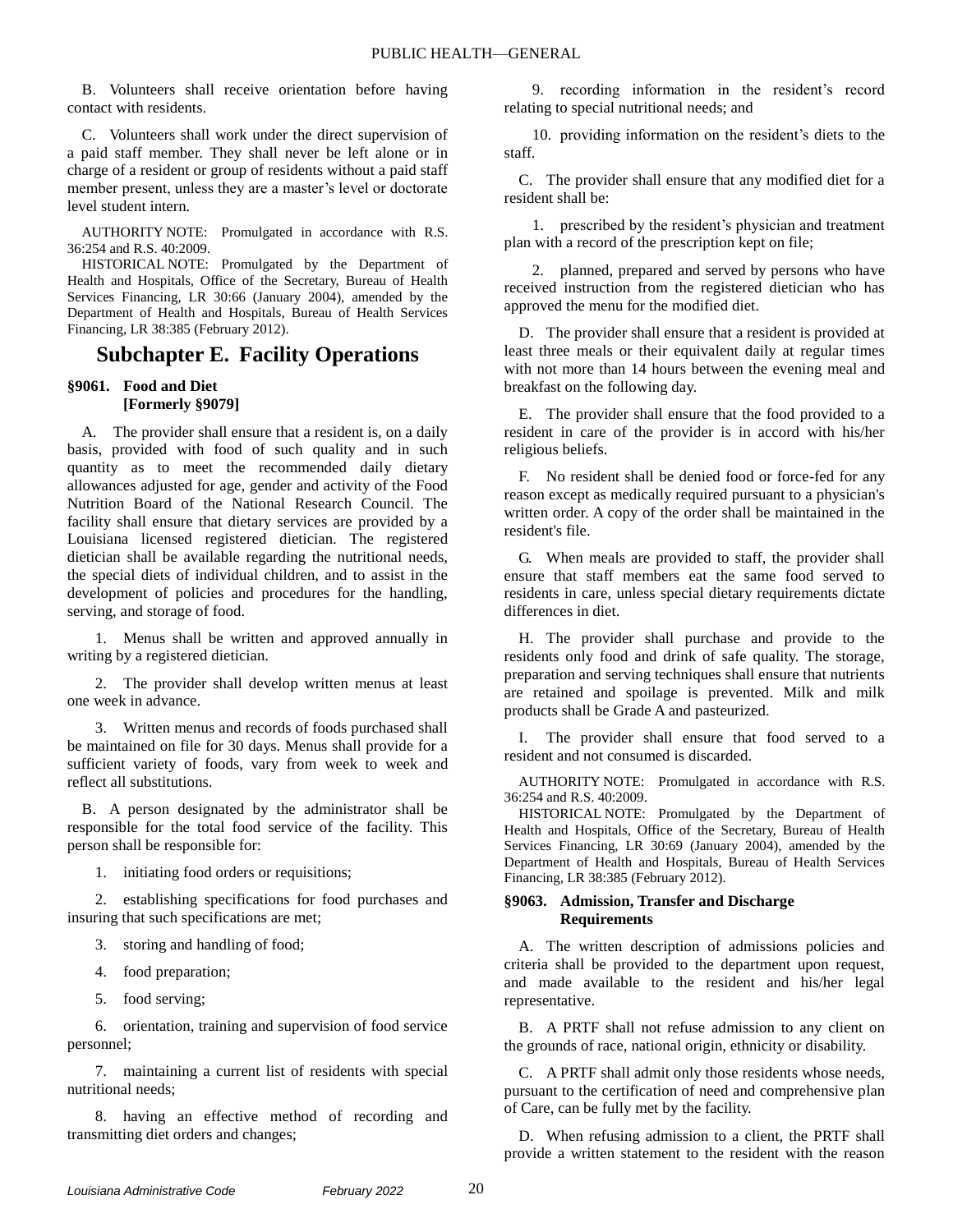for the refusal. This shall be provided to the designated representative(s) of the department upon request.

E. To be admitted into a PRTF, the individual shall have received certification of need from the department or the department's designee that recommends admission into the PRTF. The PRTF shall ensure that requirements for certification are met prior to treatment commencing. The certification shall specify that:

1. ambulatory care resources available in the community do not meet the treatment needs of the recipient;

2. proper treatment of the recipient's psychiatric condition requires services on an inpatient basis under the direction of a physician; and

3. the services can reasonably be expected to improve the resident's condition or prevent further regression so that the services will no longer be needed.

F. The PRTF shall use the certification of need to develop an initial plan of care to be used upon admission until a Comprehensive Plan of Care is completed.

G. Discharge planning begins at the date of admission, and goals toward discharge shall be continually addressed in the interdisciplinary team meetings and when the comprehensive plan of care is reviewed.

H. Voluntary Transfer or Discharge. Upon notice by the resident or authorized representative that the resident has selected another provider or has decided to discontinue services, the PRTF shall have the responsibility of planning for the resident's voluntary transfer or discharge. The transfer or discharge responsibilities of the PRTF shall include:

1. holding a transfer or discharge planning conference with the resident, family, support coordinator, legal representative and advocate, if such are known, in order to facilitate a smooth transfer or discharge, unless the resident declines such a meeting;

2. providing a current comprehensive plan of care. Upon written request and authorization by the resident or authorized representative, a copy of the current comprehensive treatment plan shall be provided to the resident or receiving provider;

3. preparing a written discharge summary. The discharge summary shall include, at a minimum, a summary on the health, developmental issues, behavioral issues, social issues, and nutritional status of the resident. Upon written request and authorization by the resident or authorized representative, a copy of the discharge summary shall be disclosed to the resident or receiving provider. The written discharge summary shall be completed within five working days of the notice by the resident or authorized representative that the resident has selected another provider or has decided to discontinue services. The provider's preparation of the discharge summary shall not impede or impair the resident's right to be transferred or discharged immediately if the resident so chooses; and

4. not coercing or interfering with the resident's decision to transfer. Failure to cooperate with the resident's decision to transfer to another provider may result in adverse action by the department.

AUTHORITY NOTE: Promulgated in accordance with R.S. 36:254 and R.S. 40:2009.

HISTORICAL NOTE: Promulgated by the Department of Health and Hospitals, Bureau of Health Services Financing, LR 38:386 (February 2012), amended by the Department of Health, Bureau of Health Services Financing, LR 44:293 (February 2018).

#### **§9065. Health Care and Nursing Services [Formerly §9081]**

A. Health Care

1. The provider shall have a written plan for providing preventive, routine and emergency medical and dental care for residents and shall show evidence of access to the resources outlined in the plan. This plan shall include:

a. ongoing appraisal of the general health of each resident;

b. provision of health education, as appropriate; and

c. provisions for keeping resident's immunizations current.

2. The provider shall ensure that a resident receives timely, competent medical care when he/she is ill or injured. The provider shall notify the resident's parent or legal guardian, verbally/in writing, within 24 hours of a resident's illness or injury that requires treatment from a physician or hospital.

3. Records of all medical examinations, follow-ups and treatment together with copies of all notices to parent(s) or guardian(s) shall be kept in the resident's file.

4. Within 30 days of admission, the provider shall obtain documentation of a resident's immunization history, insuring that the resident has received all appropriate immunizations and booster shots that are required by the Office of Public Health.

B. Nursing Services

1. There shall be an organized nursing service that provides 24-hour nursing services. The nursing services shall be under the direction and supervision of a registered nurse licensed to practice in Louisiana, employed full time, 40 hours per week during normal business hours.

2. Written nursing policies and procedures shall define and describe the resident care provided. There shall be a written procedure to ensure that all nursing services are performed by nurses and that all licensed nurses providing care in the PRTF have a valid and current Louisiana license to practice, prior to providing any care.

3. Nursing services are either furnished or supervised and evaluated by a registered nurse as determined by the needs of the residents.

4. There shall be at least one registered or licensed practical nurse on duty on site at all times.

C. Medications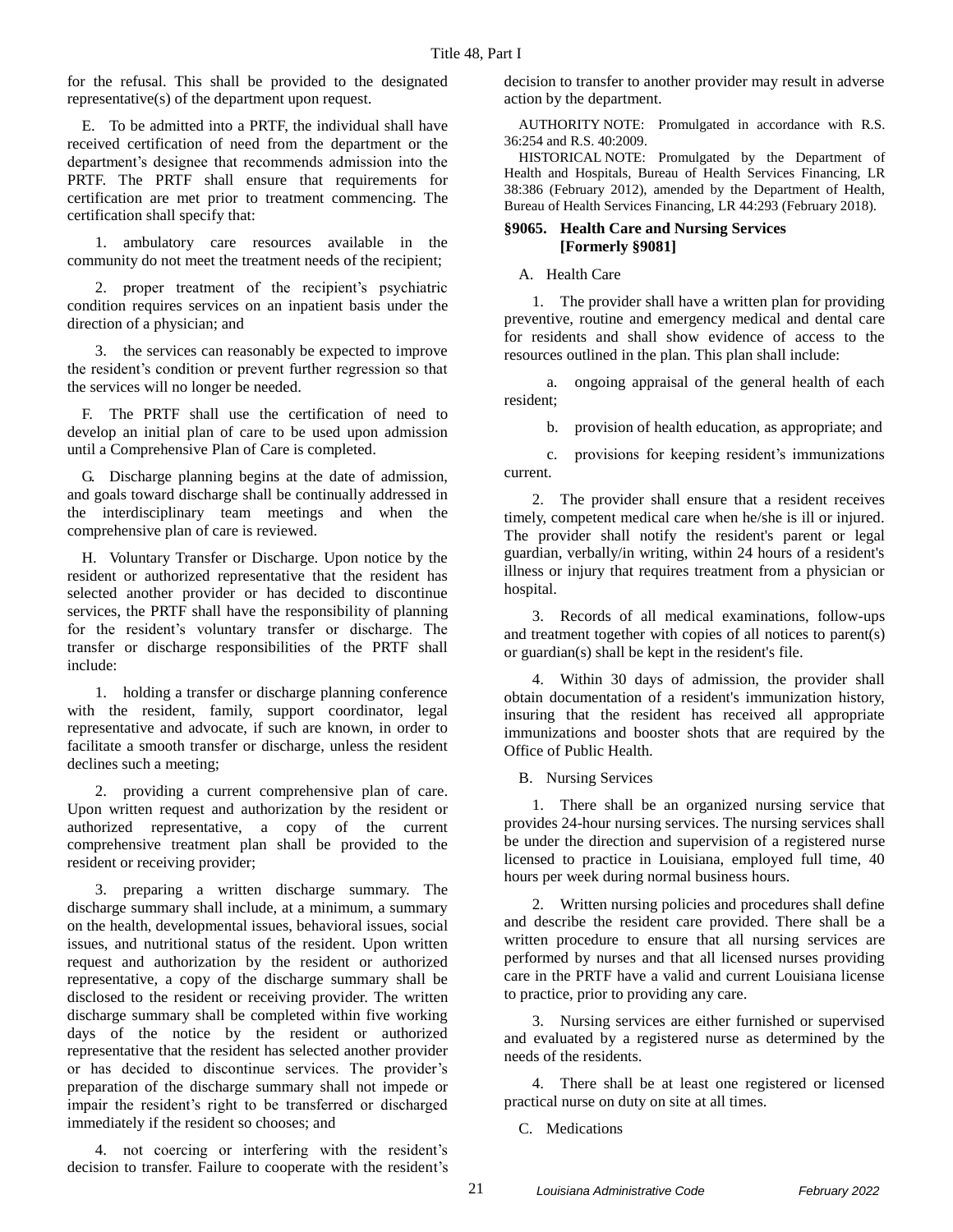1. All PRTFs that store or dispense scheduled narcotics shall have a site-specific Louisiana dangerous substance license and a United States Drug Enforcement Administration controlled substance registration for the facility in accordance with the Louisiana Uniform Controlled Dangerous Substance Act and Title 21 of the *United States Code*.

2. The provider shall have written policies and procedures that govern the safe administration and handling of all drugs as appropriate to the facility.

3. The provider shall have a written policy governing the self-administration of both prescription and nonprescription drugs.

4. The provider shall ensure that medications are either self-administered or administered by qualified persons according to state law.

5. The provider shall have a written policy for handling medication taken from the facility by residents on pass.

6. The provider shall ensure that any medication given to a resident for therapeutic and medical purposes is in accordance with the written order of a physician.

a. There shall be no standing orders for prescription medications.

b. There shall be standing orders, signed by the physician, for nonprescription drugs with directions from the physician indicating when he/she is to be contacted. Standing orders shall be updated annually by the physician.

c. Copies of all written orders shall be kept in the resident's file.

7. Proper disposal procedures shall be followed for all discontinued and outdated drugs and containers with worn, illegible or missing labels.

8. Drugs shall be stored under proper conditions of sanitation, temperature, light, moisture, ventilation, segregation and security.

a. Drugs used externally and drugs taken internally shall be stored on separate shelves or in separate cabinets.

b. All drugs, including refrigerated drugs, shall be kept under lock and key.

9. The provider using psychotropic medications on a regular basis shall have a written description of the use of psychotropic medications including:

a. a description of procedures to ensure that medications are used as ordered by the physician for therapeutic purposes and in accordance with accepted clinical practice;

b. a description of procedures to ensure that medications are used only when there are demonstrable benefits to the resident unobtainable through less restrictive measures;

*Louisiana Administrative Code February 2022* 22 c. a description of procedures to ensure continual physician review of medications and discontinuation of

medications when there are no demonstrable benefits to the resident; and

d. a description of an ongoing program to inform residents, staff, and where appropriate, resident's parent(s) or legal guardian(s) on the potential benefits and negative sideeffects of medications and to involve residents and, where appropriate, their parent(s) or legal guardian(s) in decisions concerning medication.

10. All compounding, packaging, and dispensing of drugs, biologicals, legend and controlled substances shall be accomplished in accordance with Louisiana law and Board of Pharmacy regulations and be performed by or under the direct supervision of a registered pharmacist currently licensed to practice in Louisiana.

11. Dispensing of prescription legend or controlled substance drugs direct to the public or resident by vending machines is prohibited.

12. Current and accurate records shall be maintained on the receipt and disposition of all scheduled drugs. An annual inventory, at the same time each year, shall be conducted for all Schedule I, II, III, IV and V drugs.

13. Medications are to be dispensed only upon written orders, electromechanical facsimile, or oral orders from a physician or other legally authorized prescriber, and be taken by a qualified professional.

14. All drug containers shall be labeled to show at least the resident's full name, the chemical or generic drug's name, strength, quantity and date dispensed unless a unit dose system is utilized. Appropriate accessory and cautionary statements as well as the expiration date shall be included.

15. Drugs and biologicals that require refrigeration shall be stored separately from food, beverages, blood, and laboratory specimens.

16. Drug administration errors, adverse drug reactions, and incompatibilities shall be immediately reported to the attending physician. An entry shall be made in the resident's record.

17. Abuses and losses of controlled substances shall be reported to the individual responsible for pharmaceutical services, the administrator, the Louisiana Board of Pharmacy, LDH Controlled Dangerous Substances Program and to the Regional Drug Enforcement Administration (DEA) office, as appropriate.

18. All drugs and biologicals shall be administered in accordance with the orders of the practitioner(s) responsible for the resident's care and accepted standards of practice.

AUTHORITY NOTE: Promulgated in accordance with R.S. 36:254 and R.S. 40:2009.

HISTORICAL NOTE: Promulgated by the Department of Health and Hospitals, Office of the Secretary, Bureau of Health Services Financing, LR 30:69 (January 2004), amended by the Department of Health and Hospitals, Bureau of Health Services Financing, LR 38:386 (February 2012), amended by the Department of Health, Bureau of Health Services Financing, LR 44:293 (February 2018).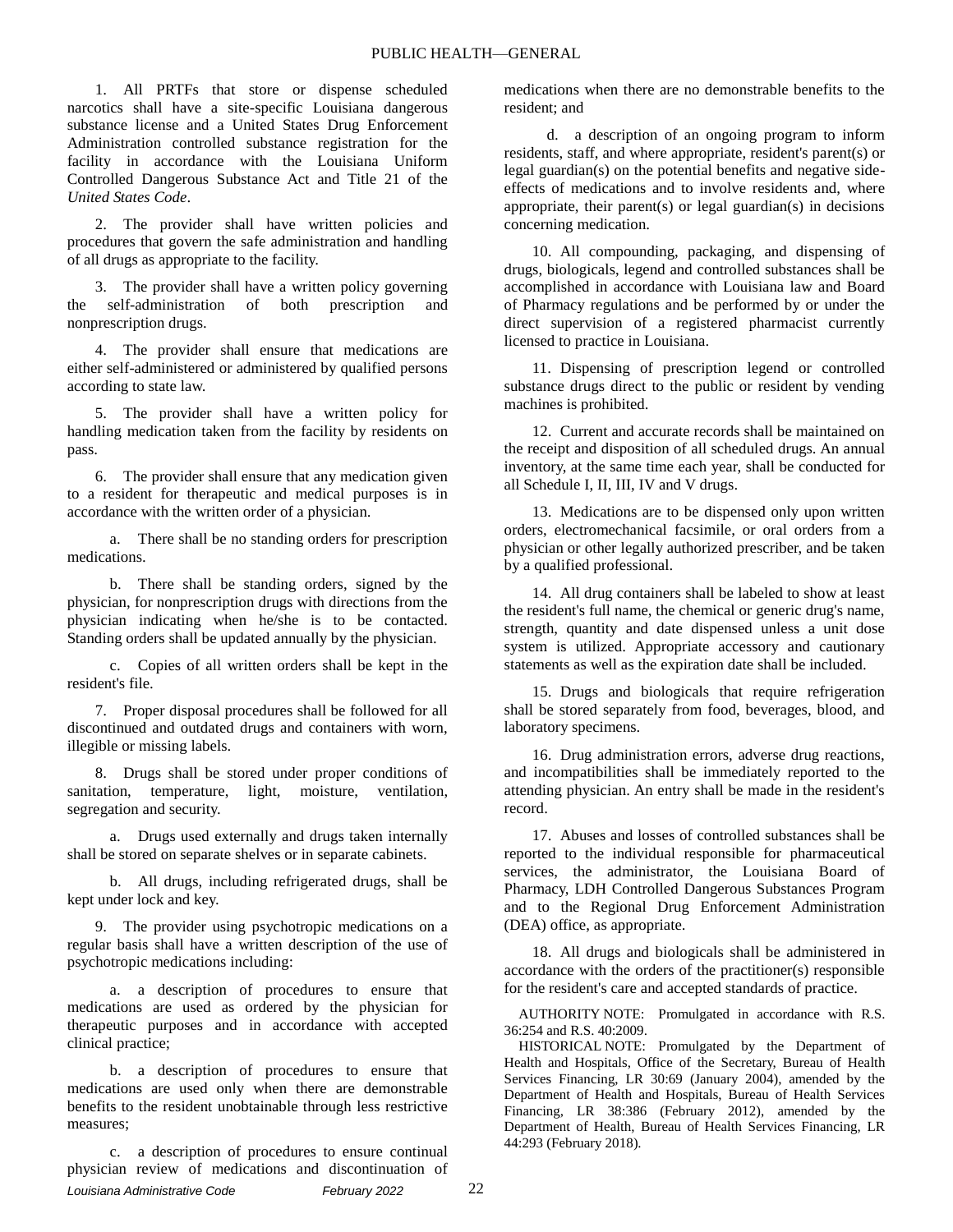### **§9067. Delivery of Services [Formerly §9083]**

A. The PRTF shall have an on-going plan, consistent with available community and PRTF resources, to provide medical, dental, therapeutic, social, psychological, recreational, rehabilitative and educational services to meet the medically related needs of its residents.

B. Arrangement of Residents into Groups

1. The provider shall arrange residents into groups that effectively address the needs of the residents.

2. All residents shall have an opportunity to build relationships within small groups.

3. Residents shall be involved in decision making regarding the roles and routines of their living group to the degree possible considering their level of functioning.

4. No more than 15 residents shall be in a group or unit.

5. The PRTF shall have a distinct unit for minors.

6. Groups shall be separated by gender.

C. The services provided by the PRTF shall involve active treatment.

1. The team of professionals who shall develop the comprehensive plan of care shall be composed of physician(s) and other personnel who are employed by, or who provide services to the recipient in the facility. The team shall be capable of assessing the resident's immediate and long-range therapeutic needs, personal strengths and liabilities, potential resources of the resident's family, capable of setting treatment objectives, and prescribing therapeutic modalities to achieve the plan's objectives. The team shall include, at a minimum, either:

a. a board-certified or board-eligible psychiatrist; or

b. a licensed clinical psychologist who has a doctorate degree and a physician licensed to practice medicine or osteopathy; or

c. a physician licensed to practice medicine or osteopathy with specialized training and experience in the diagnosis and treatment of mental diseases and a psychologist who has a master's degree in clinical psychology.

2. The team shall also include one of the following:

a. a psychiatric social worker;

b. a registered nurse with specialized training or one year of experience in treating individuals with mental illness;

c. a licensed occupational therapist with specialized training, or one year of experience in treating individuals with mental illness; or

d. a psychologist who has a master's degree in clinical psychology or who is licensed pursuant to R.S. 37:2351 et seq. or is a licensed medical psychologist pursuant to R.S. 37:1360.51.

3. The comprehensive plan of care is a written plan developed for each recipient to improve the recipient's condition to the extent that inpatient care is no longer necessary. The plan shall:

a. be based on a diagnostic evaluation that includes examination of the medical, psychosocial, social, behavioral, and developmental aspects of the recipient's situation and reflects the need for PRTF services, including:

i. diagnoses, symptoms, complaints, and complications indicating the need for admission;

ii. a description of the functional level of the individual;

iii. any orders for medication and diet;

iv. restorative, social, and rehabilitation services;

v. treatment objectives;

vi. an integrated program of therapies, activities, and experiences designed to meet the objectives;

vii. plans for continued care, as appropriate; and

viii. post-discharge plans and coordination of inpatient services with partial discharge plans and related community services to ensure continuity of care with the recipient's family, school, and community upon discharge;

b. be developed and implemented no later than 14 days after the recipient's admission; and

c. be designed to achieve the recipient's discharge at the earliest possible time.

4. The plan shall be reviewed as needed, but at a minimum of every 30 days by the facility treatment team to determine that services being provided are, or were, required on an inpatient basis and recommend changes in the plan as indicated by the recipient's overall adjustment as an inpatient.

D. The provider shall ensure that any provider of professional or special services (internal or external to the agency) meets the following:

1. are adequately qualified and, where appropriate, currently licensed or certified according to state or federal law;

2. have adequate space, facilities and privacy;

3. have appropriate equipment;

4. have adequate supplies;

5. have appropriate resources.

E. The PRTF shall also have an effective, on-going discharge planning program that facilitates the provision of follow-up care. The plan of care shall include, at an appropriate time, post-discharge plans and coordination of inpatient services, with partial discharge plans and related community services to ensure continuity of care with the recipient's family, school and community upon discharge. Each resident's record shall be annotated with a note regarding the nature of post PRTF care arrangements.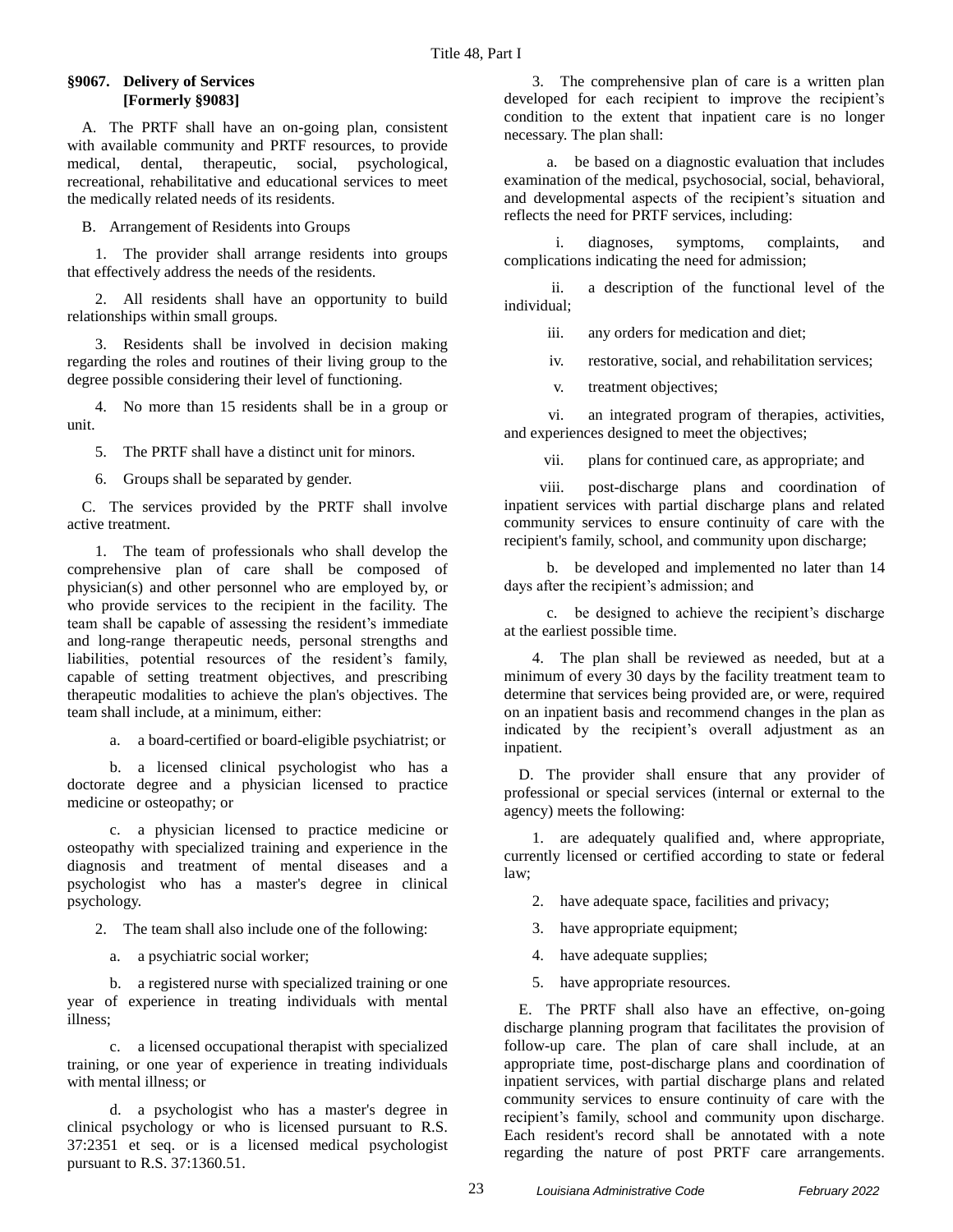Discharge planning shall be initiated in a timely manner. Residents, along with necessary medical information (e.g., the resident's functional capacity, nursing and other care requirements, discharge summary, referral forms) shall be transferred or referred to appropriate facilities, agencies or services, as needed, for follow-up or ancillary care.

F. The PRTF shall provide or have available a therapeutic activities program.

1. The program shall be appropriate to the needs and interests of residents and be directed toward restoring and maintaining optimal levels of physical and psychosocial functioning.

2. The number of qualified therapists, support personnel and consultants shall be adequate to provide comprehensive therapeutic activities consistent with each patient's treatment plan.

G. The provider shall have a written plan for insuring that a range of indoor and outdoor recreational and social opportunities are provided for residents. Such opportunities shall be based on both the individual interests and needs of the resident and the composition of the living group.

1. The provider shall be adequately staffed and have appropriate recreation spaces and facilities accessible to residents.

2. Any restrictions of recreational and social opportunities shall be specifically described in the treatment plan, together with the reasons such restrictions are necessary and the extent and duration of such restrictions.

3. The PRTF shall provide a minimum of three hours per week of social and/or recreational activities.

H. The provider shall have a program to ensure that residents receive training in independent living skills appropriate to their age and functioning level. This program shall include instruction in:

- 1. hygiene and grooming;
- 2. laundry and maintenance of clothing;
- 3. appropriate social skills;
- 4. housekeeping;
- 5. budgeting and shopping;
- 6. cooking; and

7. punctuality, attendance and other employmentrelated matters.

I. Each resident shall have a minimum of one face-toface contact with a psychiatrist each month and additional contacts for individuals from special risk populations, and as clinical needs of the resident dictate.

J. The services of qualified professionals and specialists from the following areas shall be provided by and in the PRTF when necessary to meet the needs of the residents:

- 1. medicine and dentistry;
- 2. nursing;
- 4. psychology and psychiatry;
- 5. social work;
- 6. laboratory and diagnostic/radiology services;
- 7. optometry or ophthalmology; and
- 8. pharmacy activities.

AUTHORITY NOTE: Promulgated in accordance with R.S. 36:254 and R.S. 40:2009.

HISTORICAL NOTE: Promulgated by the Department of Health and Hospitals, Office of the Secretary, Bureau of Health Services Financing, LR 30:70 (January 2004), amended by the Department of Health and Hospitals, Bureau of Health Services Financing, LR 38:388 (February 2012), amended by the Department of Health, Bureau of Health Services Financing, LR 44:293 (February 2018).

### **§9069. Transportation**

A. The PRTF shall ensure that each resident is provided with the transportation necessary for implementation of the resident's treatment plan.

B. The PRTF shall provide or arrange transportation of its residents to and from the facility and is responsible for the safety of the residents during transport.

C. If the PRTF arranges transportation for participants through a transportation agency, the facility shall maintain a written contract which is signed by a facility representative and a representative of the transportation agency. The contract shall outline the circumstances under which transportation will be provided.

1. The written contract shall be dated and time limited and shall conform to these licensing regulations.

2. The transportation agency shall maintain in force at all times current commercial liability insurance for the operation of transportation vehicles, including medical coverage for residents in the event of an accident or injury. The PRTF shall maintain documentation of the insurance which shall consist of the insurance policy or current binder that includes the name of the transportation agency, the name of the insurance agency, policy number, and period of coverage and an explanation of the coverage.

D. Transportation arrangements shall conform to state laws, including laws governing the use of seat belts and resident restraints. Vehicles shall be accessible for people with disabilities or so equipped to meet the needs of the residents served by the PRTF.

E. The driver or attendant shall not leave a resident unattended in the vehicle at any time.

F. Vehicle and Driver Requirements

1. The vehicle shall be maintained in good repair with evidence of an annual safety inspection.

2. The use of tobacco in any form, use of alcohol and possession of illegal substances or unauthorized potentially toxic substances, firearms, pellet or BB guns (loaded or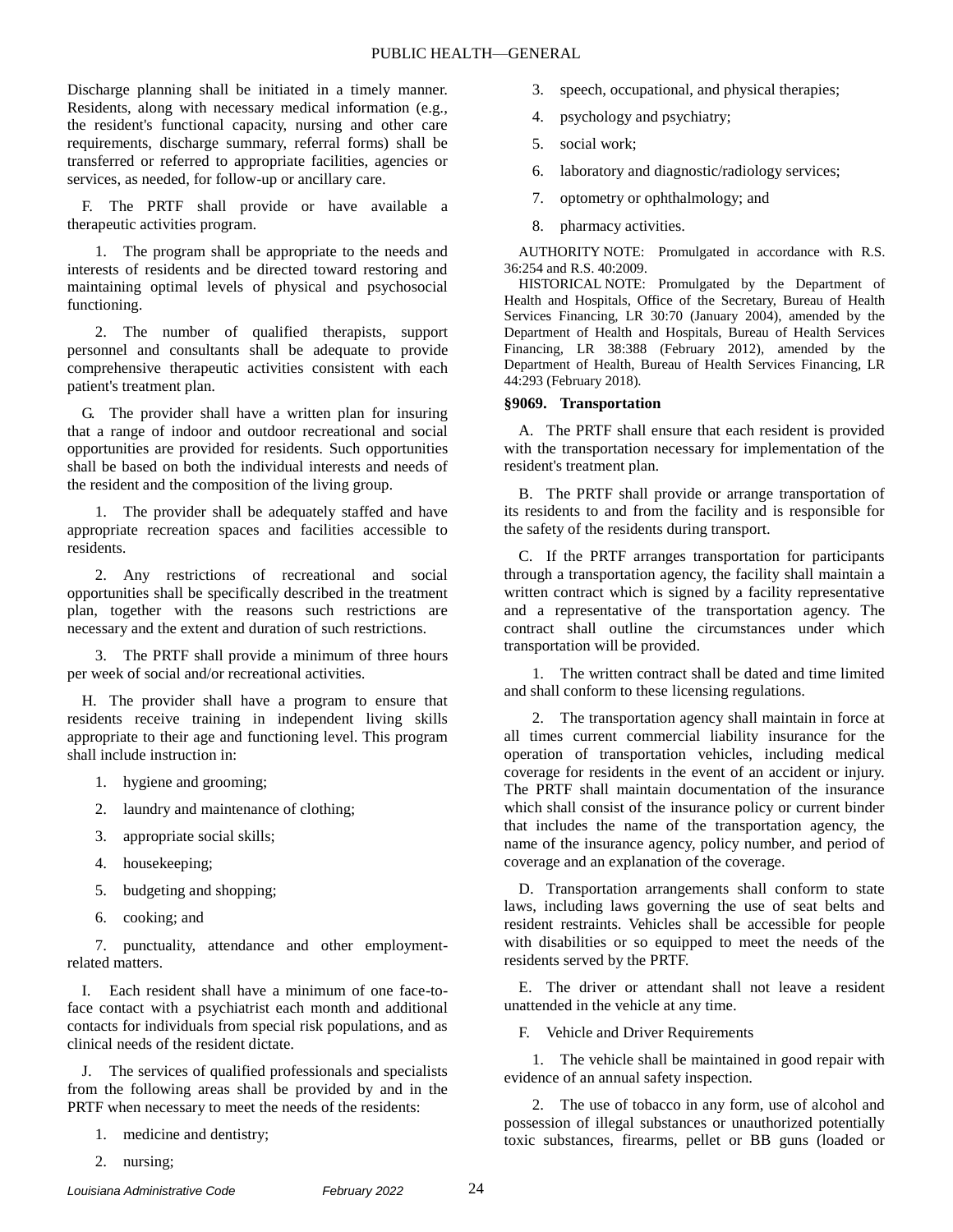unloaded) in any vehicle while transporting residents is prohibited.

3. The number of persons in a vehicle used to transport resident shall not exceed the manufacturer's recommended capacity.

4. The facility shall maintain a copy of a valid appropriate Louisiana driver's license for all individuals who drive vehicles used to transport resident on behalf of the PRTF.

5. The facility shall maintain in force at all times current commercial liability insurance for the operation of its vehicles, including medical coverage for residents in the event of accident or injury.

a. The policy shall extend coverage to any staff member who provides transportation for any resident in the course and scope of his/her employment.

b. Documentation shall consist of the insurance policy or current binder that includes the name of the PRTF, the name of the insurance company, policy number, period of coverage, and explanation of the coverage.

6. The vehicle shall have evidence of a current safety inspection.

7. There shall be first aid supplies in each facility or contracted vehicle.

8. Each driver or attendant shall be provided with a current master transportation list including each resident's name, pick-up and drop-off locations, and authorized persons to whom the resident may be released. Documentation shall be maintained on file at the PRTF whether transportation is provided by the facility or contracted.

9. The driver or attendant shall maintain an attendance record for each trip. The record shall include the driver's name, the date, names of all passengers (resident and adults) in the vehicle, and the name of the person to whom the resident was released and the time of release. Documentation shall be maintained on file at the facility whether transportation is provided by the facility or contracted.

10. There shall be information in each vehicle identifying the name of the administrator and the name, telephone number, and address of the facility for emergency situations.

G. Resident Safety Provisions

1. The driver plus one appropriately trained staff member shall be required at all times in each vehicle when transporting any resident. Staff shall be appropriately trained on the needs of each resident.

- 2. Each resident shall be safely and properly:
	- a. assisted into the vehicle;
	- b. restrained in the vehicle; and
	- c. assisted out of the vehicle.

3. Every resident shall be restrained in a single safety belt or secured in an American Academy of Pediatrics recommended, age appropriate safety seat.

4. The driver or appropriate staff person shall check the vehicle at the completion of each trip to ensure that no resident is left on the vehicle. Documentation shall include the signature of the person conducting the check and the time the vehicle is checked. Documentation shall be maintained on file at the PRTF whether transportation is provided by the facility or contracted.

5. During field trips, the driver or staff member shall check the vehicle and account for each resident upon arrival at, and departure from, each destination to ensure that no resident is left on the vehicle or at any destination. Documentation shall include the signature of the person conducting the check and the time the vehicle was checked for each loading and unloading of residents during the field trip.

6. Appropriate staff person(s) shall be present when each resident is delivered to the facility.

H. The provider shall have the means of transporting residents in cases of emergency.

AUTHORITY NOTE: Promulgated in accordance with R.S. 36:254 and R.S. 40:2009.

HISTORICAL NOTE: Promulgated by the Department of Health and Hospitals, Bureau of Health Services Financing, LR 38:389 (February 2012).

# **§9071. Resident Rights and Grievance Procedure [Formerly §9085]**

A. Every resident shall have the following rights, none of which shall be abridged by the PRTF or any of its staff. The PRTF administrator shall be responsible for developing and implementing policies to protect resident rights and to respond to questions and grievances pertaining to resident rights. These rights shall include at least the following:

1. every resident, or his/her designated representative, shall whenever possible, be informed of the resident's rights and responsibilities in advance of furnishing or discontinuing resident care;

2. the right to have a family member, chosen representative and/or his or her own physician notified promptly of admission to the PRTF;

3. the right to receive treatment and medical services without discrimination based on race, age, religion, national origin, sex, sexual preferences, handicap, diagnosis, ability to pay or source of payment;

4. the right to be treated with consideration, respect and recognition of their individuality, including the need for privacy in treatment;

5. the right to receive, as soon as possible, the services of a translator or interpreter, if needed, to facilitate communication between the resident and the PRTF's health care personnel;

6. the right to participate in the development and implementation of his/her plan of care;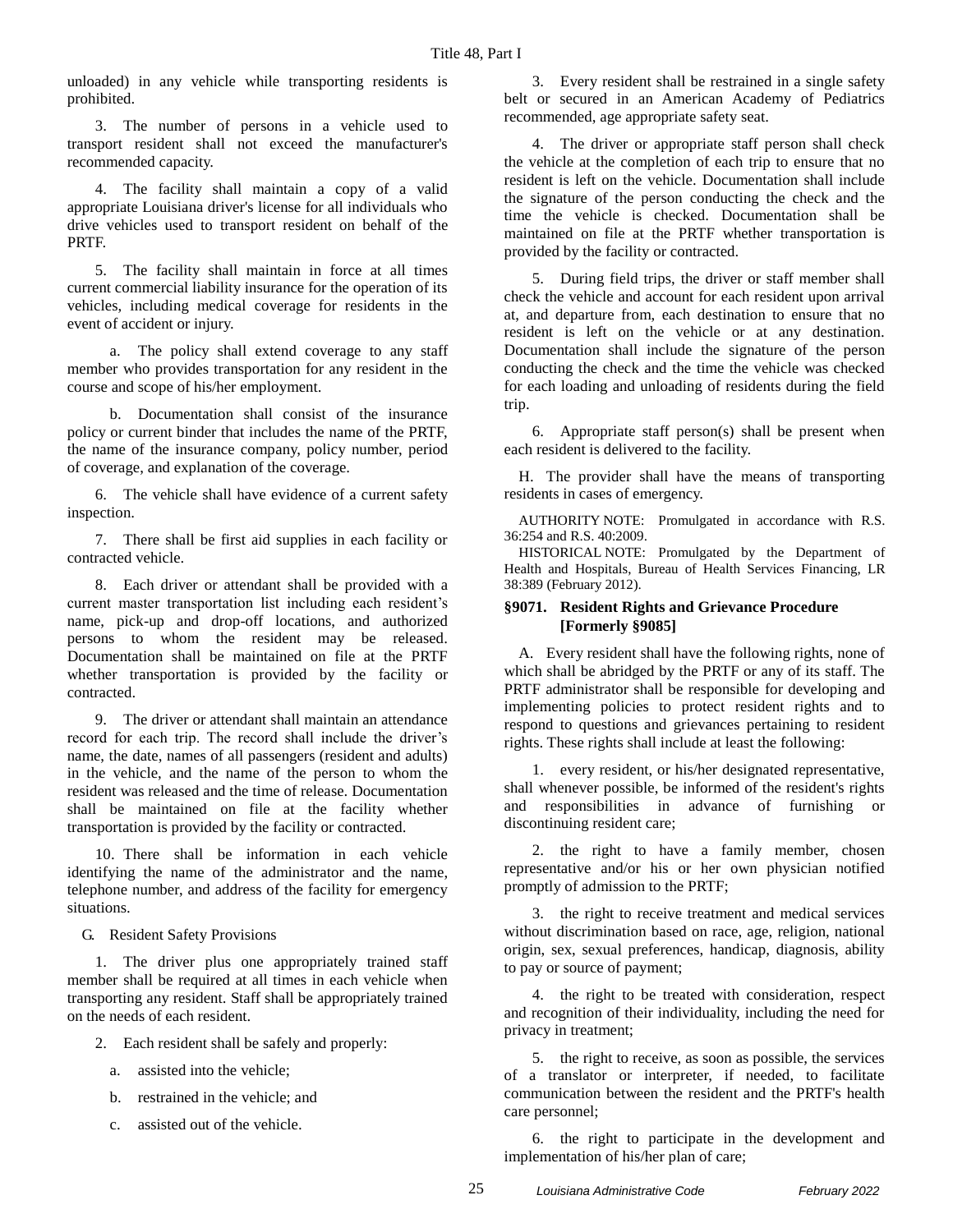7. every resident or his/her representative (as allowed by state law) has the right to make informed decisions regarding his/her care;

8. the resident's rights include being informed of his/her health status, and being involved in care planning and treatment;

9. the right to be included in experimental research only when he/she gives informed, written consent to such participation, or when a guardian provides such consent for an incompetent resident in accordance with appropriate laws and regulations. The resident may refuse to participate in experimental research, including the investigations of new drugs and medical devices;

10. the right to be informed if the PRTF has authorized other health care and/or educational institutions to participate in the resident's treatment. The resident shall also have a right to know the identity and function of these institutions;

11. the right to be informed by the attending physician and other providers of health care services about any continuing health care requirements after the resident's discharge from the PRTF. The resident shall also have the right to receive assistance from the physician and appropriate PRTF staff in arranging for required follow-up care after discharge;

12. the right to consult freely and privately with his/her parent(s) or legal guardian(s);

13. the right to consult freely and privately with legal counsel, as well as the right to employ legal counsel of his/her choosing;

14. the right to make complaints without fear of reprisal;

15. the opportunity for telephone communication;

16. the right to send and receive mail;

17. the right to possess and use personal money and belongings, including personal clothing, in accordance with the facility's policies;

18. the right to visit or be visited by family and friends subject only to reasonable rules and to any specific restrictions in the resident's treatment plan. Special restrictions shall be imposed only to prevent serious harm to the resident. The reasons for any special restrictions shall be recorded in the resident's treatment plan;

19. the right to have the individual resident's medical records, including all computerized medical information, kept confidential;

20. the right to access information contained in his/her medical records within a reasonable time frame subject to the exception contained in §9035.L.1.f;

21. the right to be free from all forms of abuse and harassment;

23. the right to be informed in writing about the PRTF's policies and procedures for initiation, review and resolution of resident complaints;

24. the provider shall ensure that each resident has access to appropriate educational services consistent with the resident's abilities and needs, taking into account his/her age and level of functioning;

25. the provider shall have a written description regarding the involvement of the resident in work including:

a. a description of any unpaid tasks required of the resident;

b. a description of any paid work assignments including the pay scales for such assignments;

c. a description of the provider's approach to supervising work assignments;

d. assurance that the conditions and compensation of such work are in compliance with applicable state and federal laws;

e. all work assignments shall be in accordance with the resident's treatment plan;

f. the provider shall assign as unpaid work for the resident only housekeeping tasks similar to those performed in a normal family home. Any other work assigned shall be compensated, at such rate and under such conditions as the resident might reasonably be expected to receive for similar work in outside employment;

26. every resident shall be permitted to attend religious services in accordance with his/her faith. Residents shall not be forced to attend religious services; and

27. in addition to the rights listed herein, residents have the rights provided in the Louisiana Mental Health Law.

B. Grievance Procedure for Residents

1. The provider shall have a written grievance procedure for residents designed to allow residents to make complaints without fear of retaliation.

2. The provider shall document that the resident and the resident's parent(s) or legal guardian(s) are aware of and understand the grievance procedure.

3. The provider shall document the resolution of the grievance in the resident's record.

AUTHORITY NOTE: Promulgated in accordance with R.S. 36:254 and R.S. 40:2009.

HISTORICAL NOTE: Promulgated by the Department of Health and Hospitals, Office of the Secretary, Bureau of Health Services Financing, LR 30:71 (January 2004), amended by the Department of Health and Hospitals, Bureau of Health Services Financing, LR 38:390 (February 2012).

22. the right to receive care in a safe setting;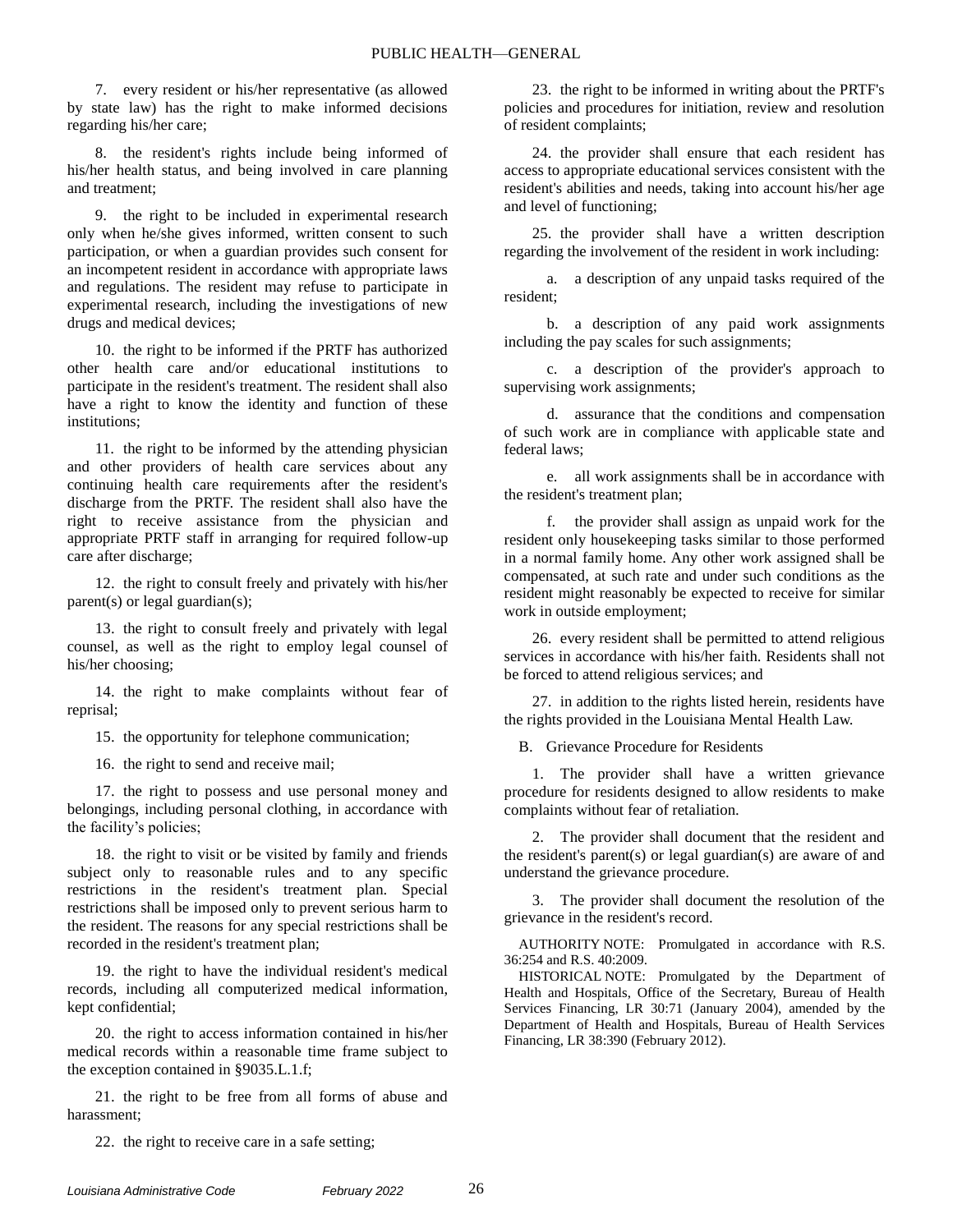# **Subchapter F. Physical Environment**

#### **§9075. General Provisions [Formerly §9061]**

A. The PRTF shall be constructed, arranged and maintained to ensure the safety and well being of the resident.

B. Buildings

1. The buildings shall reflect good housekeeping and shall by means of an effective pest control program, be free of insects and rodents.

2. The PRTF shall maintain PRTF-wide ventilation, lighting and temperature controls.

3. There shall be a policy regarding the provision of services during any period in which the supply of electricity, natural gas, water and fuel is temporarily disrupted.

4. Doors leading into a facility or unit may be locked only in the direction of ingress.

5. Doors in the line of egress shall not be locked. Any deviation to allow the outermost doors in the line of egress to be locked may only be made after approval has been given by the Office of the State Fire Marshal.

C. All PRTFs shall comply with established fire protection standards and enforcement policies as promulgated by the Office of State Fire Marshal, including handicapped accessibility requirements.

1. Prior to new construction, additions, conversions or major alterations, PRTFs shall submit construction documents to the OSFM for review.

D. The PRTF shall comply with the rules, Sanitary Code and enforcement policies as promulgated by the Office of Public Health (OPH).

AUTHORITY NOTE: Promulgated in accordance with R.S. 36:254 and R.S. 40:2009.

HISTORICAL NOTE: Promulgated by the Department of Health and Hospitals, Office of the Secretary, Bureau of Health Services Financing, LR 30:66 (January 2004), amended by the Department of Health and Hospitals, Bureau of Health Services Financing, LR 38:391 (February 2012).

#### **§9077. Interior Space [Formerly §9063]**

A. The arrangement, appearance and furnishing of all of the interior areas of the facility shall be similar to those of a normal family home within the community.

B. The provider shall ensure that there is evidence of routine maintenance and cleaning programs in all of the areas of the facility.

C. Each living unit of a facility shall contain a space for the free and informal use of the residents. This space shall be constructed and equipped in a manner in keeping with the programmatic goals of the facility.

D. A facility shall have a minimum of 60 square feet of floor area per resident in living areas accessible to the residents and excluding halls, closets, bathrooms, bedrooms,

staff or staff's family quarters, laundry areas, storage areas and office areas.

E. Resident Bedrooms

1. Single rooms shall contain at least 80 square feet and multi-bed rooms shall contain at least 60 square feet per bed, exclusive of fixed cabinets, fixtures, and equipment.

2. All PRTFs shall have bedroom space that does not permit more than two residents per designated bedroom.

a. Exception. If the facility maintains a valid child residential license from DCFS, has more than two residents per bedroom and is converting to a PRTF, the PRTF may have bedroom space that allows no more than four residents per designated bedroom.

3. Rooms shall have at least a 7 1/2 foot ceiling height over the required area. In a room with varying ceiling height, only portions of the room with a ceiling height of at least 7 1/2 feet are allowed in determining usable space.

4. There shall be at least 3 feet between beds.

5. There shall be sufficient and satisfactory separate storage space for clothing, toilet articles and other personal belongings of residents.

6. There shall be at least one toilet bowl with accessories, lavatory basin and bathing facility reserved for resident use on each resident floor and additional toilets, lavatories, and bathing facilities to adequately meet the needs of employees, professional personnel and residents on each unit.

7. Doors to individual bedrooms shall not be equipped with locks or any other device that would prohibit the door from being opened from either side.

8. The provider shall not use any room that does not have a window as a bedroom space.

9. The provider shall ensure that sheets, pillow, bedspread and blankets are provided for each resident. Enuretic residents shall have mattresses with moisture resistant covers. Sheets and pillowcases shall be changed at least weekly, but shall be changed more frequently if necessary.

10. Each resident shall have his/her own dresser or other adequate storage space for private use and designated space for hanging clothing in proximity to the bedroom occupied by the resident.

11. No resident over the age of five years shall occupy a bedroom with a member of the opposite sex.

12. The provider shall ensure that the ages of residents sharing bedroom space are not greater than four years in difference unless contraindicated based on diagnosis, the treatment plan, or the behavioral health assessment of the resident.

13. Each resident shall have his/her own bed. A resident's bed shall be longer than the resident is tall, no less than 30 inches wide, of solid construction and shall have a clean, comfortable, nontoxic fire retardant mattress.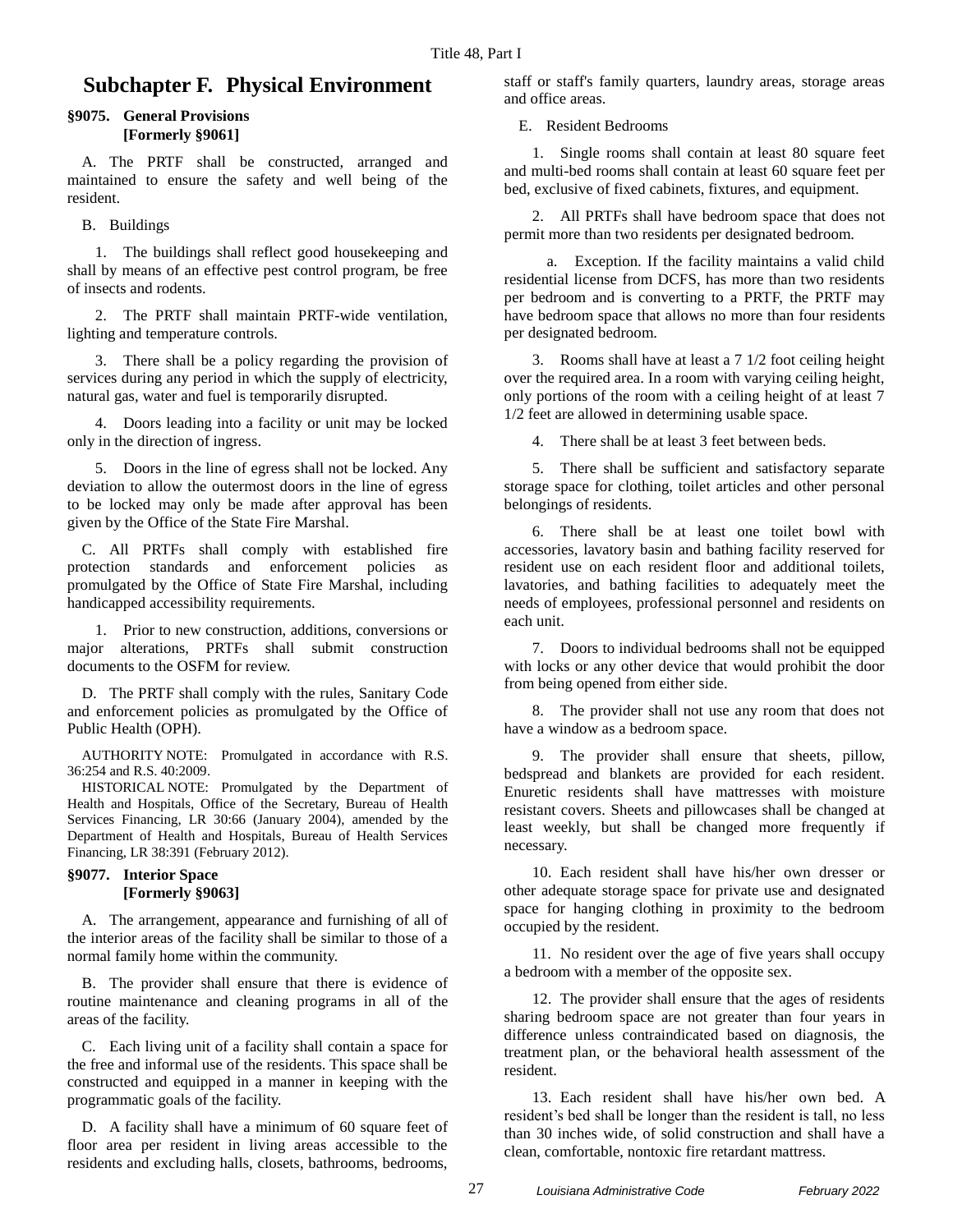14. Mobile homes shall not be used for resident sleeping areas.

15. The use of bunk beds is prohibited in resident bedrooms.

16. If the PRTF has a sexually-based treatment program, the residents of that program shall reside in its own unit or wing of the PRTF that is separate from the unit or wing housing the other residents. Residents of the sexually-based treatment program shall reside in single rooms with only one bed per bedroom.

F. Dining Areas

1. The facility shall have dining areas that permit residents, staff and guests to eat together in small groups.

2. A facility shall have dining areas that are clean, well lit, ventilated, and attractively furnished.

G. Bathrooms

1. A facility shall have wash basins with hot and cold water, flush toilets, and bath or shower facilities with hot and cold water according to resident care needs.

a. Bathrooms shall be so placed as to allow access without disturbing other resident during sleeping hours.

b. Each bathroom shall be properly equipped with toilet paper, towels, soap and other items required for personal hygiene unless residents are individually given such items. Residents shall be provided individual items such as hair brushes and toothbrushes.

c. Tubs and showers shall have slip proof surfaces.

d. The PRTF shall have at a minimum the following:

i. one lavatory per eight male residents and one lavatory per eight female residents;

ii. one toilet per eight male residents and one toilet per eight female residents; and

iii. one shower or tub per eight male residents and one shower or tub per eight female residents.

2. A facility shall have toilets and baths or showers that allow for individual privacy unless the residents in care require assistance.

3. Toilets, wash basins and other plumbing or sanitary facilities in a facility shall, at all times, be maintained in good operating condition and shall be kept free of any materials that might clog or otherwise impair their operation.

H. Kitchens

1. Kitchens used for meal preparations shall have the equipment necessary for the preparation, serving, storage, and clean up of all meals regularly served to all of the residents and staff. All equipment shall be maintained in proper working order.

2. The provider shall ensure that all dishes, cups and glasses used by residents are free from chips, cracks or other defects and are in sufficient number to accommodate all residents.

I. Administrative and Counseling Area

1. The provider shall provide a space that is distinct from resident's living areas to serve as an administrative office for records, secretarial work and bookkeeping.

2. The provider shall have a designated space to allow private discussions and counseling sessions between individual residents and staff, excluding, bedrooms and common living areas.

J. Furnishings

1. The provider shall have comfortable customary furniture as appropriate for all living areas. Furniture for the use of residents shall be appropriately designed to suit the size and capabilities of the residents.

2. The provider shall promptly replace or repair broken, run-down, or defective furnishings and equipment.

K. Doors and Windows

1. The provider shall provide insect screens for all windows that can be opened. The screens shall be in good repair and readily removable in emergencies.

2. The provider shall ensure that all closets, bedrooms and bathrooms are equipped with doors that can be readily opened from both sides.

3. Windows or vents shall be arranged and located so that they can be opened from the inside to permit venting of combustion products and to permit occupants direct access to fresh air in emergencies. The operation of windows shall be restricted to inhibit possible escape or suicide. If the PRTF has an approved engineered smoke control system, the windows may be fixed. Where glass fragments pose a hazard to certain residents, safety glazing and/or other appropriate security features shall be used. There shall be no curtain or venetian blind chords.

L. Storage

1. The provider shall ensure that there are sufficient and appropriate storage facilities.

2. The provider shall have securely locked storage space for all potentially harmful materials. Keys to such storage spaces shall only be available to authorized staff members.

M. Electrical Systems

1. The provider shall ensure that all electrical equipment, wiring, switches, sockets and outlets are maintained in good order and in safe condition.

2. The provider shall ensure that any room, corridor or stairway within a facility shall be well lit.

N. Heating, Ventilation and Air Conditioning

1. The provider shall take all reasonable precautions to ensure that heating elements, including exposed hot water pipes, are insulated and installed in a manner that ensures the safety of all residents.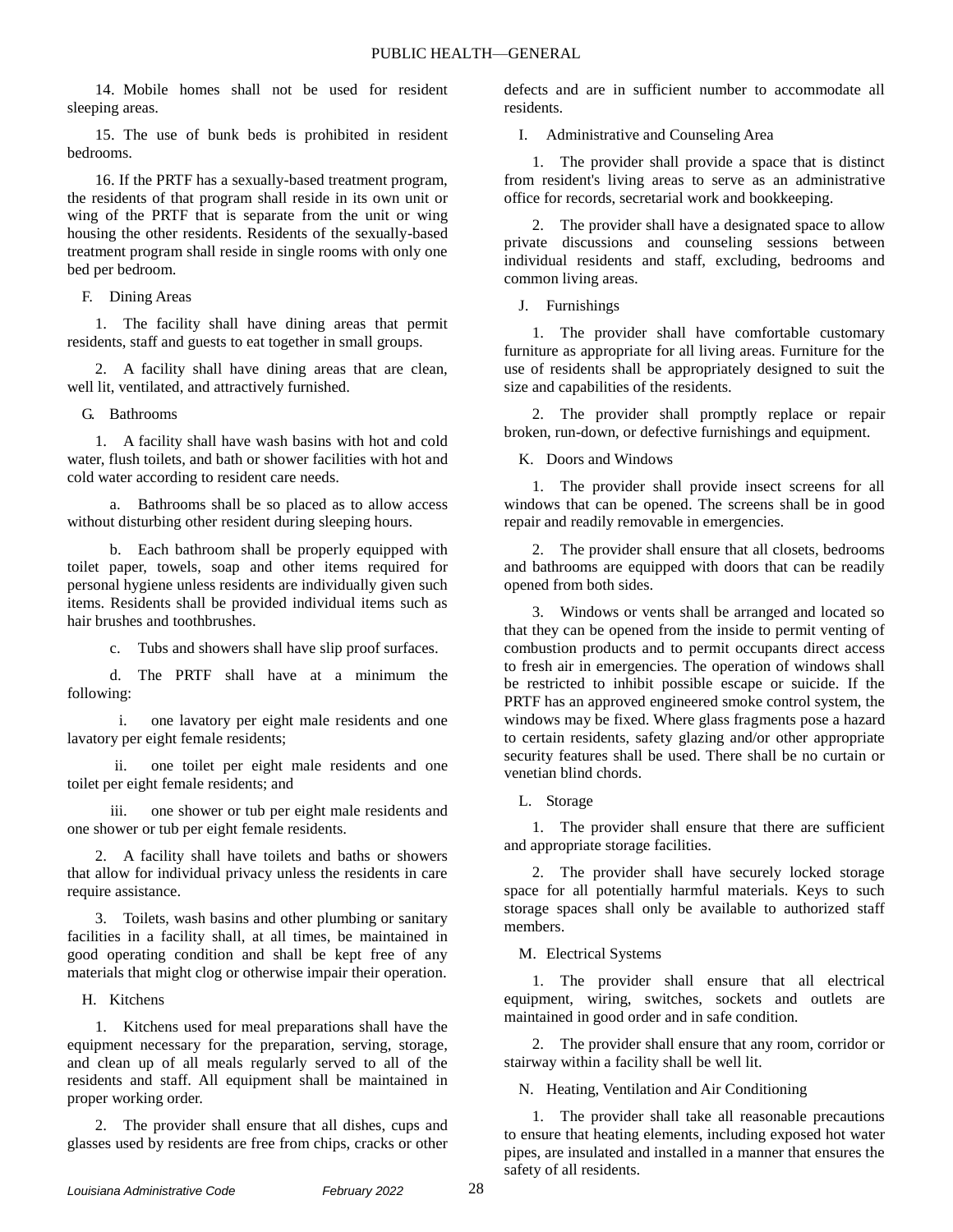2. The provider shall not use open flame heating equipment or portable electrical heaters.

3. All gas heating units and water heaters shall be vented adequately to carry the products of combustion to the outside atmosphere. Vents shall be constructed and maintained to provide a continuous draft to the outside atmosphere in accordance with the recommended procedures of the American Gas Association Testing Laboratories, Inc.

4. All heating units shall be provided with a sufficient supply of outside air so as to support combustion without depletion of the air in the occupied room.

O. Smoking shall be prohibited in all areas of the PRTF.

P. The layout, design of details, equipment and furnishings shall be such that patients shall be under close observation and shall not be afforded opportunities for hiding, escape or injury to themselves or others. The environment of the unit shall be characterized by a feeling of openness with emphasis on natural light and exterior views. Interior finishes, lighting and furnishings shall suggest a residential rather than an institutional setting while conforming with applicable fire safety codes. Security and safety devices shall not be presented in a manner to attract or challenge tampering by patients.

Q. Seclusion Room

1. A PRTF shall have a seclusion room. This room shall be free of potentially hazardous conditions such as unprotected light fixtures and electrical outlets.

2. The room(s) shall be either located for direct nursing staff supervision or observed through the use of electronic monitoring equipment. If electronic monitoring equipment is used, it shall be connected to the facility's emergency electrical source.

3. Each room shall be for single occupancy and contain at least 60 square feet. It shall be constructed to prevent resident hiding, escape, injury or suicide.

R. Where grab bars are provided, they shall be institutional type, shall not rotate within their fittings, be securely fastened with tamper-proof screw heads, and shall be free of any sharp or abrasive elements. If grab bars are mounted adjacent to a wall, the space between the wall and the grab bar shall be 1 1/2 inches.

S. Where towel racks, closet and shower curtain rods are provided, they shall be the breakaway type.

T. Plastic bags and/or trash can liners shall not be used in patient care areas.

U. The provider shall have a laundry space complete with a minimum of one clothes washer and dryer for each 50 persons.

AUTHORITY NOTE: Promulgated in accordance with R.S. 36:254 and R.S. 40:2009.

HISTORICAL NOTE: Promulgated by the Department of Health and Hospitals, Office of the Secretary, Bureau of Health Services Financing, LR 30:66 (January 2004), amended by the Department of Health and Hospitals, Bureau of Health Services Financing, LR 38:391 (February 2012), LR 39:2510 (September 2013), amended by the Department of Health, Bureau of Health Services Financing, LR 44:293 (February 2018).

# **§9079. Facility Exterior [Formerly §9065]**

A. The provider shall maintain all areas of the facility that are accessible to the residents in good repair and free from any reasonably foreseeable hazard to health or safety. All structures on the grounds of the facility shall be maintained in good repair.

1. Garbage and rubbish stored outside shall be secured in noncombustible, covered containers and shall be removed on a regular basis.

2. Trash collection receptacles and incinerators shall be separate from recreation/play areas and located as to avoid being a nuisance.

3. Recreation/playground equipment shall be so located, installed, and maintained as to ensure the safety of the residents.

4. Areas determined unsafe, including steep grades, open pits, swimming pools, high voltage boosters or high speed roads shall be fenced or have natural barriers to protect residents.

5. Fences that are in place shall be in good repair.

6. Residents shall have access to safe, suitable outdoor recreational space and age appropriate equipment.

7. The provider shall ensure that exterior areas are well lit at night.

AUTHORITY NOTE: Promulgated in accordance with R.S. 36:254 and R.S. 40:2009.

HISTORICAL NOTE: Promulgated by the Department of Health and Hospitals, Office of the Secretary, Bureau of Health Services Financing, LR 30:67 (January 2004), amended by the Department of Health and Hospitals, Bureau of Health Services Financing, LR 38:393 (February 2012).

# **§9081. Equipment**

#### **[Formerly §9067]**

A. Equipment shall be clean and in good repair for the safety and well-being of the residents.

B. Therapeutic, diagnostic and other resident care equipment shall be maintained and serviced in accordance with the manufacturer's recommendations.

C. Methods for cleaning, sanitizing, handling and storing of all supplies and equipment shall be such as to prevent the transmission of infection.

D. After discharge of a resident, the bed, mattress, cover, bedside furniture and equipment shall be properly cleaned. Mattresses, blankets and pillows assigned to residents shall be in a sanitary condition. The mattress, blankets and pillows used for a resident with an infection shall be sanitized in an acceptable manner before they are assigned to another resident.

AUTHORITY NOTE: Promulgated in accordance with R.S. 36:254 and R.S. 40:2009.

HISTORICAL NOTE: Promulgated by the Department of Health and Hospitals, Office of the Secretary, Bureau of Health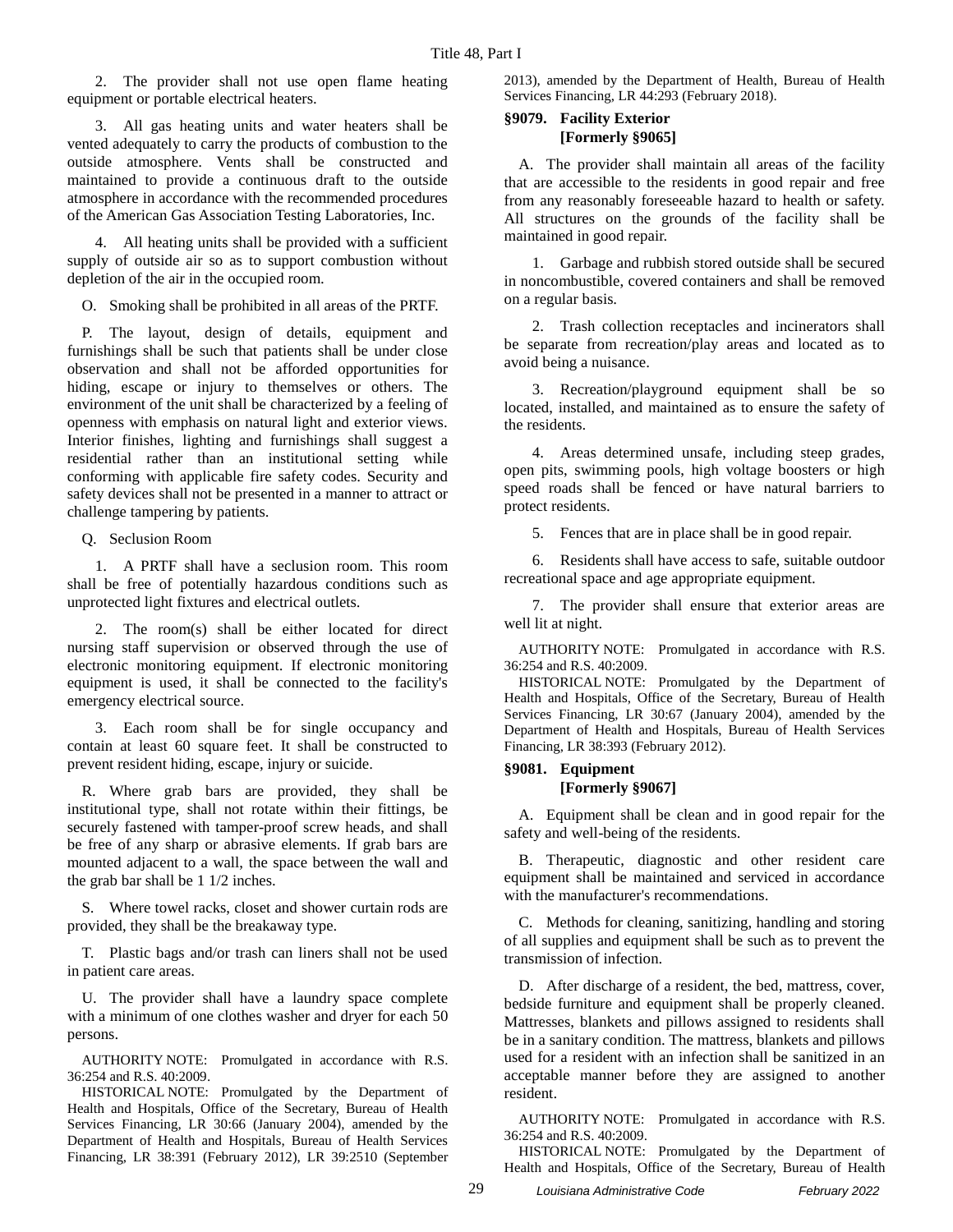Services Financing, LR 30:68 (January 2004), amended by the Department of Health and Hospitals, Bureau of Health Services Financing, LR 38:393 (February 2012).

# **Subchapter G. Emergency Preparedness**

# **§9083. Safety and Emergency Preparedness**

A. The PRTF shall incorporate an all hazards risk assessment into the facility's emergency preparedness plan designed to manage the consequences of medical emergencies, power failures, fire, natural disasters, declared disasters or other emergencies that disrupt the facility's ability to provide care and treatment or threatens the lives or safety of the residents. The facility shall follow and execute its emergency preparedness plan in the event or occurrence of a disaster or emergency.

B. Upon the department's request, a facility shall present its emergency preparedness plan for review. At a minimum, the emergency preparedness plan shall include and address the following.

1. The emergency preparedness plan shall be individualized and site specific. All information contained in the plan shall be current and correct. The plan shall be made available to representatives of the Office of the State Fire Marshal and the Office of Public Health upon request of either of these offices. The facility's plan shall follow all current applicable laws, standards, rules or regulations.

2. The facility's plan shall be submitted to the parish or local Office of Homeland Security and Emergency Preparedness (OHSEP) yearly and upon request of either of these offices and verification of this submittal maintained in the plan. Any recommendations by the parish or local OHSEP regarding the facility's plan shall be documented and addressed by the PRTF.

3. The facility's plan shall contain census information, including transportation requirements for the PRTF residents as to the need for:

a. wheelchair accessible or para-transit vehicle transport; or

b. the numbers of PRTF residents that do not have any special transport needs.

4. The plan shall contain a clearly labeled and legible master floor plan(s) that indicate the following:

a. the areas in the facility, either in the resident's individual unit or apartment or the PRTF, that is to be used by residents as shelter or safe zones during emergencies;

b. the location of emergency power outlets (if none are powered or all are powered, this shall be stated on the plan);

c. the locations of posted, accessible, emergency information;

d. the plan shall provide for floor plans or diagrams to be posted in each resident's room and shall clearly indicate that specific room or apartment's location, the fire exits, the fire evacuation routes, locations of alarm boxes and fire extinguishers, and written fire evacuation procedures shall be included on one plan; and

i. a separate floor plan or diagram with safe zones or sheltering areas for non fire emergencies shall indicate areas of building, apartments, or rooms that are designated as safe or sheltering areas;

e. the detail of what will be powered by emergency generator(s), if applicable.

C. The facility's plan shall be viable and promote the health, safety and welfare of the facility's residents. If the plan is found to be deficient the facility shall, within 10 days of notification, respond with an acceptable plan of correction to amend its emergency preparedness plan.

D. The facility will work in concert with the local OHSEP or Office of Emergency Preparedness (OEP) in developing plans.

E. The facility shall provide a plan for monitoring weather warnings and watches and evacuation orders from local and state emergency preparedness officials. This plan will include:

1. who will monitor;

2. what equipment will be used; and

3. procedures for notifying the administrator or responsible persons.

F. The plan shall provide for the delivery of essential care and services to residents during emergencies, who are housed in the facility or by the facility at another location, during an emergency.

G. The plan shall contain information about staffing when the PRTF is sheltering in place or when there is an evacuation of the PRTF. Planning shall include documentation of staff that have agreed to work during an emergency and contact information for such staff. The plan shall include provisions for adequate, qualified staff as well as provisions for the assignment of responsibilities and duties to staff.

H. The facility shall have transportation or arrangements for transportation for evacuation, hospitalization, or any other services which are appropriate. Transportation or arrangements for transportation shall be adequate for the current census and meet the ambulatory needs of the residents.

I. The plan shall include procedures to notify the resident's family or responsible representative whether the facility is sheltering in place or evacuating to another site. The plan shall include which staff is responsible for providing this notification. If the facility evacuates, notification shall include:

1. the date and approximate time that the facility is evacuating; and

2. the place or location to which the facility is evacuating, including the: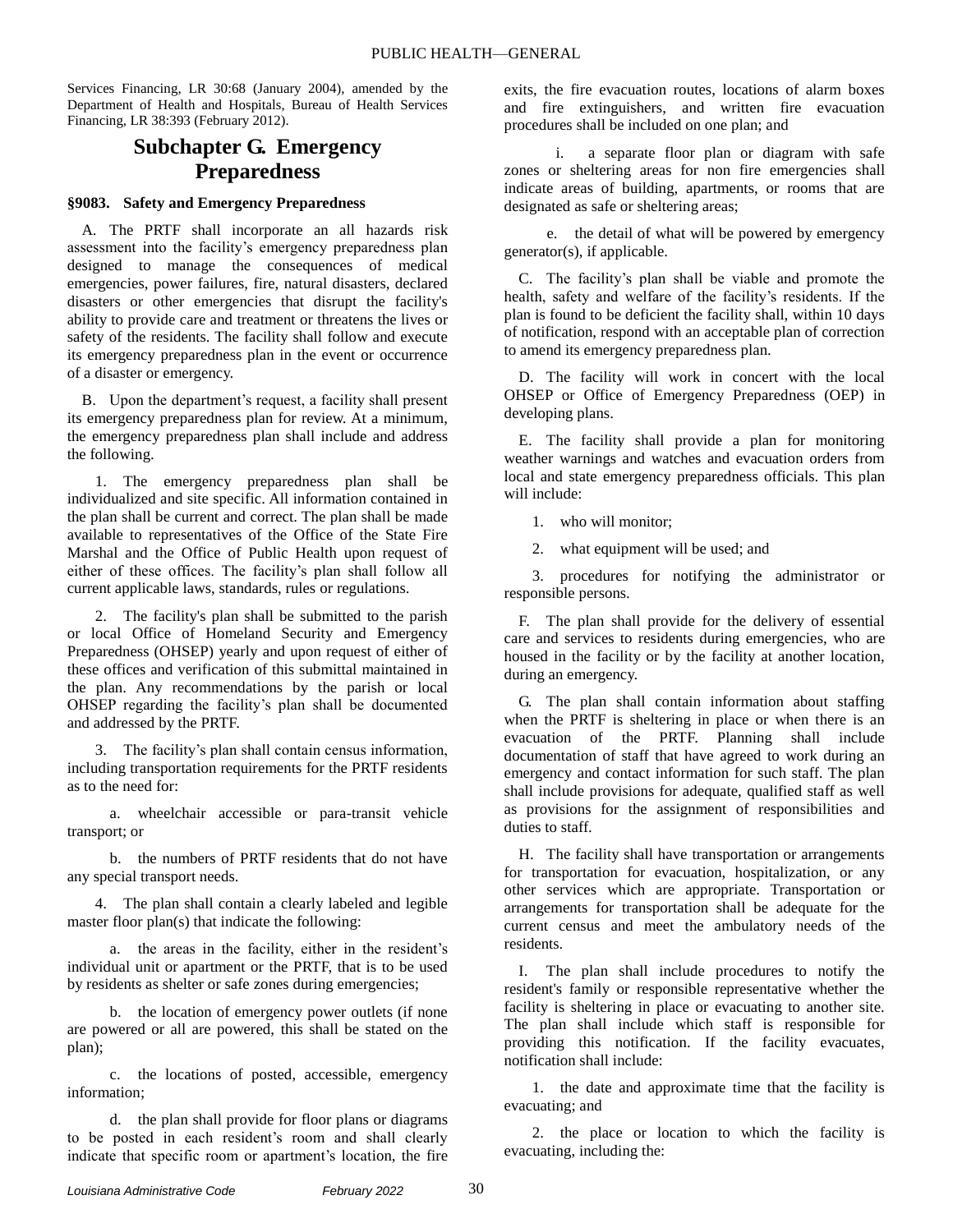- a. name;
- b. address; and
- c. telephone number.

J. The plan shall include the procedure or method whereby each facility resident has a manner of identification attached to his person which remains with him at all times in the event of sheltering in place or evacuation, and whose duty and responsibility this will be. The following minimum information shall be included with the resident:

1. current and active diagnosis;

2. medications, including dosage and times administered;

3. allergies;

4. special dietary needs or restrictions; and

5. next of kin or responsible person and contact information.

K. The plan shall include an evaluation of the building and necessary systems to determine the ability to withstand wind, flood, and other local hazards that may affect the facility. If applicable, the plan shall also include an evaluation of each generator's fuel source(s), including refueling plans and fuel consumption.

L. The plan shall include an evaluation of the facility's surroundings to determine lay-down hazards, objects that could fall on the facility, and hazardous materials in or around the facility, such as:

- 1. trees;
- 2. towers;
- 3. storage tanks;
- 4. other buildings;
- 5. pipe lines;
- 6. chemicals;
- 7. fuels; or
- 8. biologics.

M. For PRTFs that are geographically located south of Interstate 10 or Interstate 12, the plan shall include the determinations of when the facility will shelter in place and when the facility will evacuate for a hurricane and the conditions that guide these determinations.

1. A facility is considered to be sheltering in place for a storm if the facility elects to stay in place rather than evacuate when located in the projected path of an approaching storm of tropical storm strength or a stronger storm.

NOTE: Tropical storm strength shall be defined as a tropical cyclone in which the maximum sustained surface wind speed (using the U.S. 1 minute average standard) ranges from 34 kt (39 mph 17.5 m/s) to 63 kt (73 mph 32.5 mps).

2. If sheltering in place, the facility has elected to take this action after reviewing all available and required information on the storm, the facility, the facility's surroundings, and consultation with the local or parish OHSEP.

3. The facility accepts all responsibility for the health and well-being of all residents that shelter with the facility before, during, and after the storm. In making the decision to shelter in place or evacuate, the facility shall consider the following:

a. what conditions will the facility shelter for;

b. what conditions will the facility close or evacuate for; and

c. when will these decisions be made.

4. If the facility shelters in place, the facility's plan shall include provisions for seven days of necessary supplies to be provided by the facility prior to the emergency event, to include drinking water or fluids and non-perishable food.

N. The facility's emergency plan shall include a posted communications plan for contacting emergency services and monitoring emergency broadcasts and whose duty and responsibility this will be.

O. The facility's plan shall include how the PRTF will notify OHSEP and LDH when the decision is made to shelter in place and whose responsibility it is to provide this notification.

P. The facility shall have a plan for an on-going safety program to include:

1. continuous inspection of the facility for possible hazards;

2. continuous monitoring of safety equipment and maintenance or repair when needed;

3. investigation and documentation of all accidents or emergencies;

4. fire control and evacuation planning with documentation of all emergency drills:

a. residents can be informed of emergency drills;

5. all aspects of the facility's plan, planning, and drills shall meet the current requirements of the Office of the State Fire Marshal, and the Life Safety Code National Fire Protection Association (NFPA) 101; and

6. the facility shall inform the resident and/or responsible party of the facility's emergency plan and the actions to be taken.

AUTHORITY NOTE: Promulgated in accordance with R.S. 36:254 and R.S. 40:2009.

HISTORICAL NOTE: Promulgated by the Department of Health and Hospitals, Bureau of Health Services Financing, LR 38:394 (February 2012), amended by the Department of Health, Bureau of Health Services Financing, LR 44:294 (February 2018).

### **§9085. Emergency Plan Activation, Review, and Summary**

A. The facility's emergency plan(s) shall be activated at least annually, either in response to an emergency or in a planned drill. All staff shall be trained and have knowledge of the emergency plan.

31 *Louisiana Administrative Code February 2022*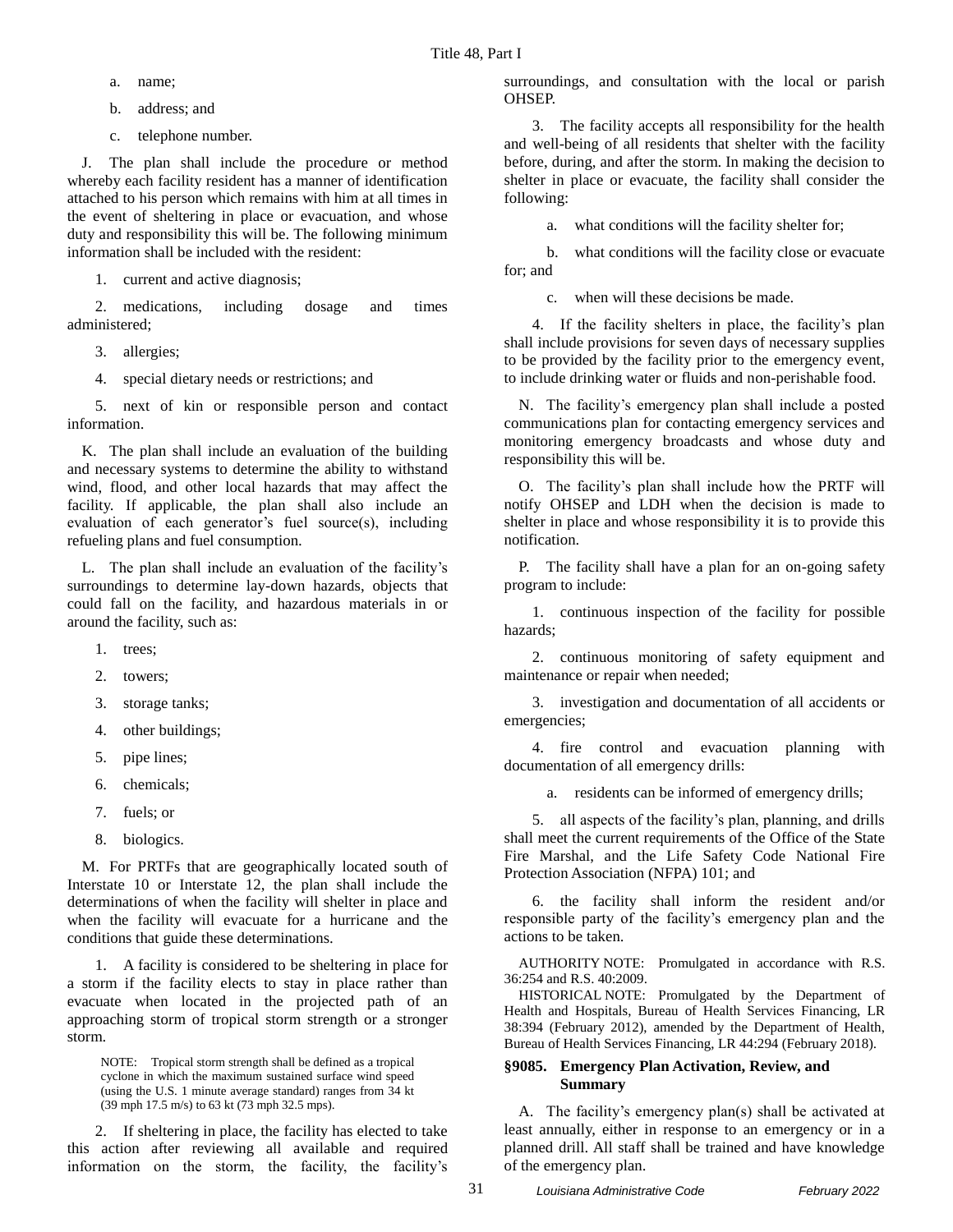B. PRTFs shall conduct a minimum of 12 fire drills annually with at least one every three months on each shift. In addition to drills for emergencies due to fire, the facility shall conduct at least one drill per year for emergencies due to a disaster other than fire, such as storm, flood, and other natural disasters.

1. All staff shall participate in at least one drill annually. Residents shall be encouraged to participate, but the provider may not infringe upon the right of the resident to refuse to participate.

2. The facility shall test at least one manual pull alarm each month of the year and maintain documentation of test dates, location of each manual pull alarm tested, persons testing the alarm, and its condition.

3. Fire extinguishers shall be conspicuously hung, kept easily accessible, shall be visually examined monthly and the examination shall be recorded on a tag which is attached to the fire extinguisher. Fire extinguishers shall also be inspected and maintained in accordance with manufacturers' and applicable NFPA requirements. Each fire extinguisher shall be labeled to show the date of such inspection and maintenance.

C. The facility's performance during the activation of the plan shall be evaluated annually by the facility and the findings shall be documented in the plan.

D. The plan shall be revised if indicated by the facility's performance during the emergency event or the planned drill.

AUTHORITY NOTE: Promulgated in accordance with R.S. 36:254 and R.S. 40:2009.

HISTORICAL NOTE: Promulgated by the Department of Health and Hospitals, Bureau of Health Services Financing, LR 38:395 (February 2012), amended by the Department of Health, Bureau of Health Services Financing, LR 44:294 (February 2018).

### **§9087. Notification of Evacuation, Relocation, or Temporary Cessation of Operations**

A. Emergency preparedness procedures shall specify the following:

- 1. persons to be notified;
- 2. process of notification;
- 3. verification of notification;

4. locations of emergency equipment and alarm signals;

- 5. evacuation routes;
- 6. procedures for evacuating residents;
- 7. procedures for re-entry and recovery;
- 8. frequency of fire drills;

9. tasks and responsibilities assigned to all personnel; and

10. medications and records to be taken from the facility upon evacuation and to be returned following the emergency.

B. A PRTF shall immediately notify the department and other appropriate agencies of any fire, disaster or other emergency that may present a danger to residents or require their evacuation from the facility.

C. In the event that a PRTF evacuates, temporarily relocates or temporarily ceases operations at its licensed location as a result of an evacuation order issued by the state, local or parish OHSEP, the PRTF shall immediately give notice to the Health Standards Section, the Office of Behavioral Health (OBH), and OHSEP by facsimile or email of the following:

1. the date and approximate time of the evacuation; and

2. the locations of where the residents have been placed, whether this location is a host site for one or more of the PRTF residents.

D. In the event that a PRTF evacuates, temporarily relocates or temporarily ceases operations at its licensed location for any reason other than an evacuation order, the PRTF shall immediately give notice to the Health Standards Section by facsimile or email of the following:

1. the date and approximate time of the evacuation; and

2. the locations of where the residents have been placed, whether this location is a host site for one or more of the PRTF residents.

E. If there are any deviations or changes made to the locations of the residents that were given to the Health Standards Section, OBH and OHSEP, then Health Standards, OBH, and OHSEP shall be notified of the changes within 48 hours of their occurrence.

AUTHORITY NOTE: Promulgated in accordance with R.S. 36:254 and R.S. 40:2009.

HISTORICAL NOTE: Promulgated by the Department of Health and Hospitals, Bureau of Health Services Financing, LR 38:396 (February 2012), amended by the Department of Health, Bureau of Health Services Financing, LR 44:294 (February 2018).

# **§9089. Authority to Re-Open After an Evacuation, Temporary Relocation or Temporary Cessation of Operation**

A. In the event that a PRTF evacuates, temporarily relocates or temporarily ceases operation at its licensed location as a result of an evacuation order issued by the state, local, or parish OHSEP, due to a declared disaster or other emergency, and that facility sustains damages due to wind, flooding, precipitation, fire, power outages or other causes, the facility shall not be reopened to accept returning evacuated residents or new admissions until surveys have been conducted by the Office of the State Fire Marshal, the Office of Public Health and the Health Standards Section, and the facility has received a letter of approval from the department for reopening the facility.

1. The purpose of these surveys is to assure that the facility is in compliance with the licensing standards including, but not limited to, the structural soundness of the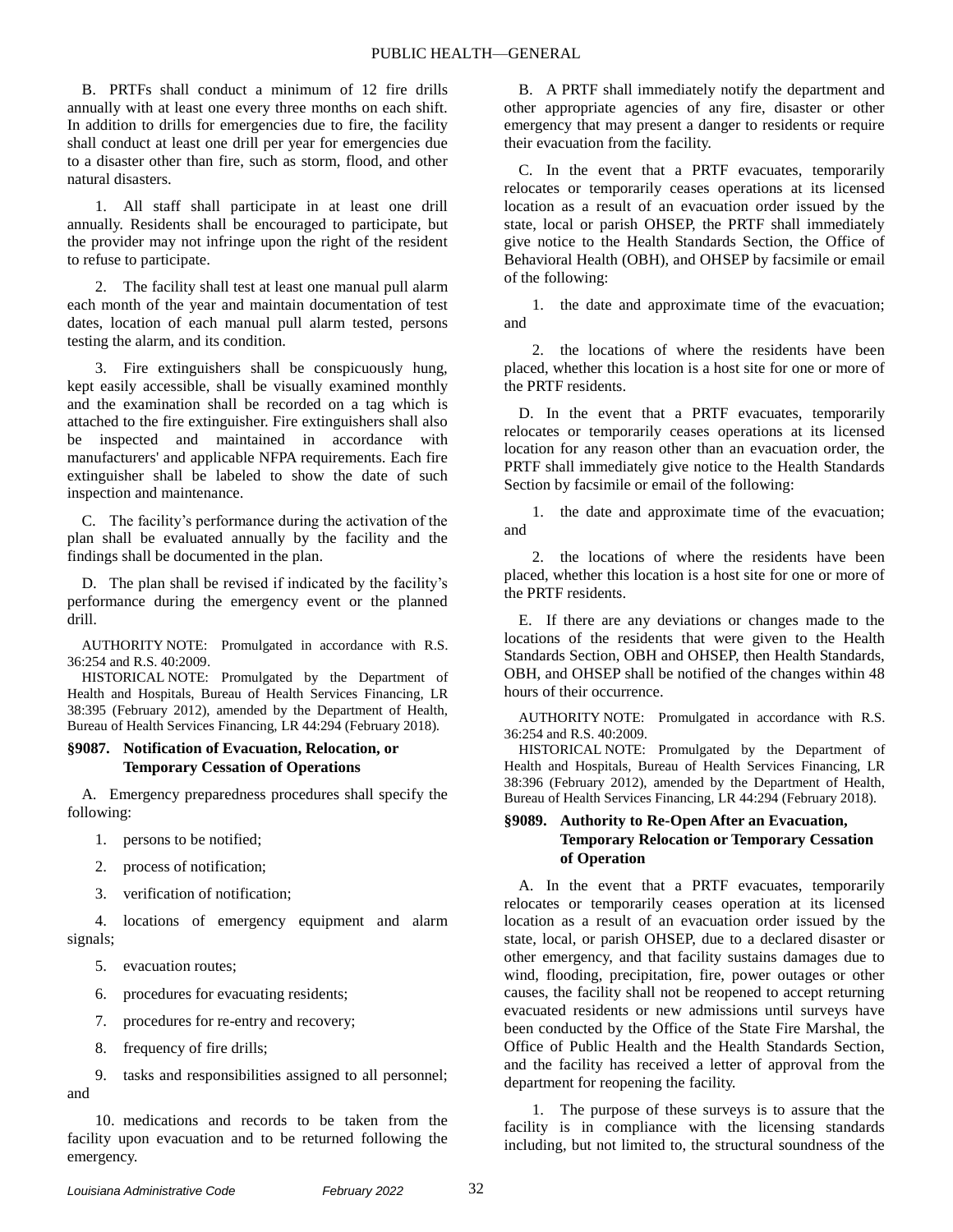building, the sanitation code, staffing requirements and the execution of emergency plans.

B. If a PRTF evacuates, temporarily relocates or temporarily ceases operation at its licensed location as a result of an evacuation order issued by the state or parish OHSEP, due to a declared disaster or other emergency, and the facility does not sustain damages due to wind, flooding, precipitation, fire, power outages or other causes, the facility may be reopened without the necessity of the required surveys.

1. Prior to reopening, the facility shall notify the Health Standards Section in writing that the facility is reopening.

C. The facility shall submit a written initial summary report to the department's Health Standards Section. This report shall be submitted within 14 days from the date of the emergency event which led to the facility having to evacuate, temporarily relocate or temporarily cease operations. The report shall indicate how the facility's emergency preparedness plan was followed and executed. The initial summary shall contain, at a minimum:

1. pertinent plan provisions and how the plan was followed and executed;

2. plan provisions that were not followed;

3. reasons and mitigating circumstances for failure to follow and execute certain plan provisions;

4. contingency arrangements made for those plan provisions not followed; and

5. a list of all injuries and deaths of residents that occurred during the execution of the plan, including the date, time, causes and circumstances of the injuries and deaths.

D. If a facility shelters in place at its licensed location during a declared disaster or other emergency, the facility shall submit a written initial summary report to the department's Health Standards Section. This report shall be submitted within 14 days from the date of the emergency event which led to the facility having to shelter in place. The report shall indicate how the facility's emergency preparedness plan was followed and executed. The initial summary shall contain, at a minimum:

1. pertinent plan provisions and how the plan was followed and executed;

2. plan provisions that were not followed;

3. reasons and mitigating circumstances for failure to follow and execute certain plan provisions;

4. contingency arrangements made for those plan provisions not followed; and

5. a list of all injuries and deaths of residents that occurred during the execution of the plan, including the date, time, causes and circumstances of these injuries and deaths.

E. Upon request by the department's Health Standards Section, a report that is more specific and detailed regarding the facility's execution of their emergency plan shall be submitted to the department.

F. Inactivation of License due to Declared Disaster or Emergency

1. A licensed PRTF licensed in a parish which is the subject of an executive order or proclamation of emergency or disaster issued in accordance with R.S. 29:724 or R.S. 29:766 may seek to inactivate its license for a period not to exceed one year, provided that the following conditions are met:

a. the licensed PRTF provider shall submit written notification to the Health Standards Section within 60 days of the date of the executive order or proclamation of emergency or disaster that:

i. the PRTF has experienced an interruption in the provisions of services as a result of events that are the subject of such executive order or proclamation of emergency or disaster;

ii. the licensed PRTF intends to resume operation as a PRTF in the same service area;

iii. includes an attestation that the emergency or disaster is the sole casual factor in the interruption of the provision of services;

iv. includes an attestation that all residents have been properly released or transferred to another provider; and

v. provides a list of each resident's name and the location where that resident has been released or transferred to;

b. the licensed PRTF resumes operating as a PRTF in the same service area within one year of the issuance of such an executive order or proclamation of emergency or disaster;

c. the licensed PRTF continues to pay all fees and costs due and owed to the department including, but not limited to:

i. annual licensing fees; and

ii. outstanding civil monetary penalties; and

d. the licensed PRTF continues to submit required documentation and information to the department, including but not limited to cost reports.

2. Upon receiving a completed written request to inactivate a PRTF license, the department shall issue a notice of inactivation of license to the PRTF.

3. Upon completion of repairs, renovations, rebuilding or replacement of the facility, a PRTF which has received a notice of inactivation of its license from the department shall be allowed to reinstate its license upon the following conditions being met:

a. the PRTF shall submit a written license reinstatement request to the licensing agency of the department 60 days prior to the anticipated date of reopening;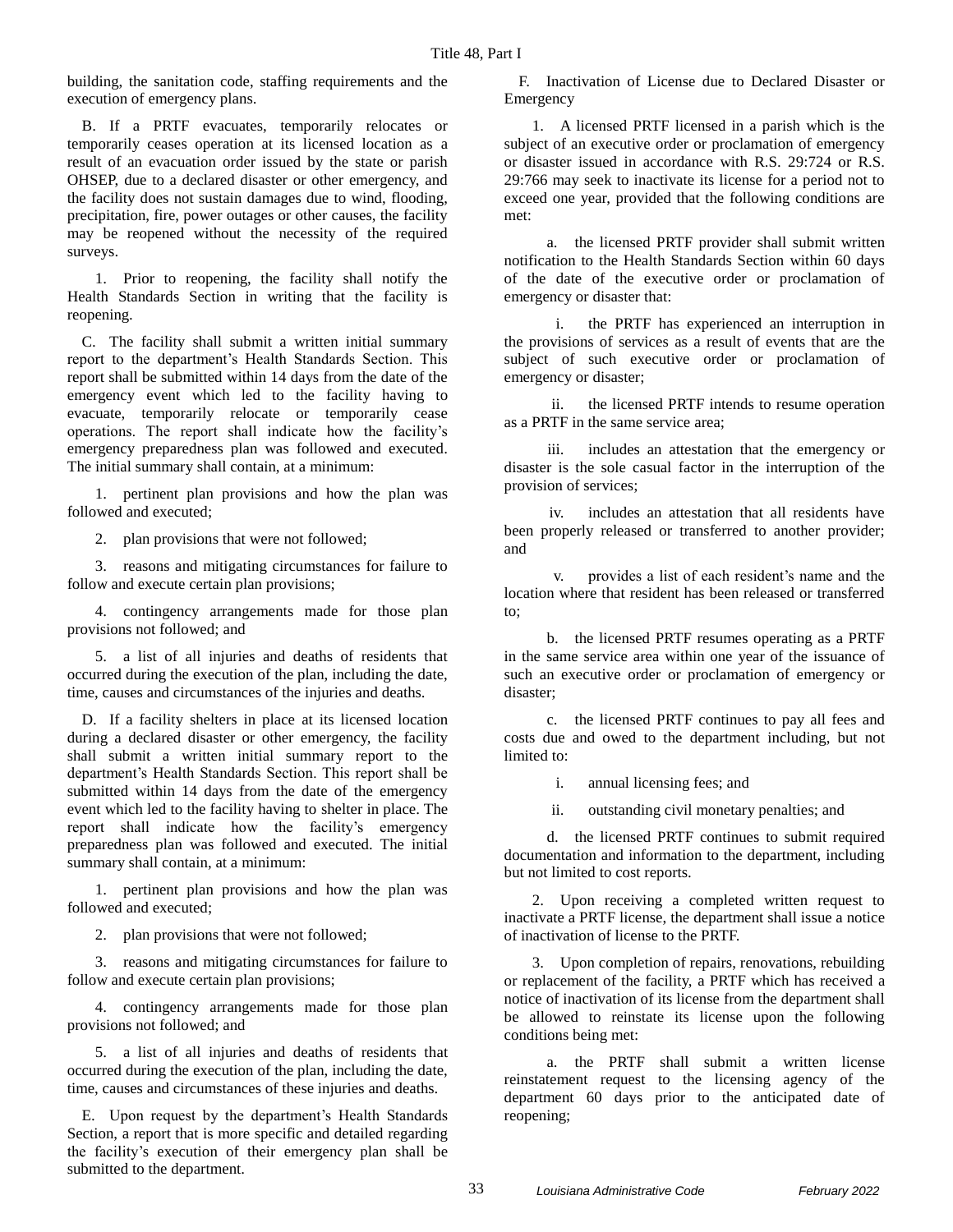b. the license reinstatement request shall inform the department of the anticipated date of opening and shall request scheduling of a licensing survey;

c. the license reinstatement request shall include a completed licensing application with appropriate licensing fees, approval from the Office of Public Health and the Office of State Fire Marshal; and

d. the provider resumes operating as a PRTF in the same service area within one year.

4. Upon receiving a completed written request to reinstate a PRTF license, the department shall schedule a licensing survey. If the PRTF meets the requirements for licensure and the requirements under this Subsection, the department shall issue a notice of reinstatement of the PRTF license.

5. No change of ownership in the PRTF shall occur until such PRTF has completed repairs, renovations, rebuilding or replacement construction and has resumed operations as a PRTF.

6. The provisions of this Subsection shall not apply to a PRTF which has voluntarily surrendered its license and ceased operation.

7. Failure to comply with any of the provisions of this Subsection shall be deemed a voluntary surrender of the PRTF license.

G. Inactivation of Licensure due to a Non-Declared Disaster or Emergency

1. A PRTF in an area or areas which have been affected by a non-declared emergency or disaster may seek to inactivate its license, provided that the following conditions are met:

a. the PRTF shall submit written notification to the Health Standards Section within 30 days of the date of the non-declared emergency or disaster stating that:

i. the PRTF has experienced an interruption in the provisions of services as a result of events that are due to a non-declared emergency or disaster;

ii. the PRTF intends to resume operation as a PRTF agency in the same service area;

the PRTF attests that the emergency or disaster is the sole causal factor in the interruption of the provision of services; and

iv. the PRTF's initial request to inactivate does not exceed one year for the completion of repairs, renovations, rebuilding or replacement of the facility.

NOTE: Pursuant to these provisions, an extension of the 30 day deadline for initiation of request may be granted at the discretion of the department.

b. the PRTF continues to pay all fees and costs due and owed to the department including, but not limited to, annual licensing fees and outstanding civil monetary penalties and/or civil fines; and

c. the PRTF continues to submit required documentation and information to the department, including but not limited to cost reports.

2. Upon receiving a completed written request to temporarily inactivate a PRTF license, the department shall issue a notice of inactivation of license to the PRTF.

3. Upon receipt of the department's approval of request to inactivate the agency's license, the PRTF shall have 90 days to submit plans for the repairs, renovations, rebuilding or replacement of the facility, if applicable, to OSFM and OPH as required.

4. The PRTF shall resume operating as a PRTF in the same service area within one year of the approval of renovation/construction plans by the OSFM and the OPH as required.

EXCEPTION: If the PRTF requires an extension of this timeframe due to circumstances beyond the agency's control, the department will consider an extended time period to complete construction or repairs. Such written request for extension shall show the agency's active efforts to complete construction or repairs and the reasons for request for extension of the agency's inactive license. Any approval for extension is at the sole discretion of the department.

5. Upon completion of repairs, renovations, rebuilding or replacement of the facility, a PRTF which has received a notice of inactivation of its license from the department shall be allowed to reinstate its license upon the following conditions being met:

a. the PRTF shall submit a written license reinstatement request to the licensing agency of the department;

b. the license reinstatement request shall inform the department of the anticipated date of opening and shall request scheduling of a licensing or physical environment survey, where applicable; and

c. the license reinstatement request shall include a completed licensing application with appropriate licensing fees.

6. Upon receiving a completed written request to reinstate a PRTF license, the department may conduct a licensing or physical environment survey. The department may issue a notice of reinstatement if the agency has met the requirements for licensure including the requirements of this Subsection.

7. No change of ownership of the PRTF shall occur until such PRTF has completed repairs, renovations, rebuilding or replacement construction and has resumed operations as a PRTF facility.

8. The provisions of this Subsection shall not apply to a PRTF which has voluntarily surrendered its license and ceased operation.

9. Failure to comply with any of the provisions of this Subsection shall be deemed a voluntary surrender of the PRTF license for licensure.

AUTHORITY NOTE: Promulgated in accordance with R.S. 36:254 and R.S. 40:2009.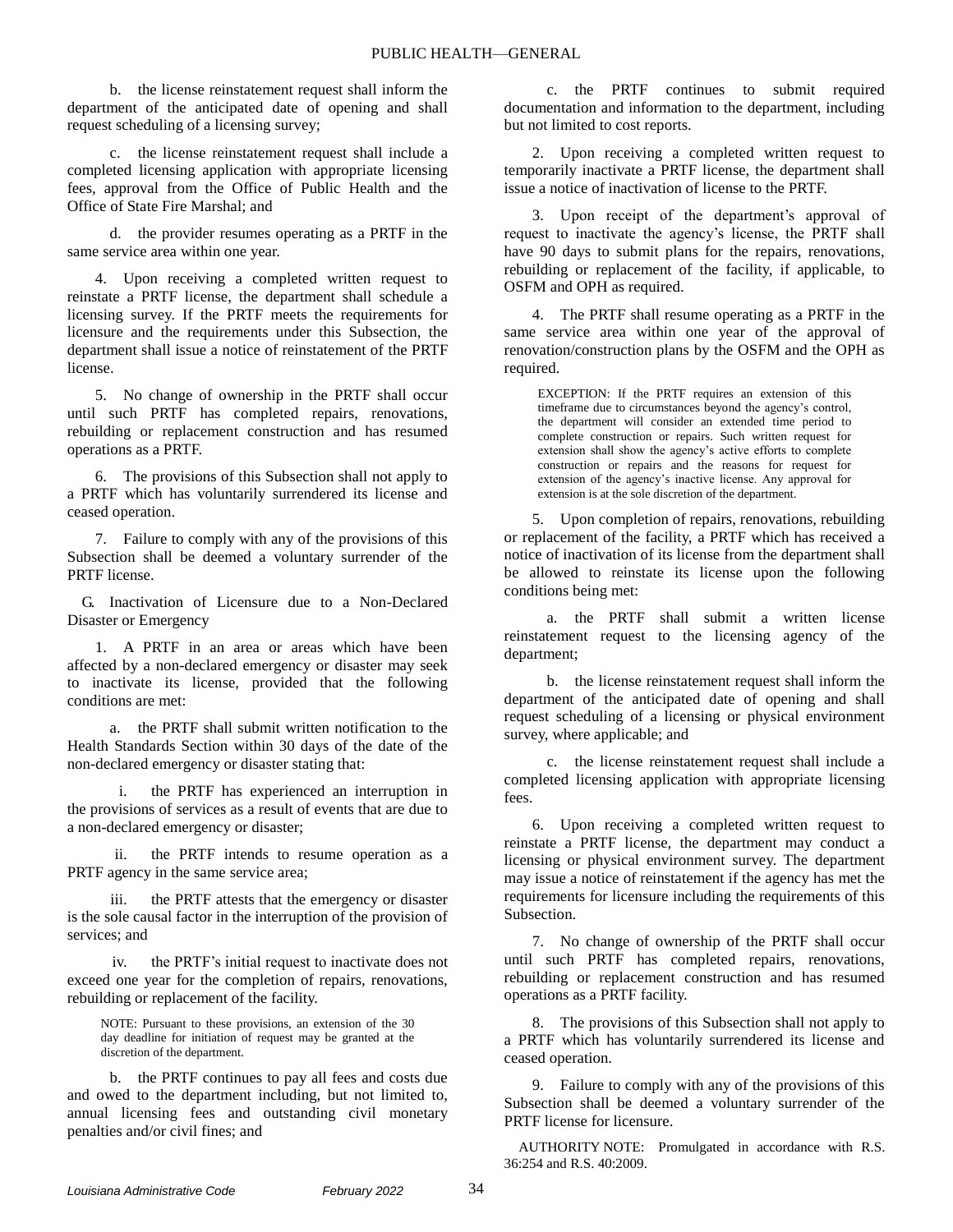HISTORICAL NOTE: Promulgated by the Department of Health and Hospitals, Bureau of Health Services Financing, LR 38:396 (February 2012), amended by the Department of Health, Bureau of Health Services Financing, LR 44:294 (February 2018).

# **Subchapter H. Additional Requirements for Mental Health PRTFs**

### **§9091. General Provisions**

A. A mental health PRTF is a PRTF that provides inpatient psychiatric services to its residents who are suffering from mental illness, or who are suffering from cooccurring mental illness and a substance abuse/addiction disorder. In addition to the provisions applicable to all PRTFs, a mental health PRTF shall comply with the provisions of this Subchapter.

AUTHORITY NOTE: Promulgated in accordance with R.S. 36:254 and R.S. 40:2009.

HISTORICAL NOTE: Promulgated by the Department of Health and Hospitals, Bureau of Health Services Financing, LR 38:397 (February 2012).

# **§9093. Personnel Qualifications, Responsibilities, and Requirements**

A. A mental health PRTF shall have the following minimum personnel.

1. Administrator. The administrator shall have a Bachelor's degree from an accredited college or university in a mental health-related field, plus at least five years of related experience. The administrator is responsible for the on-site, daily implementation and supervision of the overall facility's operation commensurate with the authority conferred by the governing body.

a. Grandfathering Provision. For a facility with a current child residential license from DCFS at the time of the promulgation of this rule, the current administrator may remain the administrator of the facility provided the following conditions are met.

i. The administrator has been the administrator on a full time basis for the facility for at least five years.

ii. The administrator was approved by the governing body to hold the position of administrator of the PRTF.

iii. An administrator under this grandfathering provision may not transfer as an administrator to another PRTF.

2. Clinical Director

a. The clinical director shall be a physician holding an unrestricted license to practice medicine in Louisiana and who has the following:

i. unrestricted Drug Enforcement Agency (DEA) and state controlled substance licenses;

ii. if the license(s) is from another jurisdiction, the license(s) shall be documented in the employment record and shall also be unrestricted;

#### iii. board-certification in general psychiatry; and

iv. satisfactory completion of a specialized psychiatric residency training program accredited by the Accreditation Council for Graduate Medical Education (ACGME), as evidenced by a copy of the certificate of training or a letter of verification of training from the training director, which includes the exact dates of training and verification that all ACGME requirements have been satisfactorily met. If the training was completed in a psychiatric residency program not accredited by the ACGME, the physician shall demonstrate that he/she meets the most current requirements as set forth in the American Board of Psychiatry and Neurology's board policies, rules and regulations regarding information for applicants for initial certification in psychiatry.

b. The clinical director is responsible for the following:

i. providing clinical direction for each resident at a minimum of one hour per month, either in person on-site, or via telemedicine pursuant to R.S. 37:1261-1292 et seq., and LAC 46:XLV.408 and Chapter 75 et seq.;

(a). the governing body may delegate some or all of this responsibility to another physician(s) who meets the qualifications of a clinical director; and

ii. monitoring and evaluating the quality and appropriateness of services and treatment provided by the facility's direct care staff.

3. LMHPs, MHPs, and MHSs. The PRTF shall provide or make available adequate numbers of LMHPs, MHPs, and MHSs to care for its residents. There shall be at least one LMHP or MHP supervisor on duty at least 40 hours/week during normal business hours at the facility and as required by the treatment plan. When not on duty at the facility, there shall be a LMHP or MHP on call. The PRTF shall develop a policy to determine the number of LHMPs, MHPs, MHSs on duty and the ratio of LHMPs and MHPs to MHSs based on the needs of its residents.

a. A LMHP or a MHP shall be designated and assigned as treatment plan manager for each resident and given responsibility for and authority over those activities detailed in the minimum licensure requirements, including:

i. supervision of the treatment plan;

ii. integration of the various aspects of the resident's program;

iii. recording of the resident's progress as measured by objective indicators and making appropriate changes/modifications; and

iv. serving as liaison between the resident, provider, family, and community during the resident's admission to and residence in the facility, or while the resident is receiving services from the provider.

b. A LMHP or MHP shall provide for each resident a minimum weekly total of 120 minutes of individual therapy.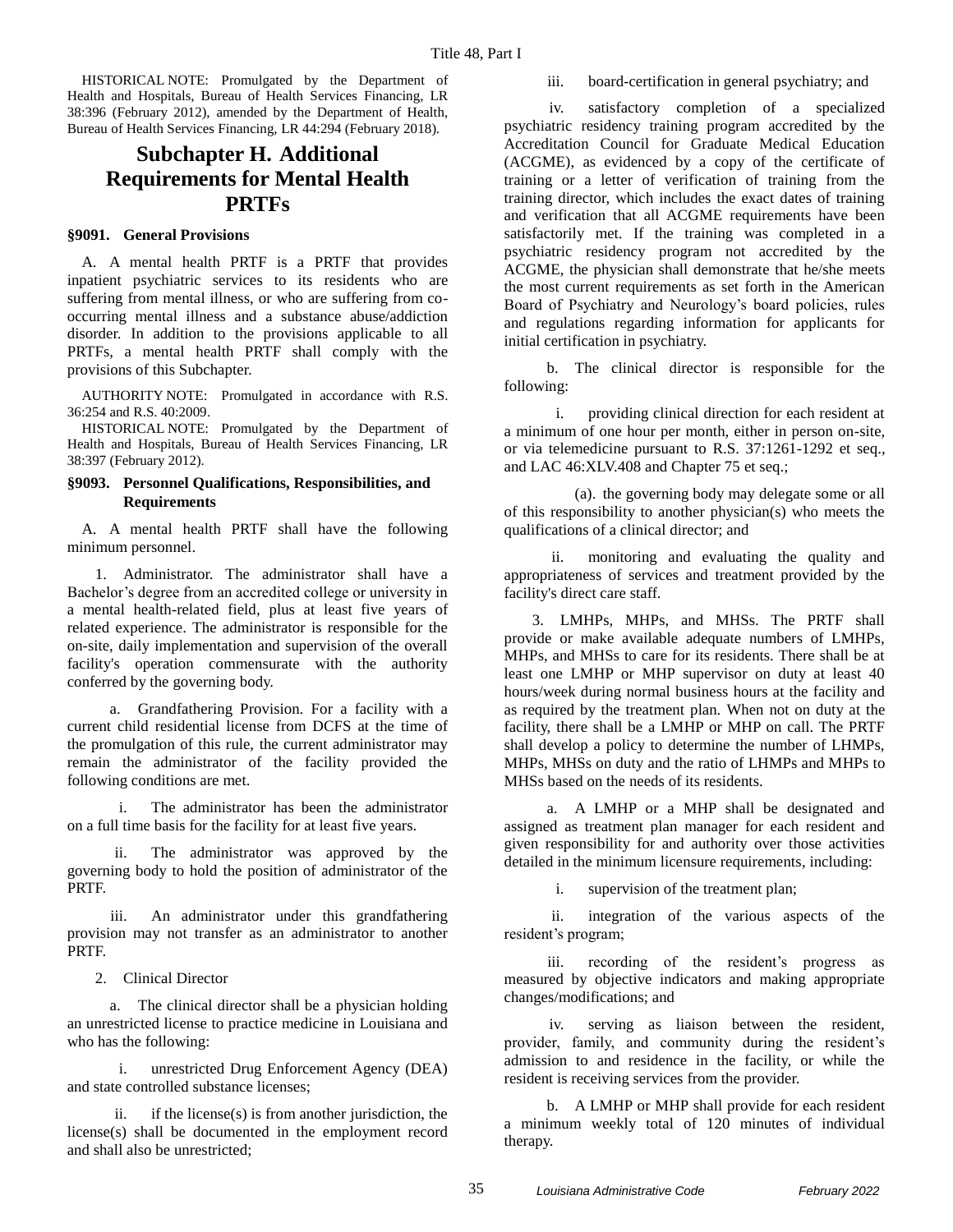c. A LMHP or MHP shall provide a minimum of two group therapy sessions per week for each resident.

d. A LMHP or MHP shall have a maximum caseload not to exceed 12 residents.

e. LMHPs, MHPs, and MHSs shall be responsible for:

i. evaluating residents;

ii. formulating written individualized plans of care;

iii. providing active treatment measures; and

iv. engaging in discharge planning.

f. The MHSs shall be under the supervision of LMHPs and/or MHPs to assist with the duties and requirements of the PRTF.

4. Psychologist. Psychological services shall be provided by, or supervised by, a psychologist with a doctorate degree from an accredited program in clinical or counseling psychology and with appropriate post-graduate experience. The PRTF shall provide or have available a psychologist to provide psychological testing and psychological services, as necessary to assist in essential diagnostic formulations as requested, and participate in program development and evaluation of program effectiveness, in therapeutic interventions and in treatment plan team meetings. Psychological services may be provided directly or by contract.

5. Registered Nurse

a. A registered nurse licensed to practice in Louisiana shall oversee and direct the nursing services of the PRTF. He/she shall be employed full time and be on-site 40 hours per week during normal business hours.

b. Nursing services shall be provided by or supervised by a registered nurse licensed to practice in Louisiana. There shall be an adequate number of registered nurses, licensed practical nurses, and other staff, to provide the nursing care necessary under each resident's treatment plan. When no RN is on site, there shall be an RN available to be on-site within 30 minutes as needed.

6. Physician. The PRTF shall have available a physician licensed in the state of Louisiana who shall assume 24-hour on-call medical responsibility for nonemergent physical needs of the facility's residents.

7. A licensed dietician, whether provided directly or by contract, shall be responsible for the dietary services program of the PRTF.

B. If the PRTF is providing both mental health and substance abuse treatment, the PRTF shall also meet the staffing requirements for the resident's ASAM level required by the department, or the department's designee, in addition to the mental health PRTF requirements.

AUTHORITY NOTE: Promulgated in accordance with R.S. 36:254 and R.S. 40:2009.

*Louisiana Administrative Code February 2022* 36 HISTORICAL NOTE: Promulgated by the Department of Health and Hospitals, Bureau of Health Services Financing, LR

38:397 (February 2012), amended LR 39:2511 (September 2013), LR 42:279 (February 2016), amended by the Department of Health, Bureau of Health Services Financing, LR 44:295 (February 2018).

# **Subchapter I.Additional Requirements for Addictive Disorder PRTFs**

# **§9095. General Provisions**

A. An addictive disorder PRTF is a PRTF that provides inpatient psychiatric services to its residents who are admitted primarily for treatment for substance abuse or addictive disorders, not including mental illness. In addition to the provisions applicable to all PRTFs, an addictive disorder PRTF shall comply with the provisions of this Subchapter.

AUTHORITY NOTE: Promulgated in accordance with R.S. 36:254 and R.S. 40:2009.

HISTORICAL NOTE: Promulgated by the Department of Health and Hospitals, Bureau of Health Services Financing, LR 38:398 (February 2012).

### **§9097. Personnel Qualifications, Responsibilities, and Requirements for Addictive Disorder PRTFs**

A. An addictive disorder PRTF shall have the following minimum personnel.

1. Administrator. The administrator shall have a bachelor's degree from an accredited college or university in a mental health-related field, plus at least five years of related experience. The administrator is responsible for the on-site, daily implementation and supervision of the overall facility's operation commensurate with the authority conferred by the governing body.

a. Grandfathering Provision. For a facility with a current substance abuse license from LDH at the time of the promulgation of this final Rule, the current administrator may remain the administrator of the facility provided the following conditions are met.

The administrator has been the administrator on a full time basis for the facility for at least five years.

The administrator was approved by the governing body to hold the position of administrator of the PRTF.

iii. An administrator under this grandfathering provision may not transfer as an administrator to another PRTF.

2. Clinical Director

a. The clinical director shall be a physician holding an unrestricted license to practice medicine in Louisiana and who has the following:

i. unrestricted DEA and state controlled substance licenses;

ii. if the license(s) is from another jurisdiction, the license(s) shall be documented in the employment record and shall also be unrestricted; and

iii. one of the following: